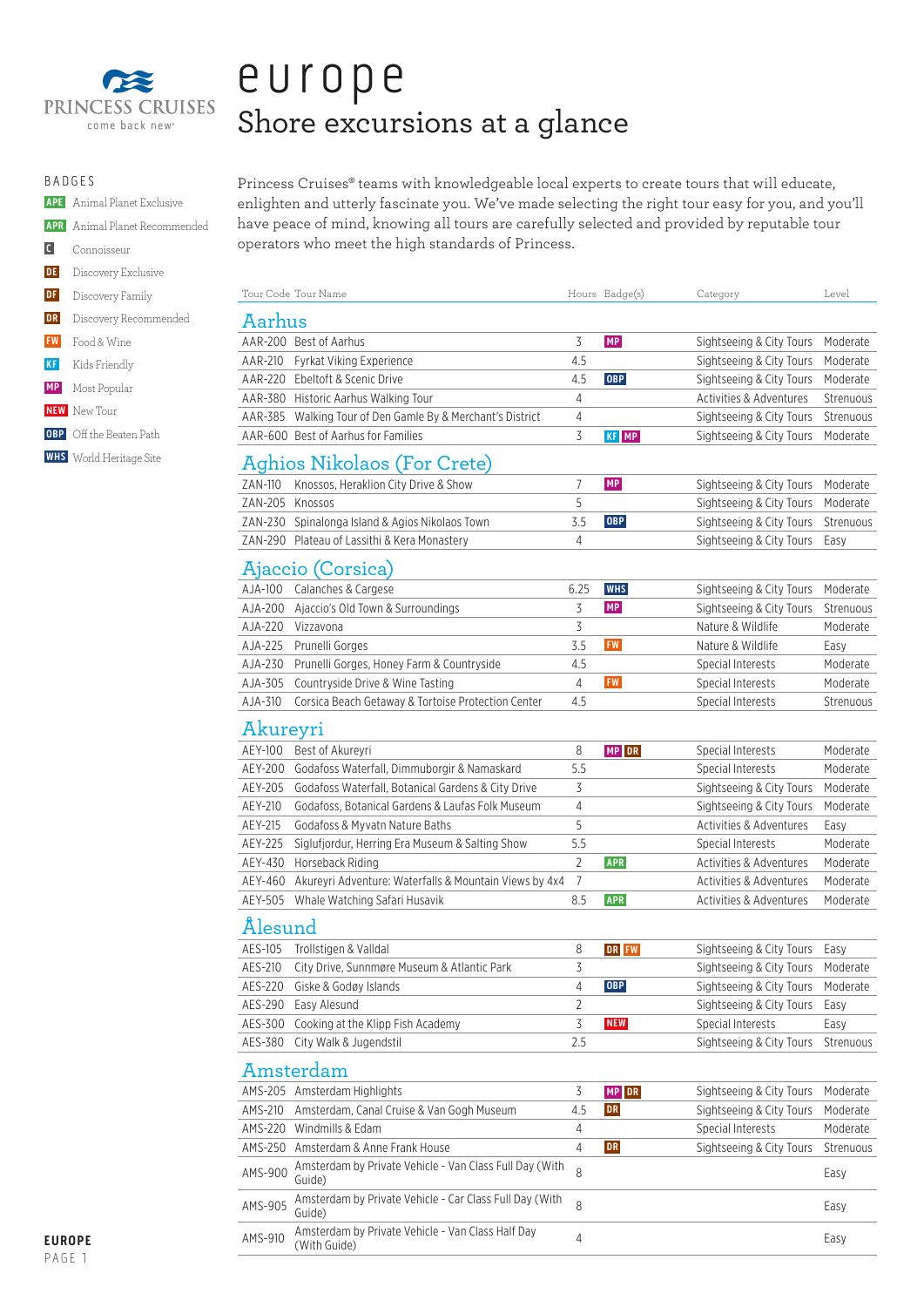

 **APE** Animal Planet Exclusive  **APR** Animal Planet Recommended **C** Connoisseur **DE** Discovery Exclusive **DF** Discovery Family **DR** Discovery Recommended  **FW** Food & Wine  **KF** Kids Friendly  **MP** Most Popular  **NEW** New Tour **OBP** Off the Beaten Path

 **WHS** World Heritage Site

|         | Tour Code Tour Name                                                |   | Hours Badge(s) | Category | Level |
|---------|--------------------------------------------------------------------|---|----------------|----------|-------|
| AMS-915 | Amsterdam by Private Vehicle - Car Class Half Day (With<br>Guide)  |   |                |          | Easy  |
| AMS-920 | Amsterdam by Private Vehicle - Van Class Full Day<br>(Driver Only) | 8 |                |          | Easy  |
| AMS-925 | Amsterdam by Private Vehicle - Car Class Full Day<br>(Driver Only) | 8 |                |          | Easy  |
| AMS-930 | Amsterdam by Private Vehicle - Van Class Half Day<br>(Driver Only) | 4 |                |          | Easy  |
| AMS-935 | Amsterdam by Private Vehicle - Car Class Half Day<br>(Driver Only) | 4 |                |          | Easy  |
|         |                                                                    |   |                |          |       |

#### Athens (Piraeus)

| ATH-100 | Best of Athens                                                   | 7.5            | MP WHS DR           | Sightseeing & City Tours               | Strenuous |
|---------|------------------------------------------------------------------|----------------|---------------------|----------------------------------------|-----------|
| ATH-105 | Acropolis, Plaka & Temple of Poseidon                            | 9              | <b>WHS</b>          | Sightseeing & City Tours               | Strenuous |
| ATH-130 | Acropolis, Plaka & Folkloric Show                                | 7.5            | <b>WHS</b>          | Sightseeing & City Tours               | Strenuous |
| ATH-150 | <b>Ultimate Athens</b>                                           | 8              | DR FW WHS           | Sightseeing & City Tours               | Strenuous |
| ATH-160 | Acropolis, Ancient Corinth & Canal                               | 9              | WHS DR              | Sightseeing & City Tours               | Strenuous |
| ATH-180 | Acropolis & Time On Your Own in the Plaka                        | 6.5            | <b>WHS</b>          | Sightseeing & City Tours               | Strenuous |
| ATH-185 | Athens on Your Own                                               | 7.5            |                     | Exploring on Your Own                  | Moderate  |
| ATH-200 | Acropolis & City Drive                                           | 4              | <b>WHS</b>          | Sightseeing & City Tours               | Strenuous |
| ATH-240 | Corinth Canal Cruise                                             | 5              |                     | Sightseeing & City Tours               | Easy      |
| ATH-290 | Easy Athens City Drive & Old Olympic Stadium                     | 3.5            | <b>WHS</b>          | Sightseeing & City Tours               | Easy      |
| ATH-291 | Easy Athens (Wheelchair Confined Passengers)                     | 3.5            | <b>WHS</b>          | Sightseeing & City Tours               | Easy      |
| ATH-295 | City Drive & Acropolis Museum                                    | 4              | <b>WHS</b>          | Sightseeing & City Tours               | Moderate  |
| ATH-300 | A Taste of Athens                                                | 5              | <b>FW</b>           | Sightseeing & City Tours               | Strenuous |
| ATH-380 | Acropolis, Ancient Agora & Temple of Olympian Zeus               | 7.5            | <b>WHS</b>          | Sightseeing & City Tours               | Strenuous |
| ATH-400 | Athens Adventure Park                                            | 5              |                     | <b>Activities &amp; Adventures</b>     | Strenuous |
| ATH-450 | Deluxe Athens Experience                                         | 7.5            | DR KF               | Sightseeing & City Tours               | Moderate  |
| ATH-600 | Best of Athens for Families                                      | 7.5            | <b>KF MP WHS DR</b> | Sightseeing & City Tours               | Strenuous |
| ATH-610 | Discovery Family Acropolis & Rock N' Roll!                       | 6              | DR KF               | Sightseeing & City Tours               | Strenuous |
| ATH-800 | The Complete Greek Evening Experience                            | 4.5            | <b>FW</b>           | Special Interests                      | Easy      |
| ATH-900 | Athens by Private Vehicle - Van Class Full Day (With<br>Guide)   | 8              |                     |                                        | Easy      |
| ATH-905 | Athens by Private Vehicle - Car Class Full Day (With<br>Guide)   | 8              |                     |                                        | Easy      |
| ATH-910 | Athens by Private Vehicle - Van Class Half Day (With<br>Guide)   | 4              |                     |                                        | Easy      |
| ATH-915 | Athens by Private Vehicle - Car Class Half Day (With<br>Guide)   | 4              |                     |                                        | Easy      |
| ATH-920 | Athens by Private Vehicle - Van Class Full Day (Driver<br>Only)  | 8              |                     |                                        | Easy      |
| ATH-925 | Athens by Private Vehicle - Car Class Full Day (Driver<br>Only)  | 8              |                     |                                        | Easy      |
| ATH-930 | Athens by Private Vehicles - Van Class Half Day (Driver<br>Only) | $\overline{4}$ |                     |                                        | Easy      |
| ATH-935 | Athens by Private Vehicle - Car Class Half Day (Driver<br>Only)  | 4              |                     |                                        | Easy      |
| ATH-960 | Disembarkation Tour - Acropolis & City Drive                     | 4              | <b>WHS</b>          | Sightseeing & City Tours               | Strenuous |
| ATH-999 | Best of Athens for Small Groups                                  | 7.5            |                     | MP NEW WHS DR Sightseeing & City Tours | Strenuous |

#### Azores Islands (Ponta Delgada)

| PDL-100        | Ribeira Grande, Terra Nostra Garden & Furnas Valley                        | 8    | <b>DR</b> | Sightseeing & City Tours | Strenuous |
|----------------|----------------------------------------------------------------------------|------|-----------|--------------------------|-----------|
| <b>PDL-200</b> | Ribeira Grande & Pineapple Greenhouse                                      | .5.5 | <b>MP</b> | Sightseeing & City Tours | Moderate  |
| <b>PDL-205</b> | Crater Lakes, Gardens & Pineapple Greenhouse                               | 3.5  |           | Sightseeing & City Tours | Easv      |
| <b>PDL-210</b> | Terra Nostra Gardens & Furnas Hot Springs                                  | 5    |           | Sightseeing & City Tours | Moderate  |
| <b>PDL-290</b> | Easy Azores: Crater Lakes Scenic Drive                                     |      |           | Sightseeing & City Tours | Easv      |
| <b>PDL-291</b> | Easy Azores: Crater Lakes Scenic Drive (Wheelchair<br>Confined Passengers) |      |           | Sightseeing & City Tours | Easv      |
| PDL-310        | Crater Lakes, Sete Cidades & Wine Tasting                                  | 3.75 | <b>FW</b> | Sightseeing & City Tours | Moderate  |
| PDL-460        | Adventure Azores: Sao Miguel by 4x4                                        | 3.5  |           | Activities & Adventures  | Moderate  |
|                |                                                                            |      |           |                          |           |

### Barcelona

|         | BCN-105 Montserrat & Barcelona City Drive          | <b>DR</b>     | Sightseeing & City Tours Moderate  |          |
|---------|----------------------------------------------------|---------------|------------------------------------|----------|
| BCN-150 | A Discovery Exclusive - Girona and the Dali Museum | DE.           |                                    | Moderate |
|         | BCN-200 La Sagrada Familia & City Drive            | DR MP WHS     | Sightseeing & City Tours Moderate  |          |
|         | BCN-205 Montserrat                                 | <b>DR</b> OBP | Special Interests                  | Moderate |
| BCN-210 | Barcelona's Gothic Quarter Walking Tour            |               | Sightseeing & City Tours Strenuous |          |
|         | BCN-215 Picasso Museum & Gaudi's La Pedrera        | <b>WHS</b>    | Special Interests                  | Moderate |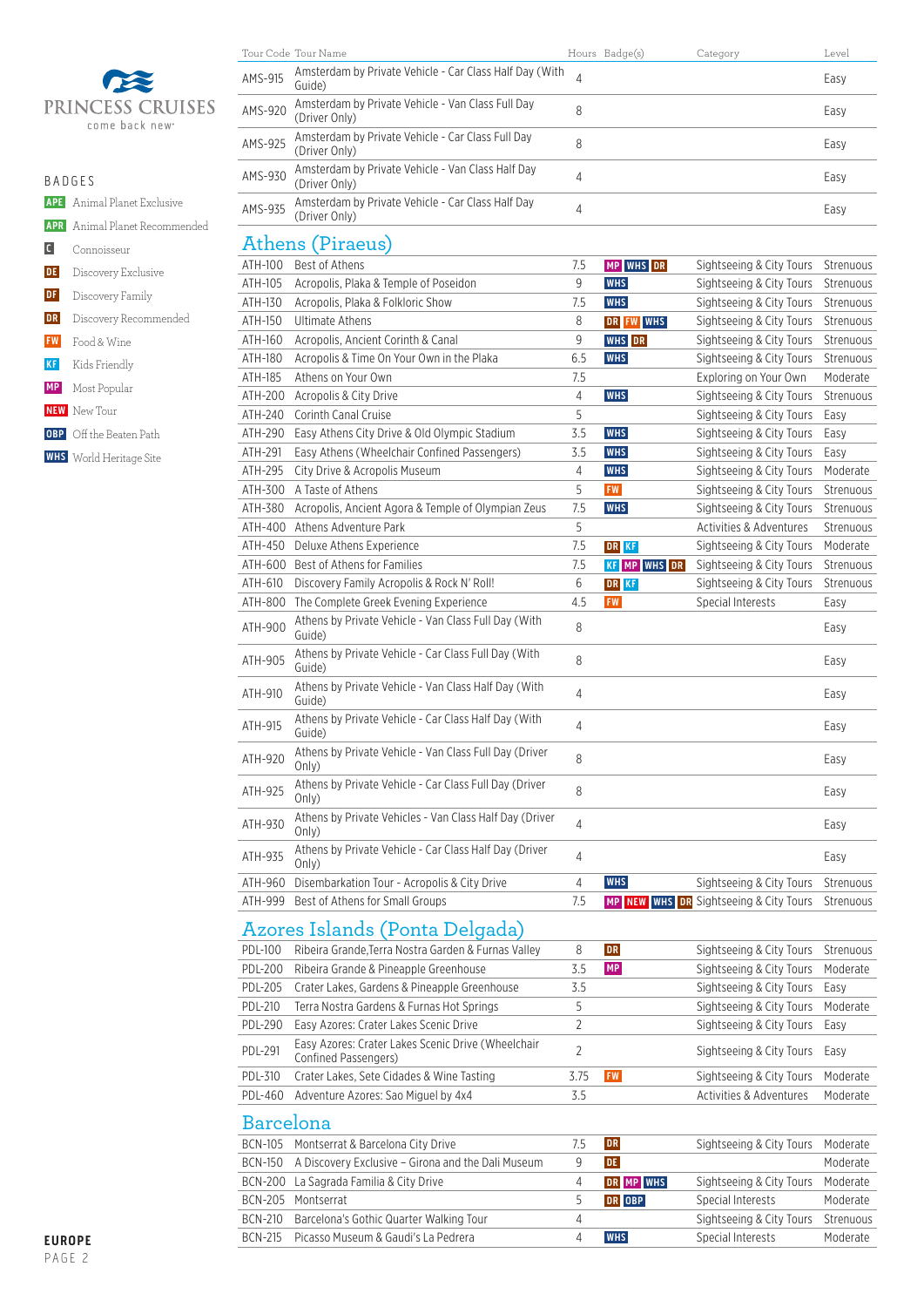

| ۹<br>٠ |  |
|--------|--|
|--------|--|

|    | R A D G F S                          |
|----|--------------------------------------|
|    | <b>APE</b> Animal Planet Exclusive   |
|    | <b>APR</b> Animal Planet Recommended |
|    | C Connoisseur                        |
|    | <b>DE</b> Discovery Exclusive        |
| DF | Discovery Family                     |
| DR | Discovery Recommended                |
|    | <b>FW</b> Food & Wine                |
| KF | Kids Friendly                        |
|    | <b>MP</b> Most Popular               |
|    |                                      |

- **NEW** New Tour
- **OBP** Off the Beaten Path
- **WHS** World Heritage Site

|                | Tour Code Tour Name                                                       |             | Hours Badge(s)   | Category                                      | Level     |
|----------------|---------------------------------------------------------------------------|-------------|------------------|-----------------------------------------------|-----------|
| <b>BCN-220</b> | Gaudi's La Pedrera/Barri Gothic                                           | 4           | <b>WHS</b>       | Special Interests                             | Moderate  |
|                | BCN-235 La Sagrada Familia & Park Guell                                   | 4           | <b>WHS</b> DR    | Special Interests                             | Moderate  |
|                | BCN-285 Sitges On Your Own                                                | 5           | <b>OBP</b>       | Exploring on Your Own                         | Moderate  |
|                | BCN-290 Easy Barcelona                                                    | 3.5         | <b>WHS</b>       | Sightseeing & City Tours                      | Easy      |
| <b>BCN-291</b> | Easy Barcelona (Wheelchair Confined Passengers)                           | 3.5         | <b>WHS</b>       | Sightseeing & City Tours                      | Easy      |
| <b>BCN-300</b> | Jamon Experience                                                          | 3.5         | <b>FW NEW</b>    | Sightseeing & City Tours                      | Moderate  |
|                | BCN-305 Explore Gracia, Wine and Rumba Show                               | 3.5         | <b>FW NEW</b>    | Special Interests                             | Moderate  |
|                | BCN-340 Camp Nou & FC Barca                                               | 4           |                  | Special Interests                             | Moderate  |
|                | BCN-600 Barcelona City Tour & Aquarium - Discovery Family                 | 4           | DF               | Sightseeing & City Tours                      | Easy      |
|                | BCN-960 Debark Tour - Gothic Quarter & St. Eulalia Cathedral              | 6           |                  | Sightseeing & City Tours                      | Moderate  |
|                | BCN-965 Debark Tour - City Drive                                          | 3.5         |                  | Sightseeing & City Tours                      | Easy      |
|                |                                                                           |             |                  |                                               |           |
| <b>Belfast</b> |                                                                           |             |                  |                                               |           |
| <b>BFS-100</b> | Giant's Causeway & Antrim Coast                                           | 9           | <b>WHS</b> DR    | Sightseeing & City Tours                      | Moderate  |
| <b>BFS-105</b> | Giant's Causeway                                                          | 6.5         | MP WHS           | Sightseeing & City Tours                      | Moderate  |
| <b>BFS-110</b> | St. Patrick Centre, Down Cathedral & Saul                                 | 7.75        |                  | Special Interests                             | Moderate  |
| <b>BFS-145</b> | Londonderry                                                               | 8.25        | <b>OBP</b>       | Special Interests                             | Moderate  |
| <b>BFS-150</b> | Carrickfergus Castle, Cushendall & Irish Fare                             | 8           | $C$ DE           | Sightseeing & City Tours                      | Moderate  |
| <b>BFS-155</b> | A Discovery Exclusive: Ultimate Giants Causeway                           | 9           | <b>NEW DE</b>    | Special Interests                             | Strenuous |
| <b>BFS-160</b> | A Discovery Exclusive: Titanic & Crumlin Road Gaol                        | 8           | <b>DE</b>        | Sightseeing & City Tours                      | Moderate  |
| <b>BFS-200</b> | <b>Highlights of Belfast</b>                                              | 3.5         |                  | Special Interests                             | Moderate  |
| <b>BFS-201</b> | Highlights of Belfast (Wheelchair Confined Passengers)                    | 3.5         |                  | Special Interests                             | Moderate  |
| <b>BFS-210</b> | Titanic Belfast® & City Drive                                             | 4           | DR               | Special Interests                             | Moderate  |
| <b>BFS-225</b> | Belfast Highlights & Hillsborough Castle                                  | 4           |                  | Sightseeing & City Tours                      | Moderate  |
| <b>BFS-230</b> | Experience the Game of Thrones                                            | 4           |                  | Special Interests                             | Moderate  |
| <b>BFS-235</b> | Belfast City & Crumlin Road Gaol                                          | 4           | <b>NEW</b>       | Sightseeing & City Tours                      | Moderate  |
| <b>BFS-295</b> | Coastal Drive & Glens of Antrim                                           | 4           |                  | Nature & Wildlife                             | Easy      |
|                | Coastal Drive & Glens of Antrim (Wheelchair Confined                      |             |                  |                                               |           |
| <b>BFS-296</b> | Passengers)                                                               | 4           |                  | Nature & Wildlife                             | Easy      |
| <b>BFS-305</b> | Belfast Food Trail                                                        | 4           | <b>NEW</b>       | Special Interests                             | Strenuous |
|                |                                                                           |             |                  |                                               |           |
| <b>BFS-380</b> | City Hall, Pub Visit & City Walk                                          | 3.25        |                  | Special Interests                             | Strenuous |
| <b>BFS-600</b> | Discovery Family Belfast                                                  | 9           | <b>KF WHS DR</b> | Sightseeing & City Tours                      | Moderate  |
| BFS-605        | Discovery Family - Titanic Belfast                                        | 4           | DF KF            | Special Interests                             | Moderate  |
| <b>BFS-900</b> | Belfast by Private Vehicle - Van Class Full Day (With<br>Guide)           | 8           |                  |                                               | Easy      |
| <b>BFS-905</b> | Belfast by Private Vehicle - Car Class Full Day (With<br>Guide)           | 8           |                  |                                               | Easy      |
| <b>BFS-910</b> | Belfast by Private Vehicle - Van Class Half Day (With<br>Guide)           | 4           |                  |                                               | Easy      |
| <b>BFS-915</b> | Belfast by Private Vehicle - Car Class Half Day (With<br>Guide)           | 4           |                  |                                               | Easy      |
| <b>BFS-920</b> | Belfast by Private Vehicle - Van Class Full Day (Driver                   | 8           |                  |                                               | Easy      |
| <b>BFS-925</b> | Only)<br>Belfast by Private Vehicle - Car Class Full Day (Driver          | 8           |                  |                                               | Easy      |
| <b>BFS-930</b> | Only)<br>Belfast by Private Vehicle - Van Class Half Day (Driver          | 4           |                  |                                               | Easy      |
| <b>BFS-935</b> | Only)<br>Belfast by Private Vehicle - Car Class Half Day (Driver          | 4           |                  |                                               | Easy      |
|                | Only)                                                                     |             |                  |                                               |           |
| Bergen         |                                                                           |             |                  |                                               |           |
| BGO-120        | Hardangerfjord & Holdhus Old Church                                       | 7.5         | OBP DR           | Sightseeing & City Tours                      | Moderate  |
|                | BGO-200 Highlights of Bergen                                              | 3.5         | <b>WHS</b> DR    | Sightseeing & City Tours                      | Strenuous |
| BGO-205        | Troldhaugen, Fantoft Stave Church & City Drive                            | 3.5         |                  | Special Interests                             | Moderate  |
| BGO-210        | Mt. Fløien Funicular & City Drive                                         | 3           | MP WHS           | Sightseeing & City Tours                      | Moderate  |
| BGO-240        | Bryggen & Scenic Cruise                                                   | 3.5         | <b>WHS</b>       | Sightseeing & City Tours                      | Moderate  |
| BGO-410        | Mt. Fløien Funicular & Hike                                               | 4           | <b>WHS</b>       | Activities & Adventures                       | Strenuous |
|                | Berlin (Warnemünde)                                                       |             |                  |                                               |           |
|                | ZWD-100 Best of Berlin                                                    | 12.5        | <b>MP DR</b>     | Sightseeing & City Tours                      | Moderate  |
|                | ZWD-105 Berlin & River Spree Cruise<br>714/D 11E Darlin & Jourich Hictory | 12.5<br>12E | DR<br>nn.        | Sightseeing & City Tours<br>Concial Interacte | Moderate  |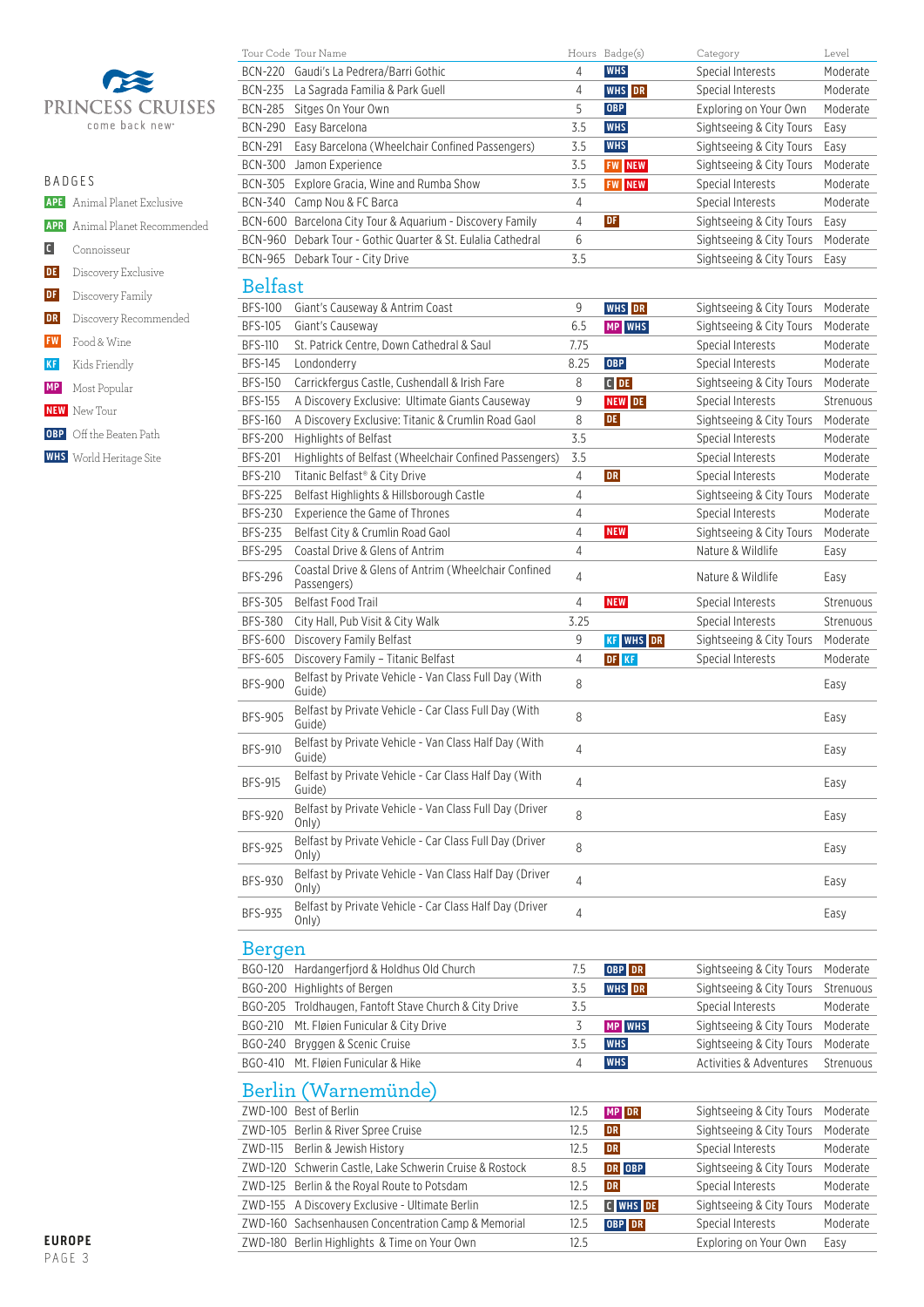

|                   | R A D G F S                          |
|-------------------|--------------------------------------|
|                   | <b>APE</b> Animal Planet Exclusive   |
|                   | <b>APR</b> Animal Planet Recommended |
| $\vert$ C $\vert$ | Connoisseur                          |
| DE                | Discovery Exclusive                  |
| DF                | Discovery Family                     |
| DR                | Discovery Recommended                |
|                   | <b>FW</b> Food & Wine                |
| KF                | Kids Friendly                        |
| <b>MP</b>         | Most Popular                         |
|                   | <b>NEW</b> New Tour                  |
|                   | <b>OBP</b> Off the Beaten Path       |

 **WHS** World Heritage Site

| Tour Code Tour Name                                                                 |      | Hours Badge(s) | Category                           | Level     |
|-------------------------------------------------------------------------------------|------|----------------|------------------------------------|-----------|
| Berlin Highlights & Time on Your Own (Wheelchair<br>ZWD-181<br>Confined Passengers) | 12.5 |                | Exploring on Your Own              | Easy      |
| Berlin On Your Own Hop-On Hop-Off<br>ZWD-182                                        | 12.5 | <b>NEW</b>     | Exploring on Your Own              | Moderate  |
| ZWD-185 Berlin on Your Own                                                          | 12.5 |                | Exploring on Your Own              | Moderate  |
| ZWD-205 Mecklenburg Countryside & Vintage Railway                                   | 4.5  | DR             | Special Interests                  | Moderate  |
| ZWD-215 Wismar                                                                      | 5    | DR NEW         | Sightseeing & City Tours           | Moderate  |
| ZWD-300 The Flavors of Berlin                                                       | 12.5 | <b>NEW</b>     | Special Interests                  | Strenuous |
| ZWD-310 Best of Rostock, River Cruise & Microbrewery                                | 4    |                | Sightseeing & City Tours           | Moderate  |
| ZWD-440 Coastal Biking                                                              | 3    | <b>NEW</b>     | <b>Activities &amp; Adventures</b> | Strenuous |
| ZWD-600 Discovery Family Berlin                                                     | 12.5 | DR KF          | Sightseeing & City Tours           | Moderate  |
| Berlin by Private Vehicle - Van Class Full Day (With<br>ZWD-900<br>Guide)           | 12.5 |                |                                    | Easy      |
| Berlin by Private Vehicle - Car Class Full Day (With<br>ZWD-905<br>Guide)           | 12.5 |                |                                    | Easy      |
| Bilbao                                                                              |      |                |                                    |           |
| BIO-105<br>San Sebastian & Hondarribia                                              | 8.5  |                | Sightseeing & City Tours           | Strenuous |
| BIO-110<br>Bermeo, Guernica & the Cantabrian Coast                                  | 5    | <b>OBP</b>     | Special Interests                  | Moderate  |
| BIO-190<br>Bermeo, Bizcaia Coast & City Drive                                       | 8.75 |                | Sightseeing & City Tours           | Easy      |
| BIO-200<br><b>Bilbao Highlights</b>                                                 | 4.5  | <b>MP</b>      | Sightseeing & City Tours           | Easy      |
| BIO-305<br>From Market to Plate                                                     | 5.5  | <b>NEW</b>     | Special Interests                  | Moderate  |
| BIO-310<br>Basque Cuisine Master Class                                              | 4    | <b>NEW</b>     | Special Interests                  | Easy      |
| Bilbao Old Quarter Walk<br>BIO-380                                                  | 4.75 |                | Special Interests                  | Moderate  |

# Bordeaux (Le Verdon)

| LV1-105 | Best of Bordeaux                                   |      | <b>DR</b> | Sightseeing & City Tours | Moderate |
|---------|----------------------------------------------------|------|-----------|--------------------------|----------|
| LV1-130 | Otard Distillery                                   | 8.5  | <b>FW</b> | Special Interests        | Moderate |
| LV1-180 | Highlights & Bordeaux on Your Own                  | 8    |           | Exploring on Your Own    | Moderate |
| LV1-185 | Bordeaux On Your Own                               | 8.25 |           | Exploring on Your Own    | Moderate |
| LV1-305 | Medoc Château & Wine Tasting                       |      | <b>FW</b> | Special Interests        | Moderate |
| LV1-315 | Château Rousseau de Sipian, Cellars & Wine Tasting | 4.5  |           | Special Interests        | Moderate |

## Brussels/Bruges (Zeebrugge)

| ZE1-100 | Brussels Old Town & Grand Place                     | 8    | MP WHS DR     | Sightseeing & City Tours | Moderate  |
|---------|-----------------------------------------------------|------|---------------|--------------------------|-----------|
| ZE1-105 | Best of Bruges & Ghent with Canal cruise            | 9    | DR WHS        | Sightseeing & City Tours | Strenuous |
| ZE1-125 | Brussels & Beer Tasting                             | 9    | <b>CDR FW</b> | Special Interests        | Moderate  |
| ZE1-140 | Ypres, In Flanders Fields Museum & Bruges           | 8.5  | OBP DR        | Special Interests        | Moderate  |
| ZE1-150 | Bruges & Chocolate-Making Demonstration             | 5    | <b>WHS</b> DR | Special Interests        | Strenuous |
| ZE1-155 | Ghent & Belgian Chocolatier                         | 4.75 | C             | Special Interests        | Strenuous |
| ZE1-180 | Bruges Highlights & Time On Your Own                | 8    | <b>WHS</b>    | Exploring on Your Own    | Moderate  |
| ZE1-185 | Bruges on Your Own                                  | 7    | <b>WHS</b>    | Exploring on Your Own    | Moderate  |
| ZE1-186 | Bruges on Your Own (Wheelchair Confined Passengers) | 7    | <b>WHS</b>    | Exploring on Your Own    | Moderate  |
| ZE1-200 | Bruges & Canal Cruise                               | 4.75 | DR WHS        | Sightseeing & City Tours | Strenuous |
| ZE1-225 | Flemish Countryside                                 | 4    | <b>DR</b>     |                          | Moderate  |
| ZE1-295 | <b>Ghent by Canal Cruise</b>                        | 4.75 | DR            | Sightseeing & City Tours | Moderate  |
| ZE1-305 | Bruges & Beer Tasting                               | 4.75 | <b>WHS</b> DR |                          | Moderate  |
| ZE1-900 | Private Vehicle - Van Class Full Day (With Guide)   | 8    |               |                          | Easy      |
| ZE1-905 | Private Vehicle - Car Class Full Day (With Guide)   | 8    |               |                          | Easy      |
| ZE1-910 | Private Vehicle - Van Class Half Day (With Guide)   | 4    |               |                          | Easy      |
| ZE1-915 | Private Vehicle - Car Class Half Day (With Guide)   | 4    |               |                          | Easy      |
| ZE1-920 | Private Vehicle - Van Class Full Day (Driver Only)  | 8    |               |                          | Easy      |
| ZE1-925 | Private Vehicle - Car Class Full Day (Driver Only)  | 8    |               |                          | Easy      |
| ZE1-930 | Private Vehicle - Van Class Half Day (Driver Only)  | 4    |               |                          | Easy      |
| ZE1-935 | Private Vehicle - Car Class Half Day (Driver Only)  | 4    |               |                          | Easy      |
|         |                                                     |      |               |                          |           |

# Cartagena (Spain)

| CA3-115   | Journey to Elche                                              | 6.5 | DR WHS        | Sightseeing & City Tours | Moderate  |
|-----------|---------------------------------------------------------------|-----|---------------|--------------------------|-----------|
| CA3-120   | Best of Lorca                                                 |     | <b>DR</b>     | Special Interests        | Moderate  |
| CA3-200   | Cartagena & City Drive                                        | 4   | <b>MP</b> WHS | Sightseeing & City Tours | Strenuous |
| CA3-205   | Murcia & Shire of Fuensanta                                   | 4   | DR            | Sightseeing & City Tours | Moderate  |
| CA3-215   | Best of Cartagena                                             | 5   | <b>WHS</b>    | Sightseeing & City Tours | Strenuous |
| CA3-220   | A Discovery Exclusive - Tour the Roman Forum District         | 4   | <b>DE</b>     | Special Interests        | Moderate  |
| CA3-225   | Underground Mine & Flamenco Show                              | 4   | <b>NEW</b>    | Special Interests        | Moderate  |
| $CA3-230$ | An Andalusia Horse Ranch                                      | 4   | <b>NEW</b>    | Sightseeing & City Tours | Moderate  |
| $CA3-300$ | A Delicious Tapas Adventure                                   | 3.5 | <b>FW</b>     | Special Interests        | Moderate  |
| CA3-600   | Discovery Family Cartagena - Padi Snorkel at Cabo de<br>Palos | Z   | <b>DF</b>     |                          | Moderate  |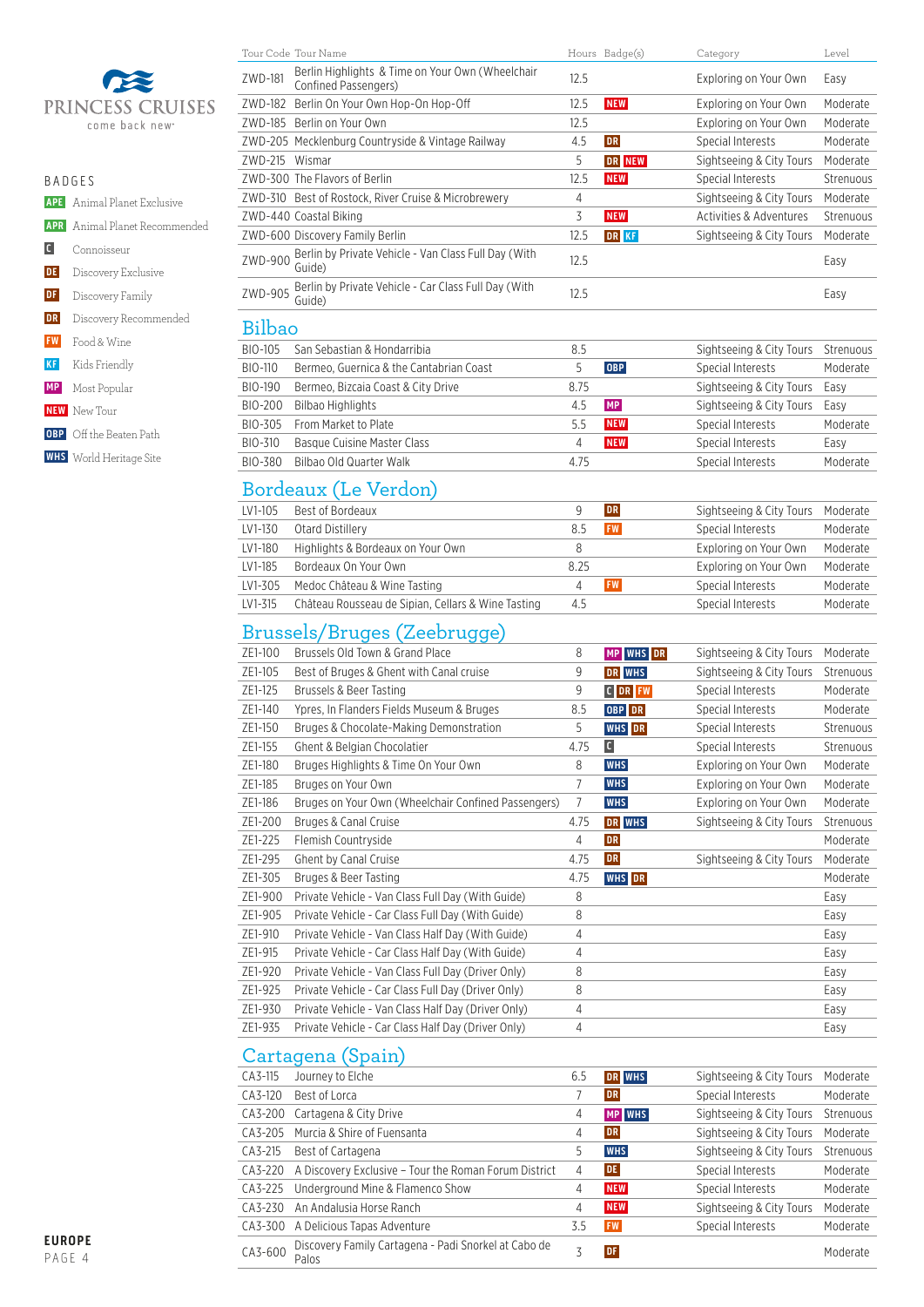

| <b>BADGES</b>  |                                      |  |  |  |  |  |
|----------------|--------------------------------------|--|--|--|--|--|
|                | <b>APE</b> Animal Planet Exclusive   |  |  |  |  |  |
|                | <b>APR</b> Animal Planet Recommended |  |  |  |  |  |
| $\blacksquare$ | Connoisseur                          |  |  |  |  |  |
| <b>DE</b>      | Discovery Exclusive                  |  |  |  |  |  |
| DF             | Discovery Family                     |  |  |  |  |  |
| DR             | Discovery Recommended                |  |  |  |  |  |
| <b>FW</b>      | Food & Wine                          |  |  |  |  |  |
| <b>KF</b>      | Kids Friendly                        |  |  |  |  |  |
|                | <b>MP</b> Most Popular               |  |  |  |  |  |
|                | <b>NEW</b> New Tour                  |  |  |  |  |  |
|                | <b>OBP</b> Off the Beaten Path       |  |  |  |  |  |
|                | <b>WHS</b> World Heritage Site       |  |  |  |  |  |
|                |                                      |  |  |  |  |  |

|                | Tour Code Tour Name                                                        |                | Hours Badge(s) | Category                 | Level     |  |
|----------------|----------------------------------------------------------------------------|----------------|----------------|--------------------------|-----------|--|
| Copenhagen     |                                                                            |                |                |                          |           |  |
| CPH-105        | Best of Copenhagen                                                         | 7              | DR NEW         | Sightseeing & City Tours | Moderate  |  |
|                | A Discovery Exclusive - Hamlet's and Frederiksborg                         |                |                |                          |           |  |
| <b>CPH-120</b> | Castle                                                                     | 7.5            | <b>DE</b>      | Sightseeing & City Tours | Strenuous |  |
| <b>CPH-205</b> | Copenhagen City Drive & Canal Cruise (In-Transit Only)                     | 3              | <b>MP</b>      | Sightseeing & City Tours | Moderate  |  |
| CPH-210        | Copenhagen City Drive & Dragoer Fishing Village                            | $\overline{4}$ |                | Sightseeing & City Tours | Moderate  |  |
| CPH-220        | North Sealand Country & Frederiksborg Castle                               | 5.5            | OBP WHS        | Sightseeing & City Tours | Moderate  |  |
| CPH-225        | City Drive & Tivoli Gardens                                                | 4              |                | Sightseeing & City Tours | Moderate  |  |
| CPH-230        | A Discovery Exclusive - To Bee or Not to Bee                               | $\overline{4}$ | <b>DE NEW</b>  | Nature & Wildlife        | Moderate  |  |
| CPH-235        | A Discovery Exclusive - Christiansborg Castle & The                        | 4              | <b>DE NEW</b>  | Sightseeing & City Tours | Moderate  |  |
| CPH-290        | Royal Chapel<br>Easy Copenhagen: City Drive                                | 3              |                | Sightseeing & City Tours | Easy      |  |
|                | Easy Copenhagen: City Drive (Wheelchair Confined                           |                |                |                          |           |  |
| CPH-291        | Passengers)                                                                | $\overline{3}$ |                | Sightseeing & City Tours | Easy      |  |
| CPH-305        | A Taste of Copenhagen Culinary Walk                                        | 4.5            | <b>NEW</b>     | Special Interests        | Moderate  |  |
| CPH-380        | A Walk through Copenhagen                                                  | 4              |                | Activities & Adventures  | Strenuous |  |
| CPH-860        | Evening Copenhagen Canal Cruise                                            | 1              |                | Sightseeing & City Tours | Moderate  |  |
| CPH-865        | Evening Canal Cruise & Tivoli Gardens                                      | 3              |                | Sightseeing & City Tours | Moderate  |  |
| CPH-900        | Copenhagen Private Touring - Half Day (Car)                                | 4              |                |                          | Easy      |  |
| CPH-905        | Copenhagen Private Touring - Full Day (Car)                                | 8              |                |                          | Easy      |  |
| CPH-910        | Copenhagen Private Touring - Half Day (Minivan)                            | 4              |                |                          | Easy      |  |
| CPH-915        | Copenhagen Private Touring - Full Day (Minivan)                            | 8              |                |                          | Easy      |  |
| CPH-960        | Debark Tour - City Drive & Tivoli Gardens                                  | 5              |                | Sightseeing & City Tours | Moderate  |  |
| CPH-965        | Debark Tour - City Drive & Dragoer Fishing Village                         | $\overline{4}$ |                | Sightseeing & City Tours | Moderate  |  |
| CPH-970        | Debark Tour - City Drive                                                   | 3              |                | Sightseeing & City Tours | Easy      |  |
| CPH-980        | Disembarkation - Christiansborg Castle & The Royal                         | 4              | <b>DE NEW</b>  | Sightseeing & City Tours | Moderate  |  |
|                | Chapel with Airport Transfer                                               |                |                |                          |           |  |
| Corfu          |                                                                            |                |                |                          |           |  |
| CFU-100        | Best of Corfu                                                              | 8              | <b>MP</b> WHS  | Sightseeing & City Tours | Strenuous |  |
| CFU-200        | Achilleion Palace, St. Spyridon Church & Corfu Town                        | 4              | <b>WHS</b>     | Sightseeing & City Tours | Moderate  |  |
| CFU-205        | Paleokastritsa, Monastery & Corfu Town                                     | 4              | <b>WHS</b>     | Sightseeing & City Tours | Moderate  |  |
| CFU-210        | Achilleion Palace, Mon Repos Palace & Corfu Town                           | 5              | <b>WHS</b>     | Sightseeing & City Tours | Strenuous |  |
| CFU-220        | Achilleion Palace & Garouna                                                | 4.5            |                | Special Interests        | Moderate  |  |
| CFU-290        | Island Drive & Koum Kouat Distillery                                       | 3.5            | <b>WHS</b>     | Sightseeing & City Tours | Easy      |  |
| CFU-305        | City Drive, Old Town & Wine Tasting                                        | 4.5            |                | Special Interests        | Moderate  |  |
| CFU-320        | Corfu Town & Cooking Demonstration                                         | 4.5            | <b>WHS</b>     | Special Interests        | Moderate  |  |
| CFU-590        | Corfu Beach Getaway                                                        | 4              |                | Activities & Adventures  | Strenuous |  |
| CFU-595        | Paleokastritsa, Monastery & Beach Getaway                                  | 7              |                | Activities & Adventures  | Moderate  |  |
|                | Cork (Cobh)                                                                |                |                |                          |           |  |
|                |                                                                            |                |                |                          |           |  |
| CB4-100        | Best of Cork & Countryside                                                 | 8              | MP DR          | Sightseeing & City Tours | Moderate  |  |
| CB4-115        | Rock of Cashel, The Vee & Lismore                                          | 8              | <b>DR</b>      | Sightseeing & City Tours | Moderate  |  |
| CB4-120        | Killarney Lakes & Muckross House                                           | 9              |                | Sightseeing & City Tours | Moderate  |  |
| CB4-125        | West Cork's Scenic Wonders                                                 | 9              |                | Sightseeing & City Tours | Moderate  |  |
| CB4-130        | House of Waterford Crystal & Lismore                                       | 8              | <b>DR</b>      | Special Interests        | Moderate  |  |
| CB4-200        | <b>Blarney Castle</b>                                                      | 4              |                | Sightseeing & City Tours | Moderate  |  |
| CB4-210        | Kinsale Village and Charles Fort                                           | 4              |                | Exploring on Your Own    | Moderate  |  |
| CB4-220        | Cork City Drive & Irish Whiskey Centre                                     | 4              |                | Special Interests        | Moderate  |  |
| CB4-290        | Easy Cork: Scenic Drive & Irish Coffee                                     | 3.75           |                | Sightseeing & City Tours | Easy      |  |
| CB4-291        | Easy Cork: Scenic Drive & Irish Coffee (Wheelchair<br>Confined Passengers) | 3.75           |                | Sightseeing & City Tours | Easy      |  |
| CB4-300        | The Cookery Cottage                                                        | 4.5            | <b>NEW</b>     | Special Interests        | Moderate  |  |
| CB4-380        | Titanic: Queenstown Story & Cobh Heritage Centre                           | 3.5            | OBP            | Special Interests        | Strenuous |  |
| CB4-515        | Kinsale Sea Safari                                                         | 4              |                |                          | Strenuous |  |
| CB4-605        | Discovery Family Cork                                                      | 3.75           | DR NEW         | Special Interests        | Moderate  |  |
|                | CB4-900 Cork by Private Vehicle - Van Class Full Day (With Guide)          | 8              |                |                          | Easy      |  |
| CB4-905        | Cork by Private Vehicle - Car Class Full Day (With Guide)                  | 8              |                |                          | Easy      |  |
|                | Cork by Private Vehicle - Van Class Half Day (With                         |                |                |                          |           |  |
| CB4-910        | Guide)                                                                     | 4              |                |                          | Easy      |  |
| CB4-915        | Cork by Private Vehicle - Car Class Half Day (With Guide)                  | $\overline{4}$ |                |                          | Easy      |  |
| CB4-920        | Cork by Private Vehicle - Van Class Full Day (Driver Only)                 | 8              |                |                          | Easy      |  |
| CB4-925        | Cork by Private Vehicle - Car Class Full Day (Driver Only)                 | 8              |                |                          | Easy      |  |
| CB4-930        | Cork by Private Vehicle - Van Class Half Day (Driver                       | $\overline{4}$ |                |                          | Easy      |  |
|                | Only)                                                                      |                |                |                          |           |  |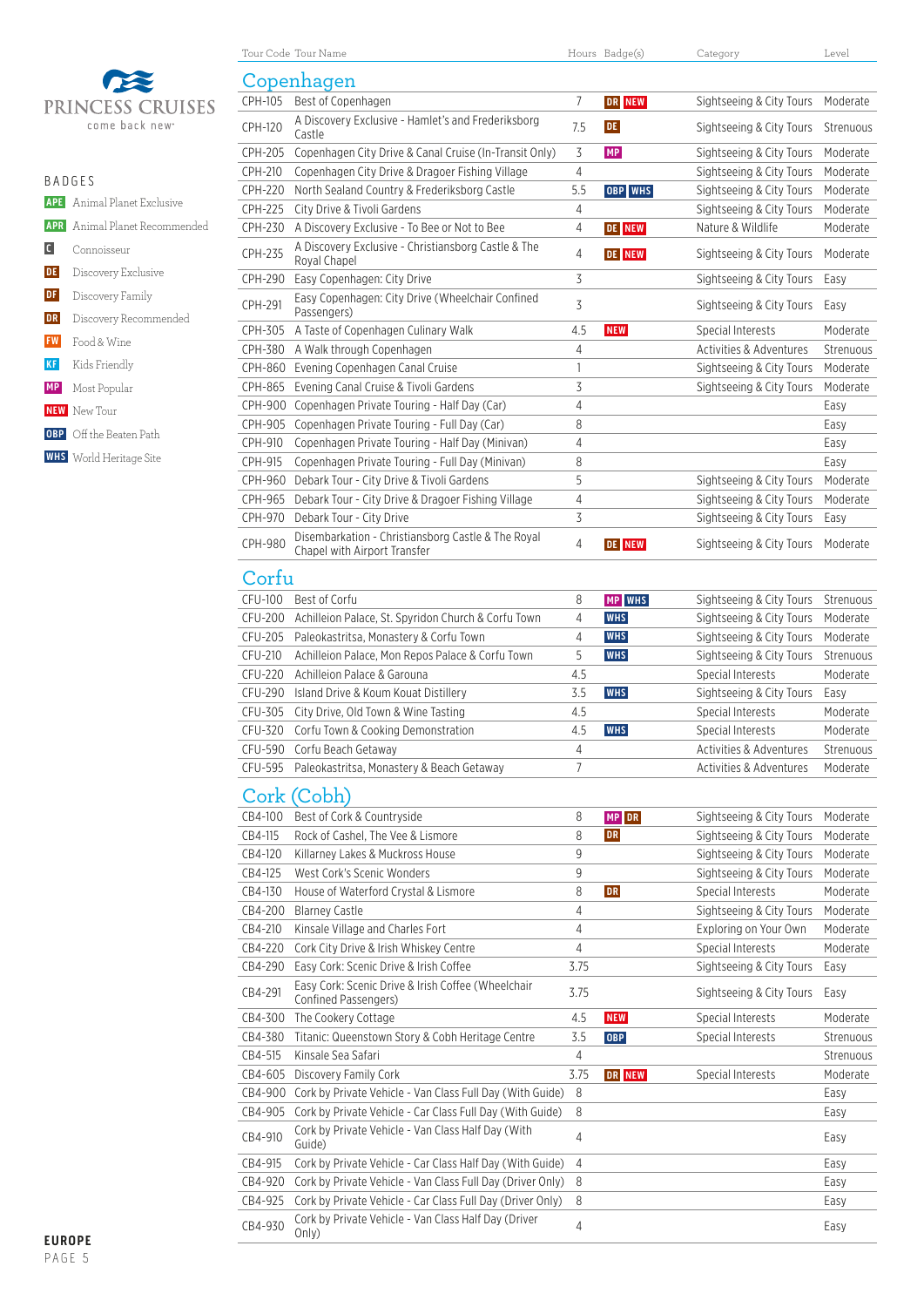

|            | PRINCESS CRUISES           |                | Cornwall (Falmouth)                                             |                |              |                          |           |
|------------|----------------------------|----------------|-----------------------------------------------------------------|----------------|--------------|--------------------------|-----------|
|            | come back new <sup>®</sup> | FA1-105        | Land's End Peninsula Complex & St. Ives                         | 7.5            | <b>MP</b>    | Sightseeing & City Tours | Moderate  |
|            |                            | FA1-175        | Lanhydrock House & Fowey                                        | 6              | DR OBP       | Special Interests        | Moderate  |
|            | <b>BADGES</b>              | FA1-185        | Polperro On Your Own                                            | 6              |              | Exploring on Your Own    | Moderate  |
| <b>APE</b> | Animal Planet Exclusive    | FA1-200        | Land's End Peninsula Complex & Scenic Drive                     | 4.25           |              | Sightseeing & City Tours | Moderate  |
|            |                            | FA1-205        | St. Michael's Mount                                             | 5.25           |              | Sightseeing & City Tours | Strenuous |
| <b>APR</b> | Animal Planet Recommended  | FA1-295        | Countryside Drive & Cornish Cream Tea                           | $\overline{4}$ |              | Sightseeing & City Tours | Easy      |
| $\vert$ C  | Connoisseur                | FA1-410        | Lizard Peninsula Walk & Pub Lunch                               | 5.75           |              | Activities & Adventures  | Strenuous |
| DE         | Discovery Exclusive        | Dublin         |                                                                 |                |              |                          |           |
| DF         | Discovery Family           | <b>DUB-115</b> | A Discovery Exclusive: Ultimate Dublin                          | 8              |              | Special Interests        | Moderate  |
| DR         | Discovery Recommended      | <b>DUB-150</b> | Dublin & Glendalough                                            | 8.5            | DR           | Sightseeing & City Tours | Moderate  |
| <b>FW</b>  | Food & Wine                | <b>DUB-165</b> | Powerscourt Estate & Waterfall                                  | 7.75           | <b>DR</b>    | Nature & Wildlife        | Moderate  |
| <b>KF</b>  |                            | <b>DUB-170</b> | Irish for a Day                                                 | 8              |              | Special Interests        | Strenuous |
|            | Kids Friendly              | <b>DUB-180</b> | Powerscourt Estate & Dublin On Your Own                         | 8              |              | Exploring on Your Own    | Moderate  |
| <b>MP</b>  | Most Popular               | <b>DUB-200</b> | Dublin Highlights                                               | $\overline{4}$ | MP           | Sightseeing & City Tours | Easy      |
| <b>NEW</b> | New Tour                   | <b>DUB-201</b> | Dublin Highlights (Wheelchair Confined Passengers)              | 4              | MP           | Sightseeing & City Tours | Easy      |
| <b>OBP</b> | Off the Beaten Path        | <b>DUB-210</b> | Dublin Castle & The Book of Kells                               | $\overline{4}$ |              | Special Interests        | Moderate  |
| <b>WHS</b> | World Heritage Site        | <b>DUB-215</b> | Discovery Exclusive: An Irish Cultural Experience               | $\overline{4}$ | <b>DE</b>    | Special Interests        | Moderate  |
|            |                            | <b>DUB-220</b> | Malahide Castle & Irish Pub                                     | 4              |              | Special Interests        | Moderate  |
|            |                            | <b>DUB-225</b> | Glendalough                                                     | 5              | <b>OBP</b>   | Special Interests        | Moderate  |
|            |                            | DUB-230        | Scone Baking Demo at Ballyknocken House                         | $\sqrt{4}$     |              | Special Interests        | Moderate  |
|            |                            | <b>DUB-305</b> | Guinness Storehouse & City Drive                                | $\overline{4}$ |              | Special Interests        | Moderate  |
|            |                            | DUB-310        | On the Trail of Fabulous Food                                   | $\overline{4}$ | <b>NEW</b>   | Special Interests        | Strenuous |
|            |                            | <b>DUB-315</b> | Wine Tasting and Private Dining at Ely Bar & Brasserie          | 3.25           | <b>NEW</b>   | Special Interests        | Moderate  |
|            |                            | <b>DUB-380</b> | U2, Temple Bar Area & Walking tour of Dublin                    | $\overline{4}$ |              | Sightseeing & City Tours | Strenuous |
|            |                            | <b>DUB-385</b> | Walking Tour of Dublin & Pub Visit                              | 3.5            |              | Sightseeing & City Tours | Strenuous |
|            |                            |                | DUB-600 Discovery Family: Irish for a Day for Families          | 8              | <b>KF</b> DR | Special Interests        | Moderate  |
|            |                            |                | DUB-860 An Evening of Irish Song and Dance                      | 4              | <b>NEW</b>   | Sightseeing & City Tours | Moderate  |
|            |                            | <b>DUB-900</b> | Dublin by Private Vehicle - Van Class Full Day (With<br>Guide)  | 8              |              | Exploring on Your Own    | Easy      |
|            |                            | <b>DUB-905</b> | Dublin by Private Vehicle - Car Class Full Day (With<br>Guide)  | 8              |              | Exploring on Your Own    | Easy      |
|            |                            | DUB-910        | Dublin by Private Vehicle - Van Class Half Day (With<br>Guide)  | $\overline{4}$ |              | Exploring on Your Own    | Easy      |
|            |                            | <b>DUB-915</b> | Dublin by Private Vehicle - Car Class Half Day (With<br>Guide)  | $\sqrt{4}$     |              | Exploring on Your Own    | Easy      |
|            |                            | DUB-920        | Dublin by Private Vehicle - Van Class Full Day (Driver<br>Only) | 8              |              | Exploring on Your Own    | Easy      |

DUB-935 Dublin by Private Vehicle - Car Class Half Day (Driver

Dubrovnik

Dundee

Tour Code Tour Name Hours Badge(s) Category Level CB4-935 Cork by Private Vehicle - Car Class Half Day (Driver Only) 4 Easy CB4-999 Best of Cork & Countryside for Small Groups 8 **DE MP** Sightseeing & City Tours Moderate

DUB-925 Dublin by Private Vehicle - Car Class Full Day (Driver Only) <sup>8</sup> Exploring on Your Own Easy

DUB-930 Dublin by Private Vehicle - Van Class Half Day (Driver  $\frac{4}{4}$  Exploring on Your Own Easy

DBV-100 Best of Dubrovnik & Cavtat **7.5 MP WHS** Sightseeing & City Tours Moderate DBV-205 Franciscan & Dominican Monasteries with Treasury 5 **WHS** Sightseeing & City Tours Strenuous DBV-210 Dubrovnik & Konavle Home Visit **4.75 WHS** Special Interests Moderate DBV-225 Ston & Trsteno **Special Interests** Moderate DBV-290 Cavtat & Folkloric Show 3.5 **WHS** Sightseeing & City Tours Easy DBV-380 Dubrovnik's City Walls **Activities & Adventures Strenuous 4 WHS** Activities & Adventures Strenuous

DND-100 Edinburgh 8 **DR NEW** Sightseeing & City Tours Moderate DND-185 Dundee Orientation & Time On Your Own 3.75 **NEW** Sightseeing & City Tours Moderate DND-200 Dundee & Glamis Castle **1988 Castle 12 Contract 24 NEW** Sightseeing & City Tours Moderate DND-205 St. Andrews, Home Of Golf **1998 Cold 100 Andrews**, Home Of Golf **4** NEW **Moderate** DND-210 Scone Palace Crowning Palace Of Scottish Kings 4 NEW Sightseeing & City Tours Moderate DND-215 Falkland Palce & Gardens 3.75 **NEW** Sightseeing & City Tours Moderate

4 Exploring on Your Own Easy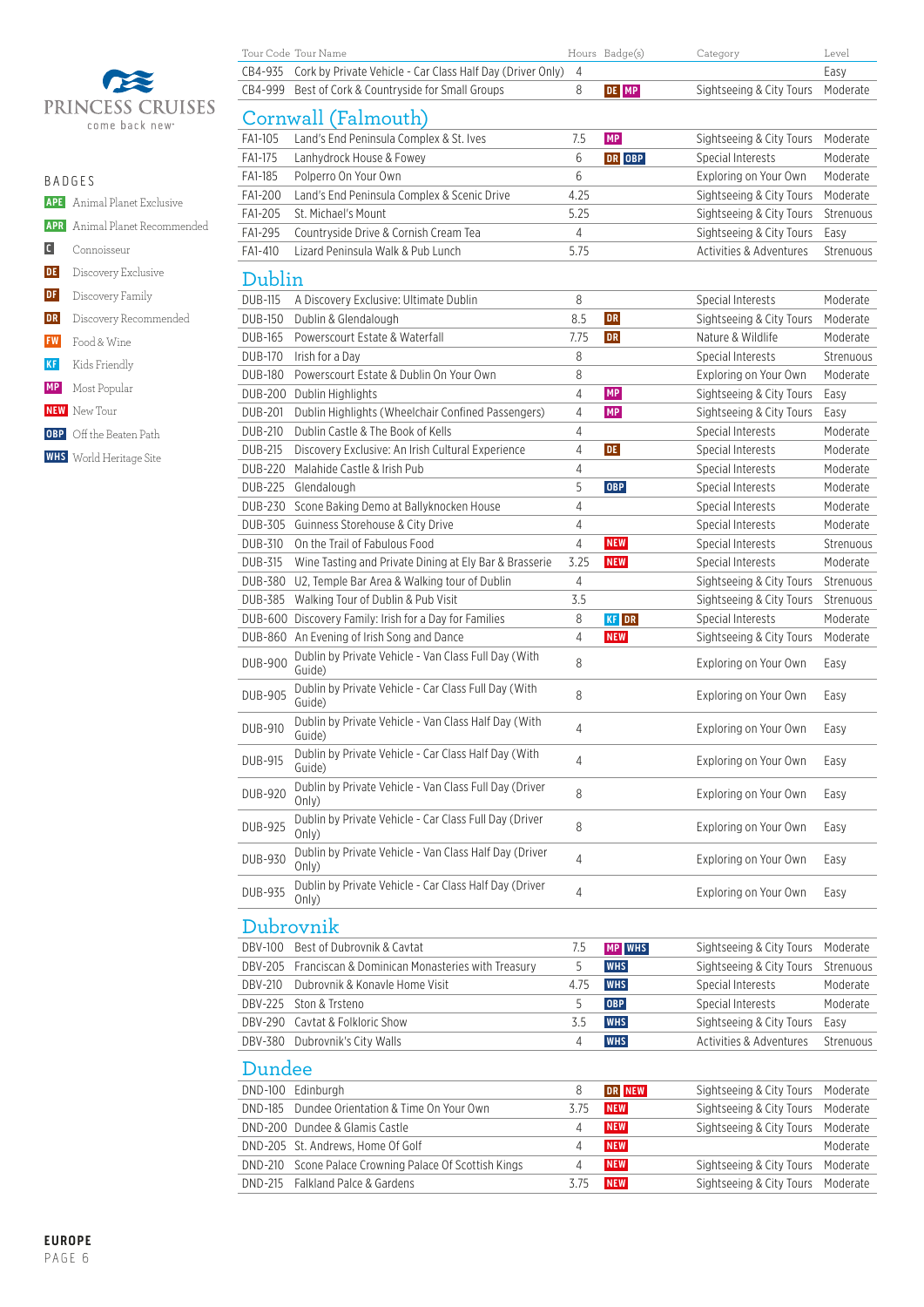

|                       | $B$ $A$ $D$ $G$ $F$ $S$              |  |  |  |  |  |  |
|-----------------------|--------------------------------------|--|--|--|--|--|--|
|                       | <b>APE</b> Animal Planet Exclusive   |  |  |  |  |  |  |
|                       | <b>APR</b> Animal Planet Recommended |  |  |  |  |  |  |
| $\lfloor$ C $\rfloor$ | Connoisseur                          |  |  |  |  |  |  |
| DE                    | Discovery Exclusive                  |  |  |  |  |  |  |
| DF                    | Discovery Family                     |  |  |  |  |  |  |
| DR                    | Discovery Recommended                |  |  |  |  |  |  |
| <b>FW</b>             | Food & Wine                          |  |  |  |  |  |  |
| <b>KF</b>             | Kids Friendly                        |  |  |  |  |  |  |
|                       | <b>MP</b> Most Popular               |  |  |  |  |  |  |
|                       | <b>NEW</b> New Tour                  |  |  |  |  |  |  |
|                       | <b>OBP</b> Off the Beaten Path       |  |  |  |  |  |  |
|                       | <b>WHS</b> World Heritage Site       |  |  |  |  |  |  |
|                       |                                      |  |  |  |  |  |  |

| Edinburgh (Rosyth) |                                                                                 |        |               |                                                      |           |  |  |
|--------------------|---------------------------------------------------------------------------------|--------|---------------|------------------------------------------------------|-----------|--|--|
| RO1-100            | Edinburgh Castle, Royal Yacht & Princes Street                                  | 8.25   | WHS DR        | Sightseeing & City Tours                             | Moderate  |  |  |
| R01-200            | St. Andrews                                                                     | 4      | <b>OBP</b>    | Special Interests                                    | Moderate  |  |  |
| R01-205            | Edinburgh Castle & City Drive                                                   | 4.5    | <b>MP WHS</b> | Sightseeing & City Tours                             | Moderate  |  |  |
| RO1-215            | Stirling Castle & Bannockburn Heritage Centre                                   | 4.5    |               | Special Interests                                    | Moderate  |  |  |
| R01-225            | Royal Yacht Britannia & City Drive                                              | 4.5    | <b>WHS</b>    | Special Interests                                    | Moderate  |  |  |
| R01-290            | City Drive & National Museum                                                    | 4.5    | <b>WHS</b>    | Sightseeing & City Tours                             | Easy      |  |  |
| RO1-291            | City Drive & National Museum (Wheelchair Confined<br>Passengers)                | 4.5    | <b>WHS</b>    | Sightseeing & City Tours                             | Easy      |  |  |
| R01-380            | Royal Mile Walking Tour                                                         | 4.25   | <b>WHS</b>    | Special Interests                                    | Strenuous |  |  |
| R01-850            | A Discovery Exclusive: The Edinburgh Tattoo with<br>Private Seating & Reception | 5      | <b>WHS</b> DR | Special Interests                                    | Moderate  |  |  |
| R01-860            | The Edinburgh Tattoo - Side Stands                                              | 5.75   | WHS DR        | Special Interests                                    | Moderate  |  |  |
| RO1-865            | The Edinburgh Tattoo - Front & Front-Corner Stands                              | 5.75   | DR WHS        | Special Interests                                    | Moderate  |  |  |
|                    | Edinburgh (South Queensferry)                                                   |        |               |                                                      |           |  |  |
|                    |                                                                                 |        |               |                                                      |           |  |  |
| SQ1-100            | Best of Edinburgh                                                               | 8.75   | WHS DR        | Sightseeing & City Tours                             | Moderate  |  |  |
| SQ1-105            | Edinburgh, Floors Castle & Dryburgh Abbey                                       | 9.25   | WHS           | Sightseeing & City Tours                             | Moderate  |  |  |
| SQ1-110            | Glamis Castle & St. Andrews                                                     | 8.25   | <b>OBP</b>    | Special Interests                                    | Moderate  |  |  |
| SQ1-180            | Edinburgh City Drive & Time on Your Own                                         | 6      | MP WHS        | Sightseeing & City Tours                             | Moderate  |  |  |
| SQ1-185            | Edinburgh On Your Own                                                           | 7.5    | <b>WHS</b>    | Exploring on Your Own                                | Moderate  |  |  |
| SQ1-200            | St. Andrews - Home of Golf                                                      | 4.25   | <b>DR</b>     | Special Interests                                    | Moderate  |  |  |
| SQ1-205            | Edinburgh Castle & City Drive                                                   | 4.5    | <b>MP WHS</b> | Sightseeing & City Tours                             | Moderate  |  |  |
| SQ1-215            | Braveheart Country & Stirling Castle                                            | 4.5    | <b>OBP</b>    | Special Interests                                    | Moderate  |  |  |
| SQ1-225            | Royal Yacht Britannia & City Drive                                              | 4.5    | <b>WHS</b>    | Special Interests                                    | Moderate  |  |  |
| SQ1-235            | A Discovery Exclusive: Falconry Experience                                      | 3.5    | <b>DE NEW</b> | Special Interests                                    | Moderate  |  |  |
| SQ1-290            | Easy Edinburgh & National Museum                                                | 4.5    | <b>WHS</b>    | Sightseeing & City Tours                             | Easy      |  |  |
| SQ1-291            | Easy Edinburgh & National Museum (Wheelchair-<br>Confined Passengers)           | 3.5    | <b>WHS</b>    | Sightseeing & City Tours                             | Easy      |  |  |
| SQ1-300            | Bagpipes and Whiskey                                                            | 3.75   | <b>FW NEW</b> | Special Interests                                    | Moderate  |  |  |
| SQ1-380            | Royal Mile Walking Tour                                                         | 4.25   | <b>WHS</b> DR | Special Interests                                    | Strenuous |  |  |
| SQ1-600            | Discovery Family: Edinburgh                                                     | 8.75   | DR WHS        | Sightseeing & City Tours                             | Moderate  |  |  |
| Eidfjord           |                                                                                 |        |               |                                                      |           |  |  |
| EI1-205            | Hardanger Drive & Villages                                                      | 3.5    |               | Sightseeing & City Tours                             | Moderate  |  |  |
| EI1-210            | Hardangervidda Nature Center                                                    | 4      |               | Sightseeing & City Tours                             | Moderate  |  |  |
| EI1-215            | Vøringsfossen Waterfall                                                         | 3      |               | Sightseeing & City Tours                             | Moderate  |  |  |
| EI1-305            | Ulvik with Cider Tasting                                                        | 4      | <b>NEW</b>    | Special Interests                                    | Easy      |  |  |
| EI1-580            | Adventure Eidfjord: Kayak by Lake                                               | 4      |               | Activities & Adventures                              | Strenuous |  |  |
| Flåm               |                                                                                 |        |               |                                                      |           |  |  |
|                    |                                                                                 |        |               |                                                      |           |  |  |
| FL1-105            | Best of Flåm: Railway & Voss                                                    | 6      | MP DR         | Sightseeing & City Tours                             | Moderate  |  |  |
| FL1-205            | Easy Flam: Aurland Valley & Aurlandfjord Scenic Drive                           | 3<br>5 |               | Sightseeing & City Tours                             | Easy      |  |  |
| FL1-210            | Aurland Valley & Lærdal Village                                                 |        |               | Sightseeing & City Tours<br>Sightseeing & City Tours | Moderate  |  |  |
| FL1-240            | Nærøyfjord Cruise & Scenic Drive<br>Flåm Valley Train to Vatnahalsen            | 4<br>3 | <b>WHS</b>    |                                                      | Moderate  |  |  |
| FL1-290            |                                                                                 | 3.5    | <b>NEW</b>    | Sightseeing & City Tours<br>Activities & Adventures  | Easy      |  |  |
| FL1-305            | Fjord RIB Safari & Aedir Microbrewery                                           | 3      | <b>NEW</b>    | Activities & Adventures                              | Moderate  |  |  |
| FL1-310            | Fjord RIB Safari & Cheese Tasting                                               |        |               |                                                      | Moderate  |  |  |
| FL1-410            | Adventure Flåm: Valley Train & Hike to Blomheller                               | 4.5    |               | Activities & Adventures                              | Strenuous |  |  |
|                    | Florence/Pisa (Livorno)                                                         |        |               |                                                      |           |  |  |
| LI1-010            | Florence, Pisa & Santa Croce Church                                             | 10     | WHS DR        | Sightseeing & City Tours                             | Strenuous |  |  |
| LI1-100            | Best of Florence & Pisa                                                         | 10     | MP WHS DR     | Sightseeing & City Tours                             | Strenuous |  |  |
| $L11-105$          | Florence, Statue of David & Uffizi Museum                                       | 9.5    | <b>WHS</b>    | Sightseeing & City Tours                             | Moderate  |  |  |
| LI1-155            | Ultimate Florence & Pisa                                                        | 10     | C WHS DR      | Sightseeing & City Tours                             | Strenuous |  |  |
| LI1-160            | Cinque Terre                                                                    | 10     | WHS OBP       | Sightseeing & City Tours                             | Strenuous |  |  |
| LI1-180            | Florence & Time On Your Own                                                     | 9.5    | <b>WHS</b>    | Sightseeing & City Tours                             | Strenuous |  |  |
| LI1-185            | Florence On Your Own                                                            | 9      | <b>WHS</b>    | Exploring on Your Own                                | Moderate  |  |  |
| LI1-186            | Florence On Your Own (Wheelchair Confined<br>Passengers)                        | 9      | <b>WHS</b>    | Exploring on Your Own                                | Moderate  |  |  |
| LI1-190            | Florence & Pisa On Your Own                                                     | 9.5    | <b>WHS</b>    | Exploring on Your Own                                | Moderate  |  |  |
| LI1-200            | Leaning Tower of Pisa                                                           | 3.5    | <b>WHS</b>    | Sightseeing & City Tours                             | Moderate  |  |  |
| LI1-205            | Lucca                                                                           | 4      | OBP           | Sightseeing & City Tours                             | Moderate  |  |  |
| LI1-290            | Leaning Tower of Pisa by Trolley                                                | 3.25   | <b>WHS</b>    | Sightseeing & City Tours                             | Easy      |  |  |
| LI1-300            | Tuscany Wine Cellar & Carriage Ride                                             | 3.5    |               | Special Interests                                    | Easy      |  |  |

LI1-305 Florence, The Chianti Region & Wine Tasting 9.5 WHS DR Special Interests Strenuous

Tour Code Tour Name Hours Badge(s) Category Level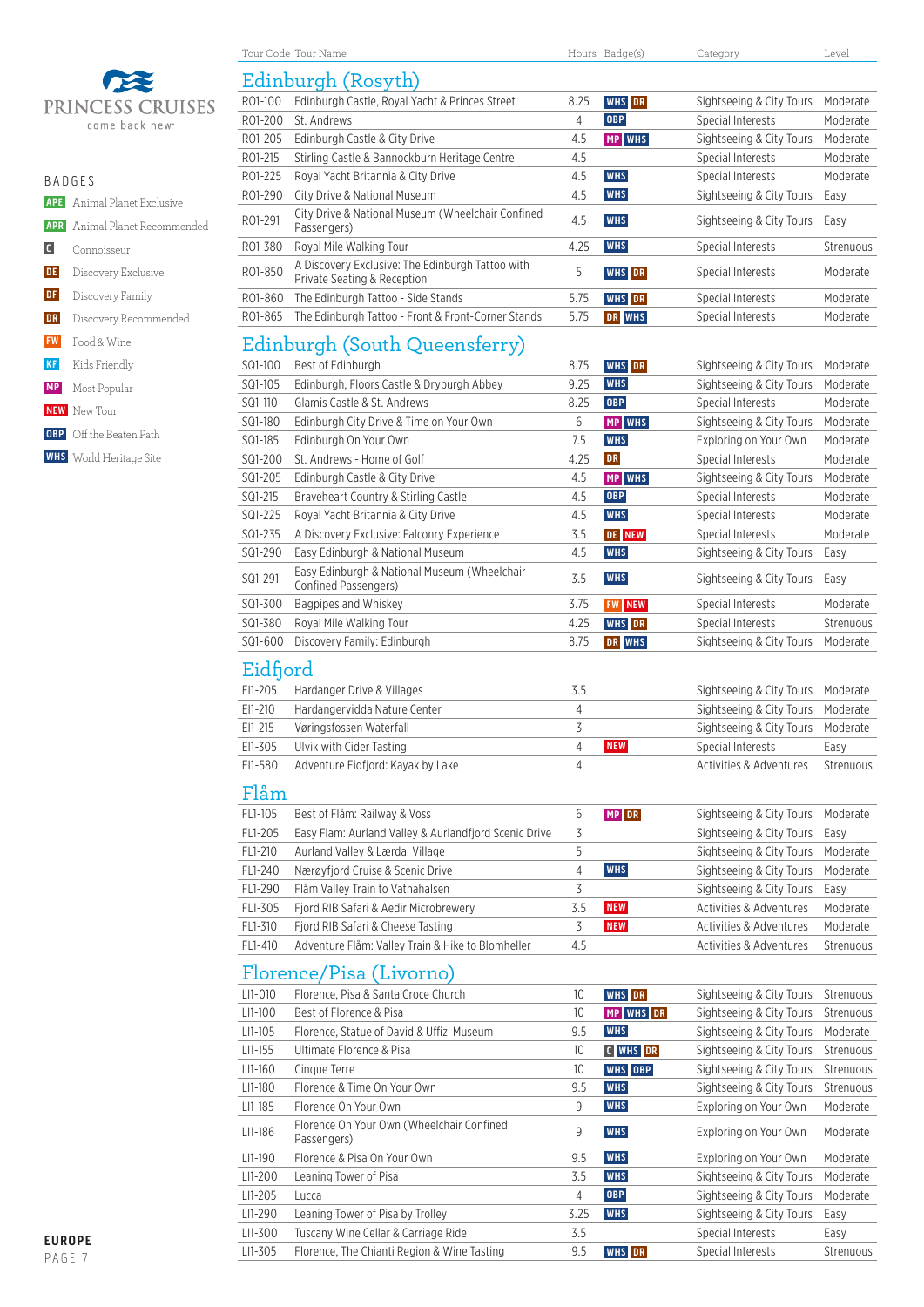

|               |                                      | LI1-5   |
|---------------|--------------------------------------|---------|
|               |                                      | $L11-6$ |
| <b>BADGES</b> |                                      | $L11-9$ |
|               | <b>APE</b> Animal Planet Exclusive   |         |
|               | <b>APR</b> Animal Planet Recommended | $L11-9$ |
| C             | Connoisseur                          | $L11-9$ |
| <b>DE</b>     | Discovery Exclusive                  |         |
| DF            | Discovery Family                     | $L11-9$ |
| DR            | Discovery Recommended                | $L11-9$ |
|               | <b>FW</b> Food & Wine                |         |
| <b>KF</b>     | Kids Friendly                        | $L11-9$ |
|               | <b>MP</b> Most Popular               | $L11-9$ |
|               | <b>NEW</b> New Tour                  | $L11-9$ |
|               | <b>OBP</b> Off the Beaten Path       |         |
|               | <b>WHS</b> World Heritage Site       | $L11-9$ |
|               |                                      | l I1-9  |

|                    | Tour Code Tour Name                                                                  |                | Hours Badge(s)      | Category                                      | Level                |
|--------------------|--------------------------------------------------------------------------------------|----------------|---------------------|-----------------------------------------------|----------------------|
| LI1-310            | Pisa, San Gimignano & Wine Tasting                                                   | 9              |                     | Special Interests                             | Moderate             |
| LI1-320            | Florence & Fiat 500 Adventure Ride                                                   | 9              |                     | Activities & Adventures                       | Moderate             |
| $L11 - 400$        | Climb the Leaning Tower                                                              | 4              | <b>DR</b>           | <b>Activities &amp; Adventures</b>            | Strenuous            |
| $L11-410$          | Livorno on Foot and by Boat                                                          | 3              |                     | Sightseeing & City Tours                      | Moderate             |
| LI1-590            | Lido Beach & Leaning Tower                                                           | 8              |                     | <b>Activities &amp; Adventures</b>            | Moderate             |
| LI1-600            | Best of Florence & Pisa for Families                                                 | 10             | <b>KF MP WHS DR</b> | Sightseeing & City Tours                      | Strenuous            |
| LI1-900            | Tuscany by Private Vehicle - Van Class Full Day (With<br>Guide)                      | 8              |                     | Exploring on Your Own                         | Easy                 |
| LI1-905            | Tuscany by Private Vehicle - Car Class Full Day (With<br>Guide)                      | 8              |                     | Exploring on Your Own                         | Easy                 |
| LI1-910            | Tuscany by Private Vehicle - Van Class Half Day (With<br>Guide)                      | 4              |                     | Exploring on Your Own                         | Easy                 |
| LI1-915            | Tuscany by Private Vehicle - Car Class Half Day (With<br>Guide)                      | 4              |                     | Exploring on Your Own                         | Easy                 |
| LI1-920            | Tuscany by Private Vehicle - Van Class Full Day (Driver<br>Only)                     | 8              |                     | Exploring on Your Own                         | Easy                 |
| LI1-925            | Tuscany by Private Vehicle - Car Class Full Day (Driver<br>Only)                     | 8              |                     | Exploring on Your Own                         | Easy                 |
| LI1-930            | Tuscany by Private Vehicle - Van Class Half Day (Driver<br>Only)                     | 4              |                     | Exploring on Your Own                         | Easy                 |
| LI1-935            | Tuscany by Private Vehicle - Car Class Half Day (Driver<br>Only)                     | 4              |                     | Exploring on Your Own                         | Easy                 |
| LI1-990            | Florence, Pisa & Statue of David (Guided in Mandarin)                                | 10             | <b>MP WHS DR</b>    | Sightseeing & City Tours                      | Strenuous            |
| LI1-993            | Florence, Pisa & Statue of David (Guided in Japanese)                                | 10             | MP WHS DR           | Sightseeing & City Tours                      | Strenuous            |
| LI1-999            | Best of Florence & Pisa for Small Groups                                             | 10             | MP NEW WHS          | Sightseeing & City Tours                      | Strenuous            |
| Galway             |                                                                                      |                |                     |                                               |                      |
|                    | GWY-105 Spectacular Cliffs of Moher & Aillwee Caves                                  | 7.25           |                     |                                               | Moderate             |
| GWY-110            | Best of Connemara                                                                    | 7.25           | <b>DR</b>           |                                               | Strenuous            |
|                    | GWY-205 Galway Through the Ages                                                      | 4              |                     |                                               | Moderate             |
|                    | GWY-210 Easy Galway City & Countryside                                               | 3              |                     |                                               | Easy                 |
| GWY-215            | Quiet Man Country & Ashford Castle                                                   | 5              |                     | Sightseeing & City Tours                      | Moderate             |
|                    |                                                                                      |                |                     |                                               |                      |
| Geiranger          |                                                                                      |                |                     |                                               |                      |
| GE1-200            | Mt. Dalsnibba & Flydalsjuvet                                                         | 3.25           | MP WHS DR           | Sightseeing & City Tours                      | Easy                 |
| GE1-205            | Mt. Dalsnibba, Flydalsjuvet & Fjord Center                                           | 4              | <b>WHS</b>          | Sightseeing & City Tours                      | Easy                 |
| GE1-210            | Herdal Summerfarm, Eagles Bend & Scenic Drive                                        | 4              |                     | Special Interests                             | Moderate             |
| GE1-410            | Hiking Westeras & Storsæter Waterfall                                                | 3.5            |                     | <b>Activities &amp; Adventures</b>            | Strenuous            |
| GE1-505            | Geirangerfjord by Zodiac                                                             | 1.25           | <b>WHS</b> DR       | Activities & Adventures                       | Strenuous            |
| GE1-580            | Kayak the Geirangerfjord                                                             | 3              | WHS                 | Activities & Adventures                       | Strenuous            |
| Genoa              |                                                                                      |                |                     |                                               |                      |
| GOA-100            | Best of Portofino, Santa Margherita & Genoa                                          | 9              | <b>DR</b>           | Sightseeing & City Tours                      | Strenuous            |
| GOA-110            | Portofino, Santa Margherita & Rapallo                                                | 6              | MP                  | Sightseeing & City Tours                      | Moderate             |
| GOA-130            | Cinque Terre                                                                         | 8              | WHS OBP             | Special Interests                             | Strenuous            |
| GOA-150            | Milan & Da Vinci's Last Supper                                                       | 9              | $\blacksquare$      | Special Interests                             | Moderate             |
| GOA-155            | Ultimate Portofino & Olive Oil Tasting at Splendido Hotel<br>- A Discovery Exclusive | 6              | DR FW               | Special Interests                             | Moderate             |
| GOA-180            | Milan & Time On Your Own                                                             | 9              |                     | Sightseeing & City Tours                      | Moderate             |
|                    | GOA-200 Late Riser Genoa City & Aquarium                                             | 4              | <b>WHS</b>          | Special Interests                             | Moderate             |
|                    | GOA-205 Genoa City Tour & Aquarium                                                   | 4              | <b>WHS</b>          | Special Interests                             | Moderate             |
| GOA-210            | Portofino                                                                            | 5              |                     | Special Interests                             | Moderate             |
| GOA-220            | Genoa: San Lorenzo, Chiesa del Gesu & Palace                                         | 4              | <b>WHS</b>          | Sightseeing & City Tours                      | Moderate             |
|                    | GOA-225 Genoa: Via Garibaldi & Famed Palazzos                                        | 5              | <b>WHS</b>          | Sightseeing & City Tours                      | Moderate             |
|                    | GOA-290 Coastal Drive to Rapallo & Sestri Levante                                    | 5              |                     | Sightseeing & City Tours                      | Easy                 |
|                    | GOA-300 Rapallo & Pesto Tasting                                                      | 6              | <b>FW</b>           | Special Interests                             | Moderate             |
|                    | GOA-380 Walking Tour of Genoa                                                        | 3              |                     | Sightseeing & City Tours                      | Strenuous            |
|                    | GOA-420 Adventure: Hike To Portofino & Picnic                                        | 4.5            |                     | Activities & Adventures                       | Strenuous            |
|                    | GOA-600 Portofino, Santa Margherita & Rapallo for Family                             | 6              | <b>MP</b>           | Sightseeing & City Tours                      | Moderate             |
|                    | GOA-999 Portofino, Santa Margherita & Rapallo for Small Groups                       | 6              | <b>MP</b>           | Sightseeing & City Tours                      | Moderate             |
| Gibraltar          |                                                                                      |                |                     |                                               |                      |
| GIB-130            | Marbella & Puerto Banus                                                              | 7              |                     | Sightseeing & City Tours                      | Moderate             |
| GIB-200            | Best of Gibraltar                                                                    | $\overline{2}$ | DR MP               | Sightseeing & City Tours                      | Moderate             |
| GIB-205            |                                                                                      |                |                     |                                               |                      |
|                    | Cable Car & Great Siege Tunnels                                                      | 3.5            |                     | Sightseeing & City Tours                      | Moderate             |
| GIB-210<br>GIB-215 | World War II Tunnels & Europa Point<br>Best of Gibraltar - by Taxi                   | 2<br>2         | <b>DR</b><br>DR MP  | Special Interests<br>Sightseeing & City Tours | Moderate<br>Moderate |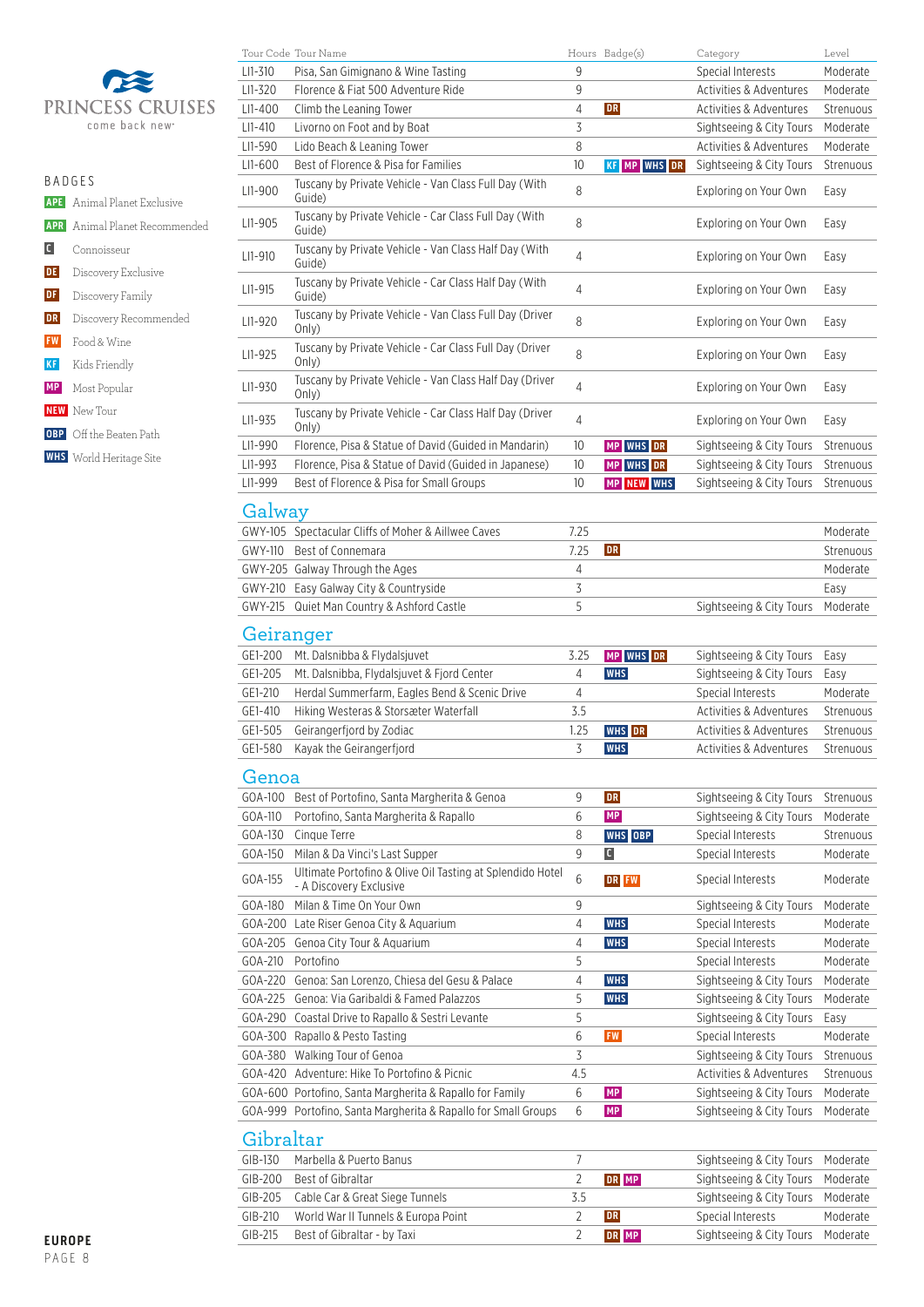

 **APE** Animal Planet Exclusive  **APR** Animal Planet Recommended

- **C** Connoisseur **DE** Discovery Exclusive **DF** Discovery Family **DR** Discovery Recommended  **FW** Food & Wine  **KF** Kids Friendly  **MP** Most Popular
- **NEW** New Tour
- **OBP** Off the Beaten Path
- **WHS** World Heritage Site

|           | Tour Code Tour Name             |         | Hours Badge(s) | Category                 | Level     |
|-----------|---------------------------------|---------|----------------|--------------------------|-----------|
| $GIB-225$ | Lower St. Michael's Cave        | 3.75    | <b>DR</b>      | Nature & Wildlife        | Strenuous |
| $GIB-240$ | Cruise the Rock & Dolphin Watch |         | <b>APR</b>     | Nature & Wildlife        | Easy      |
| GIB-290   | Scenic Drive & Europa Point     |         |                | Sightseeing & City Tours | Easy      |
| GIB-295   | City & King's Castion Tour      | 2.5     |                | Sightseeing & City Tours | Easv      |
| $GIB-305$ | A Taste of Gibraltar            | $1.5\,$ |                | Special Interests        | Moderate  |
| $GIB-410$ | Hike the Mediterranean Steps    | 3.5     |                | Nature & Wildlife        | Strenuous |

### Glasgow (Greenock)

| GR3-100 | Best of the Scottish Highlands                                   | 8.75           | MP DR         | Sightseeing & City Tours | Moderate  |  |  |  |  |
|---------|------------------------------------------------------------------|----------------|---------------|--------------------------|-----------|--|--|--|--|
| GR3-105 | Best of Edinburgh                                                | 9              | <b>WHS</b> DR | Sightseeing & City Tours | Moderate  |  |  |  |  |
| GR3-110 | Loch Lomond Cruise & Scottish Wool Centre                        | 8.5            |               | Special Interests        | Moderate  |  |  |  |  |
| GR3-135 | Culzean Castle & Ayr                                             | 8              | <b>OBP</b>    | Special Interests        | Moderate  |  |  |  |  |
| GR3-185 | Glasgow on Your Own                                              | 7              |               | Exploring on Your Own    | Moderate  |  |  |  |  |
| GR3-190 | Edinburgh On Your Own                                            | 8.75           | <b>WHS</b>    | Exploring on Your Own    | Moderate  |  |  |  |  |
| GR3-195 | Falkirk Wheel & Stirling on Your Own                             | 8              |               | Exploring on Your Own    | Moderate  |  |  |  |  |
| GR3-200 | Highlights of Glasgow & Kelvingrove Gallery                      | 4.5            |               | Sightseeing & City Tours | Easy      |  |  |  |  |
| GR3-225 | Glasgow Cathedral & Kelvingrove Gallery                          | 7              |               | Special Interests        | Strenuous |  |  |  |  |
| GR3-290 | Easy Scottish Lochs                                              | 4.5            |               | Sightseeing & City Tours | Easy      |  |  |  |  |
| GR3-291 | Easy Scottish Lochs (Wheelchair Confined Passengers)             | 4.5            |               | Sightseeing & City Tours | Easy      |  |  |  |  |
| GR3-330 | Glengoyne Distillery & Whisky Tasting                            | 4.5            |               | Special Interests        | Moderate  |  |  |  |  |
| GR3-850 | Edinburgh Tattoo with Private Seating & Reception                | 7.5            | DR WHS        | Special Interests        | Moderate  |  |  |  |  |
| GR3-860 | The Edinburgh Tattoo - Side Stands                               | 8              | <b>WHS</b>    | Special Interests        | Moderate  |  |  |  |  |
| GR3-865 | The Edinburgh Tattoo - Front & Front-Corner Stands               | 8              | <b>WHS</b>    | Special Interests        | Moderate  |  |  |  |  |
| GR3-870 | The Edinburgh Tattoo - Side-End Stands                           | 8              | <b>WHS</b>    | Special Interests        | Moderate  |  |  |  |  |
|         | Glasgow by Private Vehicle - Van Class Full Day (With            |                |               |                          |           |  |  |  |  |
| GR3-900 | Guide)                                                           | 8              |               | Exploring on Your Own    | Easy      |  |  |  |  |
| GR3-905 | Glasgow by Private Vehicle - Car Class Full Day (With<br>Guide)  | 8              |               | Exploring on Your Own    | Easy      |  |  |  |  |
| GR3-910 | Glasgow by Private Vehicle - Van Class Half Day (With<br>Guide)  | 4              |               | Exploring on Your Own    | Easy      |  |  |  |  |
| GR3-915 | Glasgow by Private Vehicle - Car Class Half Day (With<br>Guide)  | 4              |               | Exploring on Your Own    | Easy      |  |  |  |  |
| GR3-920 | Glasgow by Private Vehicle - Van Class Full Day (Driver<br>Only) | 8              |               | Exploring on Your Own    | Easy      |  |  |  |  |
| GR3-925 | Glasgow by Private Vehicle - Car Class Full Day (Driver<br>Only) | 8              |               | Exploring on Your Own    | Easy      |  |  |  |  |
| GR3-930 | Glasgow by Private Vehicle - Van Class Half Day (Driver<br>Only) | 4              |               | Exploring on Your Own    | Easy      |  |  |  |  |
| GR3-935 | Glasgow by Private Vehicle - Car Class Half Day (Driver<br>Only) | 4              |               | Exploring on Your Own    | Easy      |  |  |  |  |
| Gravdal |                                                                  |                |               |                          |           |  |  |  |  |
| GR1-100 | Best of the Lofoten Islands: Flakstad Church, Sund &<br>Nusfjord | $\overline{7}$ | DR MP         | Sightseeing & City Tours | Moderate  |  |  |  |  |
| GR1-205 | Nusfjord & Lofotr Viking Museum                                  | 4.5            |               | Sightseeing & City Tours | Moderate  |  |  |  |  |
| GR1-290 | Easy Lofoften Islands Drive                                      | 2              |               | Sightseeing & City Tours | Easy      |  |  |  |  |
| GR1-315 | Svolvaer, Henningsvær, Ice Bar & Gallery                         | 4.5            | OBP           | Sightseeing & City Tours | Moderate  |  |  |  |  |
|         | Grundarhörður                                                    |                |               |                          |           |  |  |  |  |
| GUU-100 | Best of Snæfellsnes Peninsula                                    | 8              | DR MP         | Sightseeing & City Tours | Moderate  |  |  |  |  |
| GUU-200 | Djupalonssandur & Arnarstapi                                     | 4.5            |               | Sightseeing & City Tours | Moderate  |  |  |  |  |
| GUU-205 | Bjarnarhofn Shark Farm & Helgafell                               | 3.5            | <b>APR</b>    | Special Interests        | Moderate  |  |  |  |  |
| GUU-240 | Breidafjordur Archipelago Cruise                                 | 4              | <b>OBP</b>    | Nature & Wildlife        | Easy      |  |  |  |  |
|         | <b>Guernsey (St. Peter Port)</b>                                 |                |               |                          |           |  |  |  |  |
| GCI-200 | Highlights of Guernsey                                           | 2.5            | <b>MP</b>     | Sightseeing & City Tours | Easy      |  |  |  |  |
| GCI-205 | Guernsey Island Drive & Sausmarez Manor                          | 3              |               | Sightseeing & City Tours | Easy      |  |  |  |  |
| GCI-210 | German Military Occupation                                       | 3              |               | Special Interests        | Easy      |  |  |  |  |

| GCI-205   | Guernsey Island Drive & Sausmarez Manor                                  |     |               | Sightseeing & City Tours | Easy      |
|-----------|--------------------------------------------------------------------------|-----|---------------|--------------------------|-----------|
| GCI-210   | <b>German Military Occupation</b>                                        |     |               | Special Interests        | Easy      |
| $GCl-215$ | A Discovery Exclusive - The Guernsey Literary And<br>Potato Peel Society |     | <b>DE NEW</b> | Special Interests        | Moderate  |
| GCI-220   | Sark Island & Horse-Drawn Carriage Ride                                  |     | <b>OBP</b>    | Sightseeing & City Tours | Easy      |
| $GCI-380$ | Castle Cornet & St. Peter Port                                           |     |               | Special Interests        | Strenuous |
| $GCI-385$ | Herm Island Walk                                                         |     |               | Special Interests        | Strenuous |
| GCI-420   | Guernsey West Coast Cycle Tour                                           | 3.5 |               | Activities & Adventures  | Strenuous |
| $GCl-425$ | Sark Island & Bicycle Tour                                               | b   |               | Activities & Adventures  | Moderate  |
|           |                                                                          |     |               |                          |           |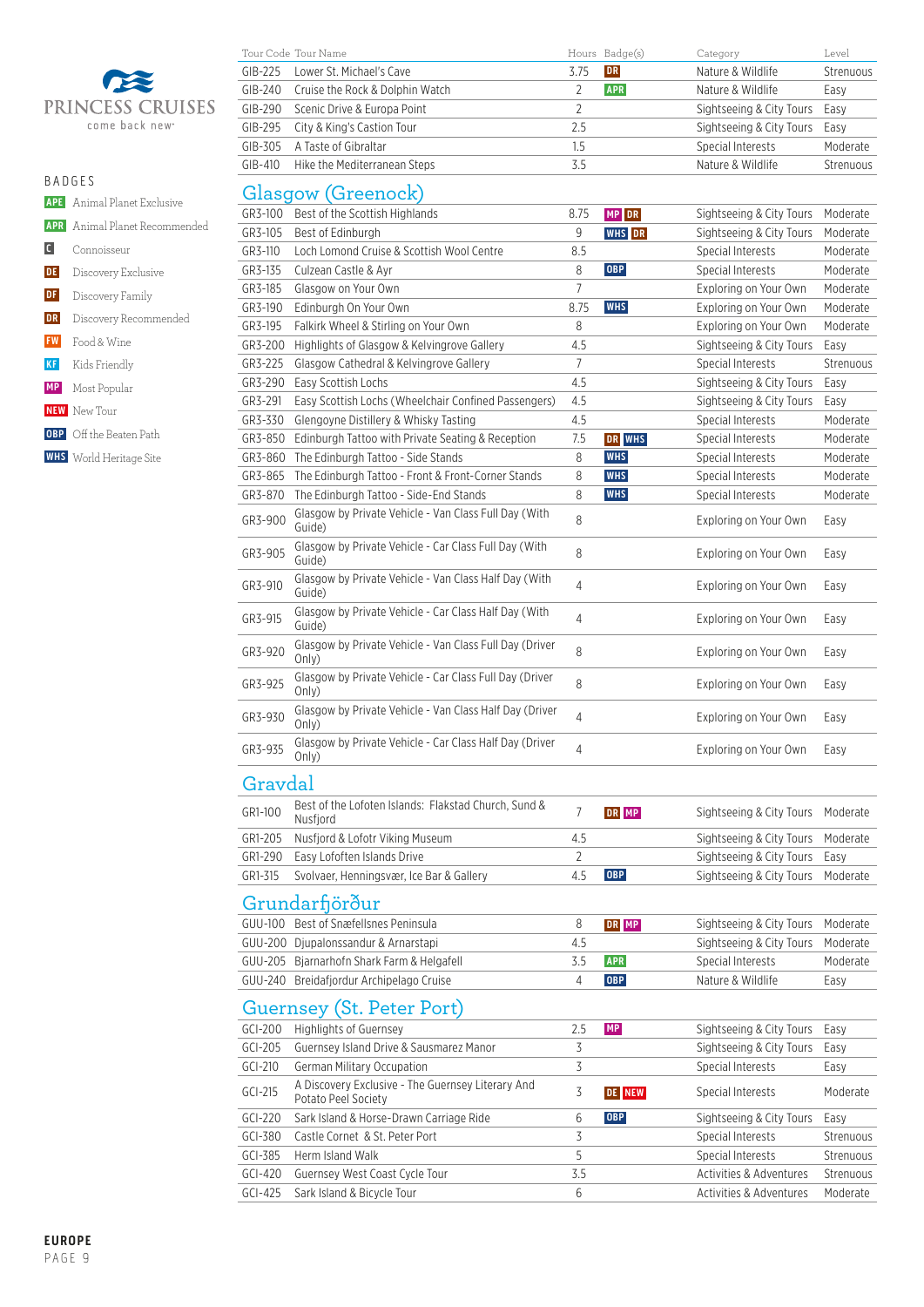

|           | <b>BADGES</b>                        |  |  |  |  |  |
|-----------|--------------------------------------|--|--|--|--|--|
|           | <b>APE</b> Animal Planet Exclusive   |  |  |  |  |  |
|           | <b>APR</b> Animal Planet Recommended |  |  |  |  |  |
|           | C Connoisseur                        |  |  |  |  |  |
|           | DE Discovery Exclusive               |  |  |  |  |  |
|           | <b>DF</b> Discovery Family           |  |  |  |  |  |
| DR        | Discovery Recommended                |  |  |  |  |  |
| <b>FW</b> | Food & Wine                          |  |  |  |  |  |
| <b>KF</b> | Kids Friendly                        |  |  |  |  |  |
|           | <b>MP</b> Most Popular               |  |  |  |  |  |
|           | <b>NEW</b> New Tour                  |  |  |  |  |  |
|           | <b>OBP</b> Off the Beaten Path       |  |  |  |  |  |
|           | <b>WHS</b> World Heritage Site       |  |  |  |  |  |
|           |                                      |  |  |  |  |  |

|                           | Hamburg (Berlin)                                                                                             |      |                         |                                               |           |
|---------------------------|--------------------------------------------------------------------------------------------------------------|------|-------------------------|-----------------------------------------------|-----------|
|                           | HAM-100 Best of Berlin                                                                                       | 13   | DR                      | Sightseeing & City Tours                      | Moderate  |
|                           | HAM-105 Scenic Berlin                                                                                        | 13   | DR                      | Sightseeing & City Tours                      | Moderate  |
| <b>HAM-110</b>            | A Discovery Exclusive: Ultimate Berlin                                                                       | 12.5 | <b>DE NEW</b>           |                                               | Moderate  |
| <b>HAM-120</b>            | A Tale of Two Cities - Hamburg, Schwerin & A Fairytale<br>Castle                                             | 9    |                         |                                               | Moderate  |
| HAM-180                   | Berlin Highlights & Berlin On Your Own                                                                       | 13   |                         |                                               | Moderate  |
| HAM-185                   | Berlin on Your Own                                                                                           | 13   |                         |                                               | Moderate  |
|                           | HAM-200 Best of Hamburg                                                                                      | 3.5  | DR                      |                                               | Moderate  |
| HAM-210                   | Hamburg and Town Hall                                                                                        | 3.5  |                         |                                               | Moderate  |
| <b>HAM-215</b>            | Hamburg and Neuengamme Concentration Camp                                                                    | 4    | <b>NEW</b>              | Sightseeing & City Tours                      | Moderate  |
|                           | HAM-240 Hamburg by Land & Sea                                                                                | 3.5  |                         |                                               | Moderate  |
|                           | HAM-250 Hamburg and Organ Recital                                                                            | 3.5  |                         |                                               | Easy      |
|                           | HAM-300 Sweet Hamburg - Chocoversum                                                                          | 3    | <b>NEW</b>              | Special Interests                             | Moderate  |
| HAM-310                   | Hanseatic Lubeck & Brewery                                                                                   | 5.5  |                         |                                               | Moderate  |
|                           |                                                                                                              |      |                         |                                               |           |
|                           | Haugesund                                                                                                    |      |                         |                                               |           |
|                           | HAU-200 Highlights of Haugesund                                                                              | 4    | <b>NEW</b>              | Sightseeing & City Tours                      | Moderate  |
|                           | HAU-205 Medieval Church and Viking Village                                                                   | 3.5  | <b>NEW</b>              | Special Interests                             | Moderate  |
| HAU-210                   | Scenic Skudeneshavn                                                                                          | 3.5  | <b>NEW</b>              | Sightseeing & City Tours                      | Moderate  |
|                           | HAU-240 Rovaer Island Tour                                                                                   | 3    | <b>NEW</b>              | Activities & Adventures                       | Moderate  |
|                           | HAU-380 Ryvarden Lighthouse Walk                                                                             | 3    | <b>NEW</b>              | Special Interests                             | Moderate  |
|                           | HAU-800 Helicopter Flightseeing                                                                              | 1    | <b>NEW</b>              | Activities & Adventures                       | Moderate  |
|                           | HAU-805 Helicopter to Pulpit Rock                                                                            | 1.5  | <b>NEW</b>              | Activities & Adventures                       | Moderate  |
| Hellesylt                 |                                                                                                              |      |                         |                                               |           |
| HE2-100                   | Best of Geirgangerfjord                                                                                      | 8    | DR MP WHS               | Sightseeing & City Tours                      | Easy      |
| HE2-105                   | Briksdal Glacier Hike & Jostedalsbreen National Park                                                         | 9    | <b>WHS</b>              | Sightseeing & City Tours                      | Strenuous |
| HE2-540                   | Valldal Rafting Adventure                                                                                    | 6.5  | <b>WHS</b>              | Activities & Adventures                       | Strenuous |
|                           |                                                                                                              |      |                         |                                               |           |
|                           | Helsingborg                                                                                                  |      |                         |                                               |           |
| AGH-110                   | Best of Helsingborg, Sofiero & Lund                                                                          | 8    | ${\bf DR}$              | Sightseeing & City Tours                      | Moderate  |
|                           | AGH-200 Helsingborg & Sofiero                                                                                | 3    | MP                      | Sightseeing & City Tours                      | Moderate  |
|                           | AGH-205 Ferry to Denmark & Hamlet's Castle                                                                   | 5    | <b>WHS</b>              | Sightseeing & City Tours                      | Moderate  |
|                           | AGH-225 Helsingborg & Coastal Drive                                                                          | 4    |                         | Sightseeing & City Tours                      | Moderate  |
| AGH-230                   | Bastad and Bjare Peninsula Tour                                                                              | 5    | <b>NEW</b>              | Sightseeing & City Tours                      | Moderate  |
|                           | AGH-305 Culinary Delights of Helsingborg                                                                     | 3    | <b>NEW</b>              | Special Interests                             | Moderate  |
|                           | AGH-380 Walking Tour of Helsingborg                                                                          | 1.5  |                         | Activities & Adventures                       | Moderate  |
| Helsinki                  |                                                                                                              |      |                         |                                               |           |
| <b>HEL-100</b>            | Best of Helsinki & Porvoo                                                                                    | 7    | MP DR                   | Sightseeing & City Tours                      | Moderate  |
| <b>HEL-120</b>            | Savijarvi Farm, Porvoo & Temppeliaukio Church                                                                | 7    | DR                      | Sightseeing & City Tours                      | Moderate  |
| <b>HEL-140</b>            | Discovery Exclusive: Ultimate Helsinki                                                                       | 7    | <b>DE</b>               | Sightseeing & City Tours                      | Moderate  |
| <b>HEL-180</b>            | Helsinki Highlights & Time On Your Own                                                                       | 4    | <b>NEW</b>              | Sightseeing & City Tours                      | Moderate  |
| <b>HEL-200</b>            | Helsinki Highlights                                                                                          | 3    |                         | Sightseeing & City Tours                      | Easy      |
| <b>HEL-201</b>            | Helsinki Highlights (Wheelchair Confined Passengers)                                                         | 3    |                         | Sightseeing & City Tours                      | Easy      |
| <b>HEL-205</b>            | A Discovery Exclusive: Porvoo & Savijärvi Farm                                                               | 5    | <b>DE</b>               | Sightseeing & City Tours                      | Moderate  |
| <b>HEL-210</b>            | A Discovery Exclusive: Home Visit & City Drive                                                               | 4    | <b>DE</b>               | Sightseeing & City Tours                      | Moderate  |
| HEL-230                   | Helsinki by Tram & Coach                                                                                     | 3.5  | DR                      | Sightseeing & City Tours                      | Moderate  |
| <b>HEL-235</b>            | Suomenlinna Island Fortress                                                                                  | 4    | DR OBP WHS              | Special Interests                             | Strenuous |
| <b>HEL-240</b>            | Helsinki By Land & Sea                                                                                       | 4    | <b>DR</b>               | Sightseeing & City Tours                      | Moderate  |
| <b>HEL-245</b>            | Winterland Ice Bar & Helsinki Highlights                                                                     | 4    | DR                      | Sightseeing & City Tours                      | Moderate  |
| <b>HEL-250</b>            | Helsinki Beer Tram & City Walk                                                                               | 3    | <b>NEW</b>              | Special Interests                             | Moderate  |
| HEL-300                   | Finnish Food Walk                                                                                            | 3    | <b>NEW</b>              | Special Interests                             | Strenuous |
| <b>HEL-420</b>            | Helsinki by Jopo Bike                                                                                        | 3    |                         | Activities & Adventures                       | Strenuous |
|                           |                                                                                                              | 5    |                         |                                               | Easy      |
| HEL-600<br><b>HEL-800</b> | Discovery Exclusive Helsinki - Heureka Science Center<br>Moscow & Helsinki Overnight (Double Accommodation)  | 36   | DR NEW<br><b>WHS</b> DR | Special Interests<br>Sightseeing & City Tours | Strenuous |
|                           |                                                                                                              |      |                         |                                               |           |
| <b>HEL-801</b>            | Moscow & Helsinki Overnight (Single Accommodation)<br>Helsinki by Private Vehicle - Van Class Full Day (with | 36   | WHS DR                  | Sightseeing & City Tours                      | Strenuous |
| <b>HEL-900</b>            | Guide)                                                                                                       | 8    |                         |                                               | Easy      |
| <b>HEL-905</b>            | Helsinki by Private Vehicle - Car Class Full Day (with<br>Guide)                                             | 8    |                         |                                               | Easy      |
| <b>HEL-920</b>            | Helsinki by Private Vehicle - Van Class Full Day (Driver<br>Only)                                            | 8    |                         |                                               | Easy      |
| <b>HEL-925</b>            | Helsinki by Private Vehicle - Car Class Half Day (Driver<br>Only)                                            | 4    |                         |                                               | Easy      |

Tour Code Tour Name **Hours Badge(s)** Category Category Level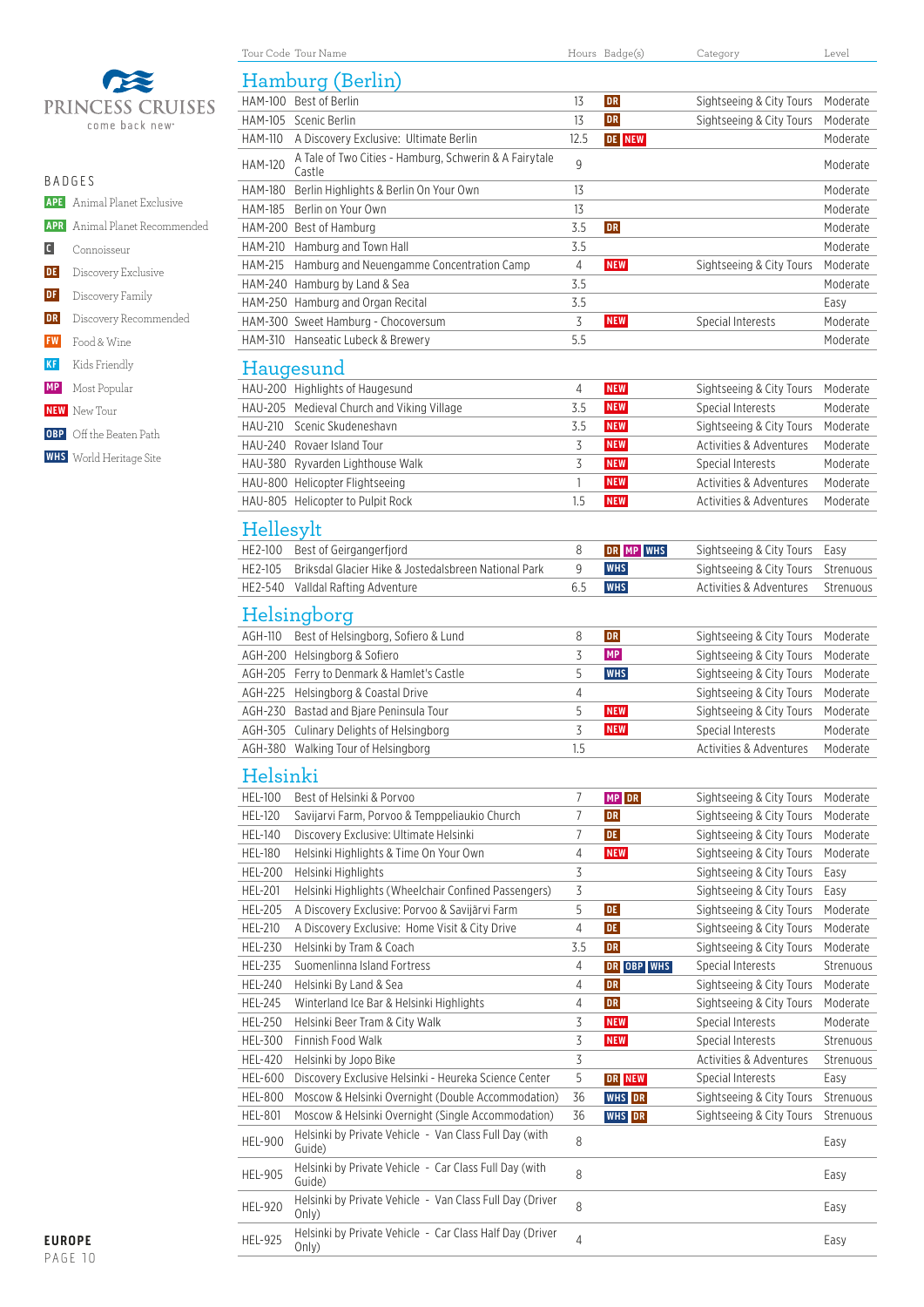

| <b>BADGES</b> |                                      |
|---------------|--------------------------------------|
|               | <b>APE</b> Animal Planet Exclusive   |
|               | <b>APR</b> Animal Planet Recommended |
|               | Connoisseur                          |
|               | <b>DE</b> Discovery Exclusive        |
|               | <b>DF</b> Discovery Family           |
| <b>DR</b>     | Discovery Recommended                |
|               | <b>FW</b> Food & Wine                |
|               | <b>KF</b> Kids Friendly              |
|               | <b>MP</b> Most Popular               |
|               | <b>NEW</b> New Tour                  |
|               |                                      |

- **OBP** Off the Beaten Path
- **WHS** World Heritage Site

|                | Heraklion (Crete)                                                    |                |               |                          |           |  |  |
|----------------|----------------------------------------------------------------------|----------------|---------------|--------------------------|-----------|--|--|
| <b>HER-100</b> | Best of Crete                                                        | 7.5            |               | Sightseeing & City Tours | Moderate  |  |  |
| <b>HER-150</b> | Ultimate Crete - A Discovery Exclusive                               | 8              | DR NEW        | Sightseeing & City Tours | Strenuous |  |  |
| <b>HER-185</b> | Heraklion On Your Own                                                | 5              |               | Exploring on Your Own    | Moderate  |  |  |
| <b>HER-200</b> | Knossos                                                              | 4              | <b>MP</b>     | Sightseeing & City Tours | Moderate  |  |  |
| <b>HER-210</b> | Plateau of Lassithi & Kera Monastery                                 | 4              |               | Sightseeing & City Tours | Easy      |  |  |
| <b>HER-290</b> | Crete Villages & Folkloric Show                                      | 4.5            |               | Special Interests        | Easy      |  |  |
| <b>HER-295</b> | Easy Crete & Heraklion Archaeological Museum                         | 3.5            | <b>NEW</b>    | Sightseeing & City Tours | Moderate  |  |  |
| <b>HER-305</b> | Knossos & Boutari Winery                                             | 3.5            |               | Sightseeing & City Tours | Moderate  |  |  |
| <b>HER-380</b> | Knossos & Heraklion on Your Own                                      | 6              | <b>NEW</b>    | Sightseeing & City Tours | Moderate  |  |  |
| <b>HER-400</b> | Spinalonga Island Adventure & Elouna Resort                          | 6              | NEW OBP       | Sightseeing & City Tours | Moderate  |  |  |
| <b>HER-405</b> | Spinalonga & Agios Nikolaos                                          | 7.5            | NEW OBP       | Sightseeing & City Tours | Moderate  |  |  |
| <b>HER-600</b> | Discovery Exclusive Crete & Cretaguariam                             | $\overline{7}$ | <b>KF</b> NEW | Sightseeing & City Tours | Moderate  |  |  |
| <b>HER-900</b> | Heraklion by Private Vehicle - Van Class Full Day (With<br>Guide)    | 8              |               | Exploring on Your Own    | Easy      |  |  |
| <b>HER-905</b> | Heraklion by Private Vehicle - Car Class Full Day (With<br>Guide)    | 8              |               | Exploring on Your Own    | Easy      |  |  |
| <b>HER-910</b> | Heraklion by Private Vehicle - Van Class Half Day (With<br>Guide)    | $\overline{4}$ |               | Exploring on Your Own    | Easy      |  |  |
| <b>HER-915</b> | Heraklion by Private Vehicle - Car Class Half Day (With<br>Guide)    | 4              |               | Exploring on Your Own    | Easy      |  |  |
|                | Honningsvåg (North Cape)                                             |                |               |                          |           |  |  |
|                | HVG-200 North Cape Hall & North Cape Cliffs                          | 3.5            | MP DR         | Sightseeing & City Tours | Easy      |  |  |
|                | HVG-250 Gallery East of the Sun & Honningsvag Ice Bar                | 2              | C             | Sightseeing & City Tours | Moderate  |  |  |
|                | HVG-280 Stappen Island Bird-Watching Tour                            | 3.5            | APR OBP       | Nature & Wildlife        | Moderate  |  |  |
|                | HVG-460 Honningsvag ATV Safari                                       | 2              | <b>NEW</b>    | Sightseeing & City Tours | Moderate  |  |  |
|                | HVG-500 King Crab Safari                                             | 3.5            | <b>NEW</b>    | Sightseeing & City Tours | Moderate  |  |  |
| HVG-515        | Zodiac & King Crab Tour                                              | 1.75           | APR           | Activities & Adventures  | Strenuous |  |  |
|                |                                                                      |                |               |                          |           |  |  |
|                | Inverness (Invergordon)                                              |                |               |                          |           |  |  |
| IN1-100        | Loch Ness, Urquhart & Cawdor Castles                                 | 8.25           | MP DR         | Sightseeing & City Tours | Moderate  |  |  |
| IN1-105        | Urquhart Castle, Culloden Moor & Loch Ness Cruise                    | 8.5            |               | Sightseeing & City Tours | Moderate  |  |  |
| IN1-120        | Culloden Moor, Beauly & Loch Ness Scenic Drive                       | 9              |               | Sightseeing & City Tours | Easy      |  |  |
| IN1-170        | The Queen Mother's Castle of Mey                                     | 10             | $C$ DR        | Special Interests        | Moderate  |  |  |
| IN1-185        | Inverness On Your Own                                                | 6.5            |               | Exploring on Your Own    | Moderate  |  |  |
| IN1-200        | Loch Ness & Urguhart Castle Ruins                                    | 4.5            |               | Sightseeing & City Tours | Moderate  |  |  |
| IN1-215        | Dunrobin Castle                                                      | 4              | <b>OBP</b>    | Special Interests        | Moderate  |  |  |
| IN1-220        | Cawdor Castle & Culloden Moor                                        | 4.5            |               | Sightseeing & City Tours | Moderate  |  |  |
| IN1-250        | A Discovery Exclusive: Meet the Clan Chief                           | 3              | <b>DE</b>     | Special Interests        | Moderate  |  |  |
| IN1-290        | Dornoch & Scottish Highlands Drive                                   | 4              |               | Sightseeing & City Tours | Easy      |  |  |
| IN1-600        | Discovery Exclusive: Loch Ness, Urguhart & Cawdor<br>Castles         | 8.25           | DR KF MP      | Sightseeing & City Tours | Moderate  |  |  |
| IN1-900        | Invergordon by Private Vehicle - Van Class Full Day<br>(With Guide)  | 8              |               |                          | Easy      |  |  |
| IN1-905        | Invergordon by Private Vehicle - Car Class Full Day (With<br>Guide)  | 8              |               |                          | Easy      |  |  |
| IN1-910        | Invergordon by Private Vehicle - Van Class Half Day<br>(With Guide)  | $\overline{4}$ |               |                          | Easy      |  |  |
| IN1-915        | Invergordon by Private Vehicle - Car Class Half Day<br>(With Guide)  | 4              |               |                          | Easy      |  |  |
| IN1-920        | Invergordon by Private Vehicle - Van Class Full Day<br>(Driver Only) | 8              |               |                          | Easy      |  |  |
| IN1-925        | Invergordon by Private Vehicle - Car Class Full Day<br>(Driver only) | 8              |               |                          | Easy      |  |  |
| IN1-930        | Invergordon by Private Vehicle - Van Class Half Day<br>(Driver Only) | 4              |               |                          | Easy      |  |  |
| IN1-935        | Invergordon by Private Vehicle - Car Class Half Day<br>(Driver Only) | 4              |               |                          | Easy      |  |  |
| Isafjordur     |                                                                      |                |               |                          |           |  |  |
| IFJ-115        | Best Of West Fjords - Dynjandi Waterfall & Villages                  | 6.25           | <b>NEW</b>    | Sightseeing & City Tours | Moderate  |  |  |
| IFJ-200        | Bolungarvik Church, Osvör Museum & Maritime Museum                   | 3              | MP            | Sightseeing & City Tours | Moderate  |  |  |
| $IFJ-215$      | Arctic Fox Center & Icelandic Folk Music Performance                 | 3              |               | Special Interests        | Moderate  |  |  |

IFJ-220 Skrudur & Flateyri Village 3 3 Sightseeing & City Tours Moderate IFJ-240 Cruise to Vigur Island 3 **DR OBP** Nature & Wildlife Moderate IFJ-245 Hesteyri & Glacier Fjord Cruise 4.5 Nature & Wildlife Moderate IFJ-320 Culinary Food Trail Experience in Sudureyri 4 **NEW** Special Interests Moderate

Tour Code Tour Name Tours Badge(s) Category Category Level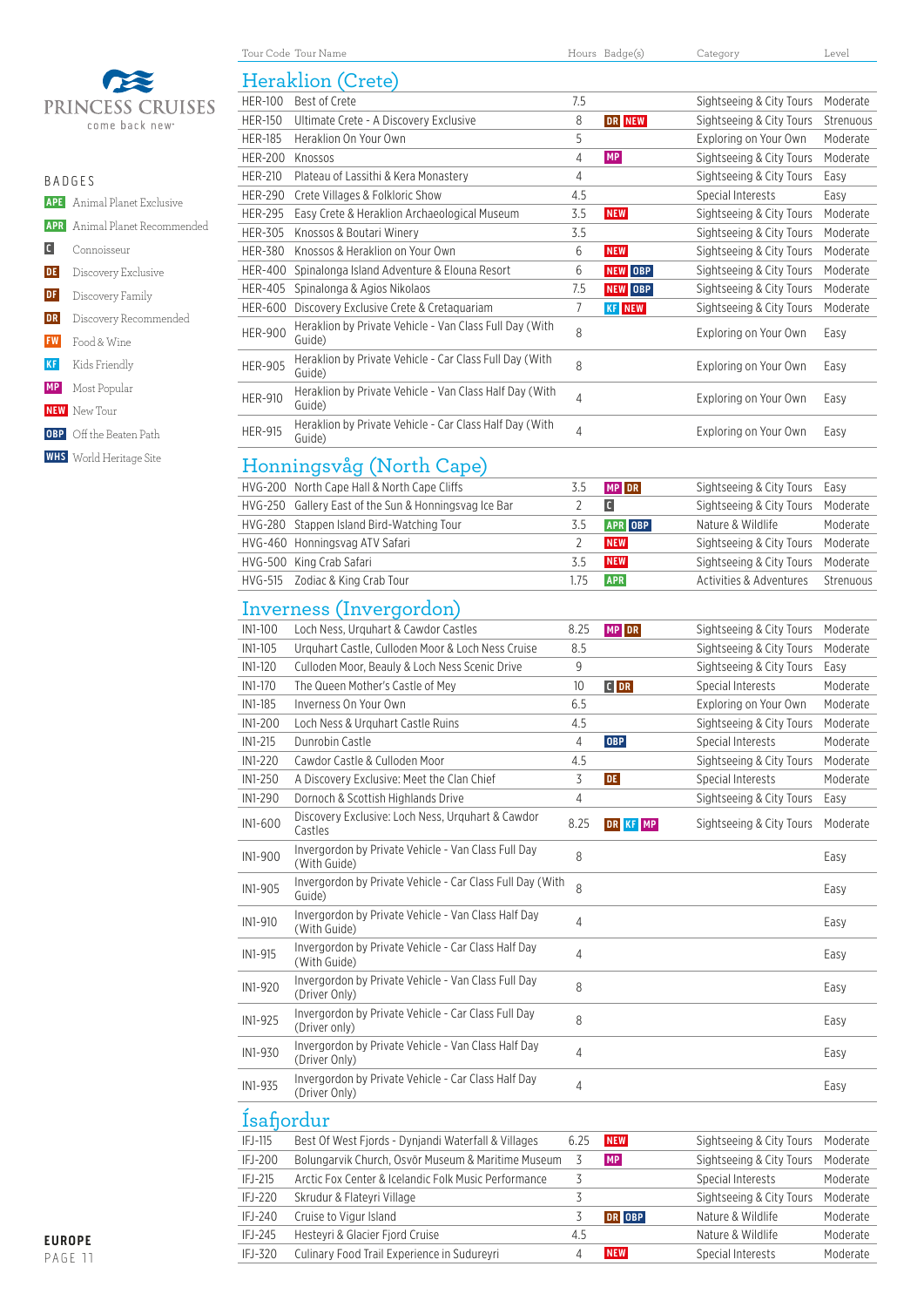

| $B$ $A$ $D$ $G$ $F$ $S$ |                                      |
|-------------------------|--------------------------------------|
|                         | <b>APE</b> Animal Planet Exclusive   |
|                         | <b>APR</b> Animal Planet Recommended |
| $\mathbf{C}$            | Connoisseur                          |
| <b>DE</b>               | Discovery Exclusive                  |
| DF                      | Discovery Family                     |
| DR                      | Discovery Recommended                |
| <b>FW</b>               | Food & Wine                          |
| <b>KF</b>               | Kids Friendly                        |
|                         | <b>MP</b> Most Popular               |
|                         | <b>NEW</b> New Tour                  |
|                         | <b>OBP</b> Off the Beaten Path       |
|                         | <b>WHS</b> World Heritage Site       |
|                         |                                      |

| IFJ-385        | Panoramic Walking Tour of Isafjordur                             | $\overline{2}$ |                     | Sightseeing & City Tours               | Moderate  |
|----------------|------------------------------------------------------------------|----------------|---------------------|----------------------------------------|-----------|
| IFJ-580        | Calm Fjord Kayaking                                              | $\overline{2}$ |                     | Special Interests                      | Strenuous |
| Istanbul       |                                                                  |                |                     |                                        |           |
|                |                                                                  |                |                     |                                        |           |
| IST-010        | St. Sophia, Blue Mosque, Topkapi & Harem                         | 8.5            | <b>DR</b>           | Sightseeing & City Tours               | Moderate  |
| IST-015        | St. Sophia, Topkapi Palace, Blue Mosque & Cistern                | 8.5            | <b>DR</b>           | Sightseeing & City Tours               | Moderate  |
| <b>IST-020</b> | St. Sophia & Blue Mosque                                         | 4.5            | <b>WHS</b>          | Sightseeing & City Tours               | Moderate  |
| IST-025        | Topkapi Palace & Harem                                           | 5              | <b>WHS</b>          | Sightseeing & City Tours               | Moderate  |
| <b>IST-050</b> | St. Sophia, Topkapi, Blue Mosque & St. Irene Church              | 8.5            | WHS C               | Sightseeing & City Tours               | Moderate  |
| <b>IST-060</b> | Suleymaniye Mosque & Islamic Arts Museum                         | 4.5            | OBP                 | Special Interests                      | Moderate  |
| <b>IST-090</b> | Scenic Istanbul                                                  | 5              | <b>WHS</b>          | Sightseeing & City Tours               | Easy      |
| IST-091        | Scenic Istanbul (Wheelchair Confined Passengers)                 | 5              | <b>WHS</b>          | Sightseeing & City Tours               | Easy      |
| <b>IST-100</b> | Best of Istanbul                                                 | 8.5            | MP WHS DR           | Sightseeing & City Tours               | Moderate  |
| IST-105        | St. Sophia, Topkapi Palace, Blue Mosque & Cistern                | 8.5            | <b>WHS</b> DR       | Special Interests                      | Moderate  |
| <b>IST-110</b> | Discovery Exclusive: Istanbul Highlights & Bosphorus             | 8.5            | DE WHS              | Sightseeing & City Tours               | Moderate  |
|                | Cruise                                                           |                |                     |                                        |           |
| <b>IST-150</b> | Ultimate Istanbul                                                | 8.5            | C WHS DR            | Sightseeing & City Tours               | Moderate  |
| <b>IST-151</b> | Ultimate Yali Experience - A Discovery Exclusive                 | 5.5            | <b>DE</b>           | Special Interests                      | Moderate  |
| <b>IST-152</b> | Ultimate Essence of Istanbul - A Discovery Exclusive             | 8              | <b>DE</b>           | Special Interests                      | Strenuous |
| <b>IST-180</b> | St. Sophia, Blue Mosque & Time On Your Own                       | 6.5            | <b>WHS</b>          | Sightseeing & City Tours               | Moderate  |
| <b>IST-200</b> | St. Sophia, Blue Mosque & Grand Bazaar                           | 4.5            | <b>WHS</b>          | Sightseeing & City Tours               | Moderate  |
| <b>IST-205</b> | Topkapi Palace, Harem & Grand Bazaar                             | 5              | <b>WHS</b>          | Sightseeing & City Tours               | Moderate  |
| <b>IST-220</b> | Hippodrome, Byzatine Cistern & St. Sophia                        | 4.5            | <b>WHS</b>          | Sightseeing & City Tours               | Moderate  |
| <b>IST-240</b> | Discovery Exclusive: Breakfast Cruise, Blue Mosque &             | 5              | DE WHS              | Sightseeing & City Tours               | Moderate  |
|                | Grand Bazaar                                                     |                |                     |                                        |           |
| <b>IST-290</b> | Easy Istanbul                                                    | 5              | <b>WHS</b>          | Sightseeing & City Tours               | Easy      |
| <b>IST-291</b> | Easy Istanbul (Wheelchair Confined Passengers)                   | 5              | <b>WHS</b>          | Sightseeing & City Tours               | Easy      |
| <b>IST-295</b> | Istanbul City Walls & Spice Bazaar                               | 3              |                     | Sightseeing & City Tours               | Easy      |
| <b>IST-300</b> | Turkish Food Experience - Food & Wine Tours                      | 4              | <b>FW</b>           | Special Interests                      | Moderate  |
| IST-305        | Food & Wine - A Day in Nature                                    | 6              | ${\sf FW}$          | Sightseeing & City Tours               | Moderate  |
| IST-360        | Suleymaniye Mosque, Islamic Arts Museum & Grand<br>Bazaar        | 4.5            | <b>OBP</b>          | Special Interests                      | Moderate  |
| <b>IST-400</b> | Treasure Hunt in Grand Bazaar                                    | 4              | KF OBP              | Special Interests                      | Moderate  |
| <b>IST-405</b> | Adventure - Intercontinental Walking Tour                        | 5              | <b>OBP</b>          | Sightseeing & City Tours               | Moderate  |
| <b>IST-410</b> | Off the Beaten Path - Princess Islands                           | 7              | DR OBP              | Sightseeing & City Tours               | Moderate  |
| <b>IST-415</b> | Off the Beaten Path - Hidden Secrets of the Old City             | 5.5            | DR OBP              | Sightseeing & City Tours               | Moderate  |
| <b>IST-420</b> | Late Riser - Ottoman Istanbul                                    | 5.5            |                     | Sightseeing & City Tours               | Strenuous |
| IST-600        | Best of Istanbul for Families                                    | 8.5            | <b>KF MP WHS DR</b> | Sightseeing & City Tours               | Moderate  |
| IST-850        | Discovery Exclusive: Hagia Sophia Museum by Night                | 4              | DE                  | Sightseeing & City Tours               | Moderate  |
| <b>IST-860</b> | Ottoman Palaces & Dinner on the Bosphorus                        | 7              |                     | Sightseeing & City Tours               | Moderate  |
| IST-865        | A Night at the Kervansaray                                       | 3.5            |                     | Sightseeing & City Tours               | Easy      |
| <b>IST-900</b> | Istanbul by Private Vehicle - Van Class Full Day (With           | 8              |                     |                                        | Easy      |
|                | Guide)                                                           |                |                     |                                        |           |
| IST-905        | Istanbul by Private Vehicle - Car Class Full Day (With<br>Guide) | 8              |                     |                                        | Easy      |
| <b>IST-910</b> | Istanbul by Private Vehicle - Van Class Half Day (With<br>Guide) | $\overline{4}$ |                     |                                        | Easy      |
| IST-915        | Istanbul by Private Vehicle - Car Class Half Day (With<br>Guide) | 4              |                     |                                        | Easy      |
| <b>IST-990</b> | Best of Istanbul (Guided in Mandarin)                            | 8.5            | MP WHS DR           | Sightseeing & City Tours               | Moderate  |
| <b>IST-993</b> | Best of Istanbul (Guided in Japanese)                            | 8.5            | MP WHS DR           | Sightseeing & City Tours               | Moderate  |
| <b>IST-999</b> | Best of Istanbul for Small Groups                                | 8.5            |                     | MP NEW WHS DR Sightseeing & City Tours | Moderate  |
|                | Jersey (St Helier)                                               |                |                     |                                        |           |
| JER-205        | <b>German Military Occupation</b>                                | 3.5            |                     | Sightseeing & City Tours               | Moderate  |
| <b>JER-210</b> | Hamptonne Country Life Museum & Rural Jersey                     | 3.5            |                     | Sightseeing & City Tours               |           |
| <b>JER-220</b> | Lavender Farm & Island Drive                                     | 3.5            |                     | Special Interests                      | Easy      |
|                | Durrell Wildlife Conservation                                    |                | <b>APR</b>          |                                        | Easy      |
| <b>JER-225</b> |                                                                  | 3.75           |                     |                                        | Moderate  |
| JER-230        | Medieval Castle & Gorey                                          | 3              | DR                  | Special Interests                      | Moderate  |
| JER-305        | La Mare Wine Estate                                              | 3.25           |                     | Special Interests                      | Easy      |
| JER-380        | Walking Tour of St. Helier                                       | 2.5            |                     | Activities & Adventures                | Strenuous |
|                | Kirkwall (Orkney Islands)                                        |                |                     |                                        |           |
| KOI-100        | A Discovery Exclusive - Ultimate Orkney                          | 7.5            | DE NEW WHS          | Sightseeing & City Tours               | Moderate  |
| KOI-200        | Skara Brae & Skaill House                                        | 3.5            | MP WHS              | Sightseeing & City Tours               | Moderate  |
| KOI-210        | The Italian Chapel & Highland Park Distillery                    | 3.5            |                     | Special Interests                      | Moderate  |
|                |                                                                  |                |                     |                                        |           |

KOI-215 Ring of Brodgar & Maeshowe 2.5 **WHS** Sightseeing & City Tours Moderate

 $\begin{tabular}{lllllllll} \multicolumn{3}{l}{{\small\textbf{Four Code Tour Name}}} & \multicolumn{3}{l}{{\small\textbf{FourS Badge(s)}}} & \multicolumn{3}{l}{{\small\textbf{Category}}} & \multicolumn{3}{l}{{\small\textbf{Level Badge(s)}}} \end{tabular}$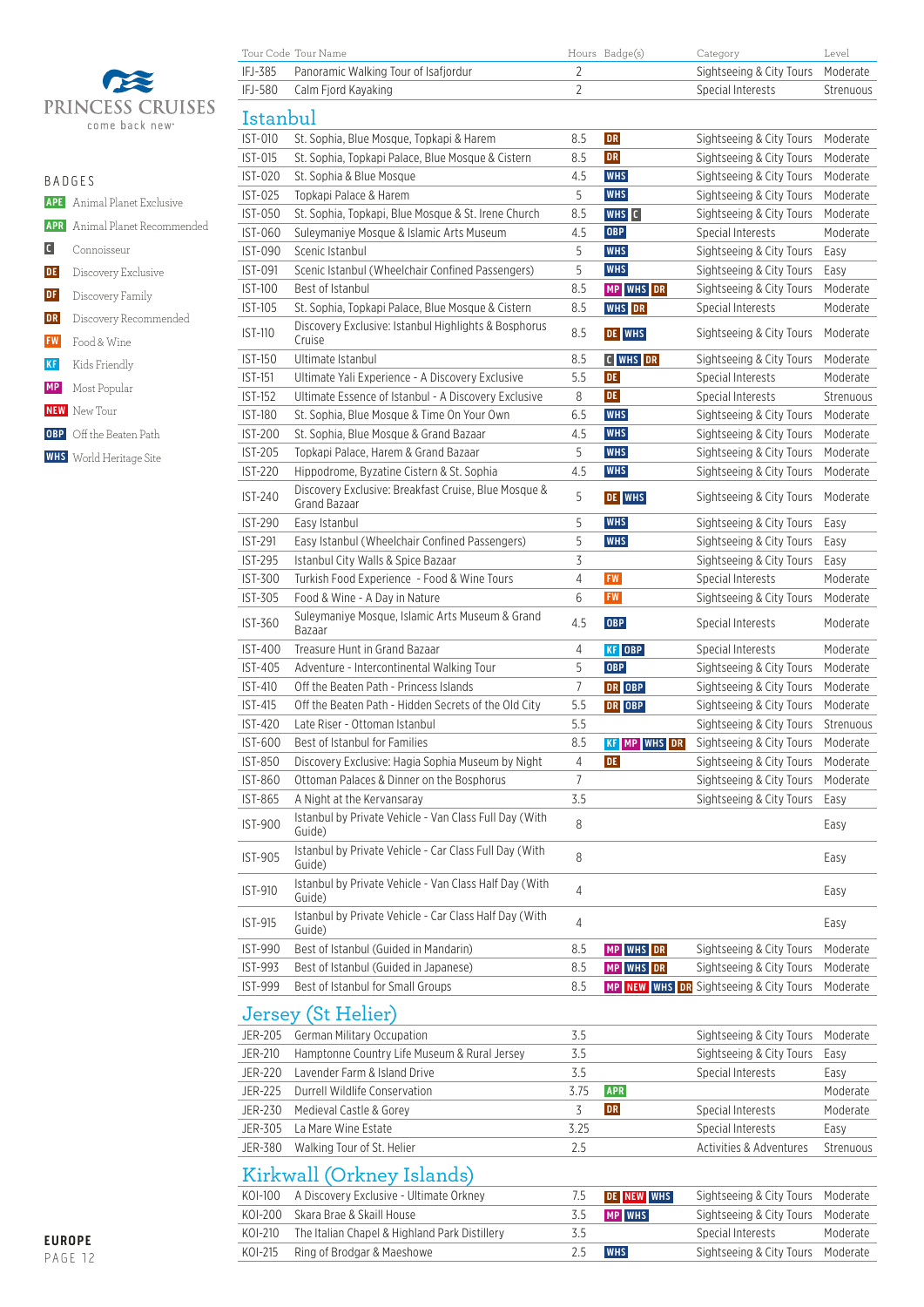

|                | <b>APE</b> Animal Planet Exclusive   |
|----------------|--------------------------------------|
|                | <b>APR</b> Animal Planet Recommended |
| $\overline{C}$ | Connoisseur                          |
|                | <b>DE</b> Discovery Exclusive        |
| DF             | Discovery Family                     |
| DR             | Discovery Recommended                |
|                | <b>FW</b> Food & Wine                |
|                | <b>KF</b> Kids Friendly              |
|                | <b>MP</b> Most Popular               |
|                | <b>NEW</b> New Tour                  |
|                | OBP Off the Beaten Path              |

 **WHS** World Heritage Site

|                | Tour Code Tour Name                                           |              | Hours Badge(s) | Category                 | Level     |
|----------------|---------------------------------------------------------------|--------------|----------------|--------------------------|-----------|
| KOI-225        | Balfour Castle & Orkney Tea                                   | 4.75         | <b>OBP</b>     | Special Interests        | Moderate  |
| KOI-290        | Orkney Island Drive                                           | 2.5          | <b>WHS</b>     | Sightseeing & City Tours | Easy      |
| K0I-300        | Orkney's Local Delicacies                                     | 2.5          | <b>NEW</b>     | Special Interests        | Easy      |
| K0I-380        | St. Magnus Cathedral & Earl's Palace Walk                     | 3            |                | Special Interests        | Strenuous |
| K0I-400        | Nature Reserve Walk                                           | 3.5          | <b>APR NEW</b> | Sightseeing & City Tours | Moderate  |
| Klaipėda       |                                                               |              |                |                          |           |
| KLJ-200        | Klaipeda Old Town, Amber Museum & Palanga                     | 4.5          |                | Sightseeing & City Tours | Moderate  |
| KLJ-220        | Soviet Nuclear Missile Site                                   | 5.5          |                | Special Interests        | Strenuous |
| <b>KLJ-225</b> | Legends of Witches' Hill & Baltic Gold                        | 4            | <b>WHS</b>     | Special Interests        | Strenuous |
| KLJ-230        | Kretinga: City of Culture & Spirituality                      | 4            |                | Sightseeing & City Tours | Moderate  |
| KLJ-300        | Lithuanian Wine & Cheese Tasting                              | 2.25         | <b>NEW</b>     | Special Interests        | Strenuous |
| KLJ-305        | Klaipeda Castle, City Tour & Lighthouse Brewery               | 4            |                | Sightseeing & City Tours | Moderate  |
| Klaksvik       |                                                               |              |                |                          |           |
| KL1-205        | Countryside & Blasastova Museum                               | 3.5          |                | Sightseeing & City Tours | Moderate  |
| KL1-210        | Torshavn                                                      | 4.5          |                | Sightseeing & City Tours | Moderate  |
| KL1-225        | Countryside, Gjógv & Pancakes                                 | 4            |                | Sightseeing & City Tours | Moderate  |
| KL1-240        | Cruising the Vestmanna Seacliffs                              | 5            |                | Nature & Wildlife        | Easy      |
| KL1-290        | Scenic Drive                                                  | 2.5          |                | Sightseeing & City Tours |           |
|                |                                                               |              |                |                          | Easy      |
| Korčula        |                                                               |              |                |                          |           |
| KO2-220        | Korcula Scenic Drive                                          | 3.5          |                | Sightseeing & City Tours | Easy      |
| KO2-240        | Cruising the Korcula Archipelago                              | 4            |                | Sightseeing & City Tours | Moderate  |
| KO2-305        | Peljesac Wines & Vineyards                                    | 4.75         |                | Special Interests        | Strenuous |
| KO2-380        | Walking Tour of Korcula                                       | 1.5          |                | Sightseeing & City Tours | Moderate  |
| KO2-460        | Backroads & Beach Safari                                      | 6            |                | Activities & Adventures  | Strenuous |
| KO2-580        | Sea Kayaking & Snorkeling                                     | 3.5          |                | Activities & Adventures  | Strenuous |
| Kotor          |                                                               |              |                |                          |           |
|                | ZKQ-200 Kotor, St. Tryphon Cathedral, Njegusi & Cetinje       | 6            | <b>WHS</b>     | Sightseeing & City Tours | Moderate  |
| ZKQ-210        | Kotor, St. Tryphon Cathedral, Budva & Scenic Drive            | 4            | <b>MP WHS</b>  | Sightseeing & City Tours | Moderate  |
| ZKQ-240        | Perast & Boka Bay                                             | 3.5          | <b>OBP</b>     | Special Interests        | Moderate  |
| ZKQ-315        | Lastva, St. Tryphon's Cathedral & Tastings                    | 4.5          | <b>WHS</b>     | Special Interests        | Moderate  |
|                |                                                               |              |                |                          |           |
|                | Kristiansand                                                  |              |                |                          |           |
| KRS-200        | Blindleia Passage Cruise, Scenic Drive & Lillesand            | 3.75         | MP             | Sightseeing & City Tours | Moderate  |
|                | KRS-205 Setesdal Vintage Railway                              | 3            |                | Sightseeing & City Tours | Moderate  |
| KRS-220        | Høllen Fishing Village & Vest-Agder Museum                    | 3            | <b>OBP</b>     | Sightseeing & City Tours | Moderate  |
| <b>KRS-260</b> | Setesdal Mineral Park                                         | 3            | <b>DR</b>      | Special Interests        | Moderate  |
| KRS-300        | Cooking Class At Glad Kjokken (Happy Kitchen)                 | 3.5          | <b>NEW</b>     | Special Interests        | Moderate  |
| <b>KRS-380</b> | City Walk, Posebyen Quarters & Cannon Museum                  | 3            |                | Sightseeing & City Tours | Moderate  |
| <b>KRS-500</b> | Rib Tour Of Kristiansand                                      | $\mathbf{1}$ |                | Activities & Adventures  | Moderate  |
| <b>KRS-510</b> | Archipelago Sailing Experience                                | 2            |                | Sightseeing & City Tours | Easy      |
| <b>KRS-540</b> | Kristiansand Adventure: Rafting in Setesdal                   | 5            |                | Activities & Adventures  | Strenuous |
|                | Kusadasi (Ephesus)                                            |              |                |                          |           |
| KU1-005        | Best of Ephesus                                               | 7            | DR             | Sightseeing & City Tours | Strenuous |
| KU1-050        | Discovery Exclusive: Ultimate Ephesus with Private<br>Lunch   | 7            | $C$ DE         | Sightseeing & City Tours | Strenuous |
| KU1-155        | Discovery Exclusive: Ephesus, Sirince Village & Home<br>Visit | 6            | DE OBP         | Special Interests        | Moderate  |
| KU1-160        | Ultimate Ephesus and Terrace Houses with an Expert            | 5            | $C$ DE         | Sightseeing & City Tours | Strenuous |
| KU1-180        | Ephesus On Your Own with Audio Device                         | 3.5          |                | Sightseeing & City Tours | Moderate  |
| KU1-200        | Ephesus, St. John's & Virgin Mary Shrine                      | 5            | MP DR          | Sightseeing & City Tours | Moderate  |
| KU1-205        | Ephesus & Virgin Mary Shrine                                  | 4            |                | Sightseeing & City Tours | Moderate  |
|                | Discovery Exclusive: Biblical Ephesus, Virgin Mary Shrine     | 5.5          |                |                          |           |
| KU1-210        | & Private Mass                                                |              | DE             | Sightseeing & City Tours | Moderate  |

KU1-215 Ephesus 3 Sightseeing & City Tours Moderate KU1-219 Ephesus (Guided in French) 3 3 Sightseeing & City Tours Moderate KU1-250 Ephesus & The Terrace Houses 4.5 Sightseeing & City Tours Strenuous KU1-290 Easy Ephesus **3.5** Special Interests Easy KU1-291 Easy Ephesus (Wheelchair Confined Passengers) 3.5 Special Interests Easy KU1-300 Turkish Vineyard & Wine Tasting **1988 12 Special Interests Fasy** Easy KU1-400 Jeep Adventure with Beach Break 5 OBP Activities & Adventures Moderate KU1-405 Horseback Riding to the Beach **4.5 OBP** Activities & Adventures Moderate KU1-410 Late Riser - Ephesus Highlights 5.75 Sightseeing & City Tours Moderate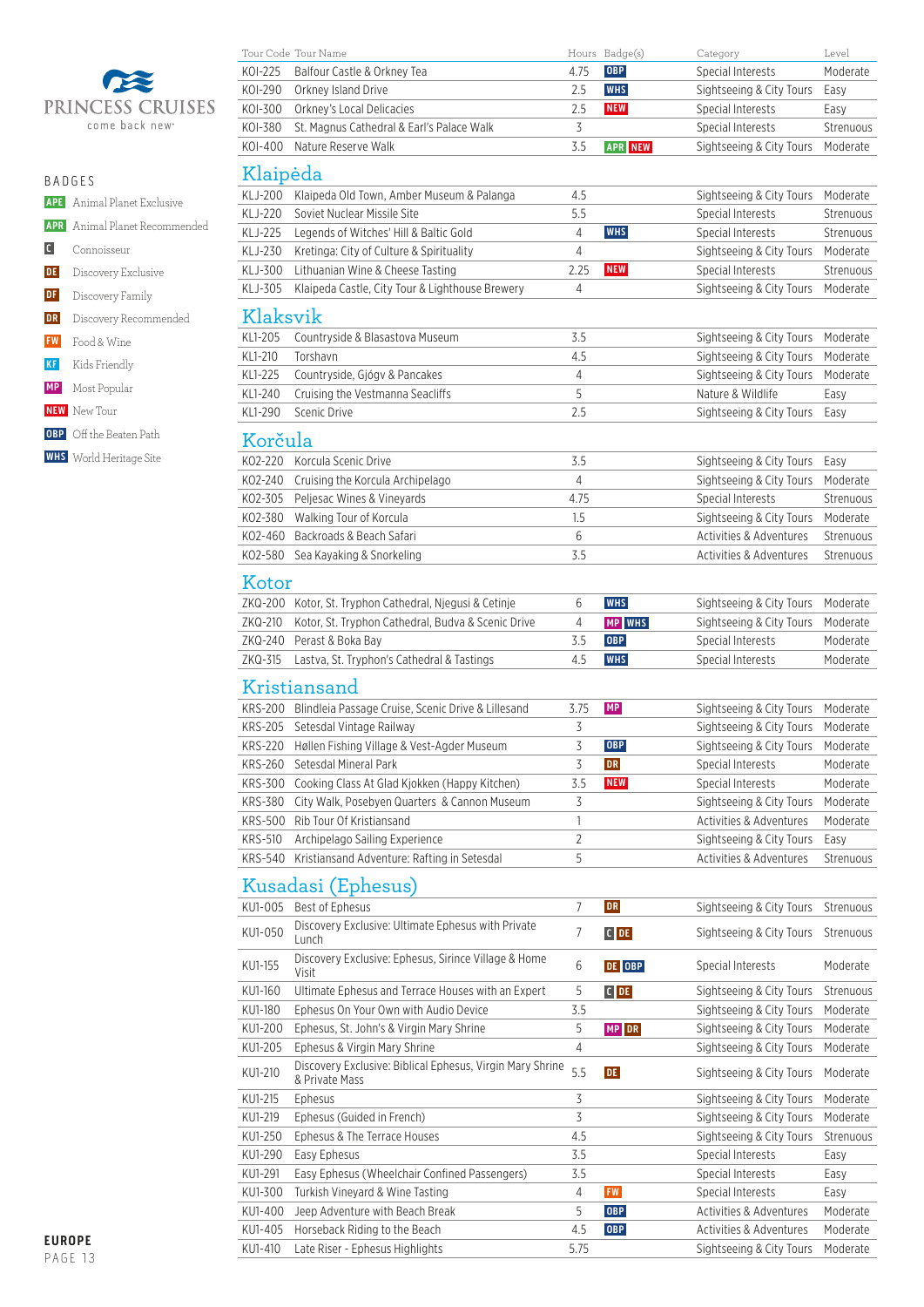

| PRINCESS CRUISES<br>come back new <sup>®</sup>                                   | KU1-900        | Kusadasi by Private Vehicle - Van Class Full Day (With<br>Guide) | 8   |            |                          |           |
|----------------------------------------------------------------------------------|----------------|------------------------------------------------------------------|-----|------------|--------------------------|-----------|
|                                                                                  | KU1-905        | Kusadasi by Private Vehicle - Car Class Full Day (With<br>Guide) | 8   |            |                          |           |
| <b>BADGES</b>                                                                    | KU1-910        | Kusadasi by Private Vehicle - Van Class Half Day (With<br>Guide) | 4   |            |                          | Easy      |
| Animal Planet Exclusive<br><b>APE</b><br><b>APR</b><br>Animal Planet Recommended | KU1-915        | Kusadasi by Private Vehicle - Car Class Half Day (With<br>Guide) | 4   |            |                          | Easy      |
| $\blacksquare$<br>Connoisseur                                                    | KU1-999        | Best of Ephesus for Small Groups                                 |     | NEW DR     | Sightseeing & City Tours | Strenuous |
| DE<br>Discovery Exclusive                                                        |                | La Coruña                                                        |     |            |                          |           |
| DF<br>Discovery Family                                                           | $LCG-100$      | Best of Santiago de Compostela                                   |     | DR MP WHS  | Sightseeing & City Tours | Moderate  |
|                                                                                  | $LCG-180$      | Discover Historic Lugo                                           | 6   | <b>NEW</b> | Sightseeing & City Tours | Moderate  |
| DR<br>Discovery Recommended                                                      | $LCG-200$      | Santiago de Compostela                                           | 5   | MP WHS     | Sightseeing & City Tours | Moderate  |
| FW<br>Food & Wine                                                                | $LCG-210$      | City Drive & A Walk through Old Town                             | 4   |            | Sightseeing & City Tours | Moderate  |
| KF<br>Kids Friendly                                                              | LCG-300        | Culinary Delights of La Coruna                                   | 3.5 | <b>NEW</b> | Special Interests        | Moderate  |
| <b>MP</b><br>Most Popular                                                        | LCG-380        | A Walk through The Old Town                                      | 1.5 |            | Activities & Adventures  | Moderate  |
| <b>NEW</b> New Tour                                                              |                | La Rochelle                                                      |     |            |                          |           |
| Off the Beaten Path<br><b>OBP</b>                                                | LRH-150        | Discovery Exclusive: Cognac Camus                                | 5.5 | DE         |                          | Moderate  |
| <b>WHS</b> World Heritage Site                                                   | LRH-200        | Saintes & La Roche Courbon                                       | 5   |            |                          | Strenuous |
|                                                                                  | <b>LRH-205</b> | lle de Re                                                        | 4.5 | <b>WHS</b> |                          | Moderate  |
|                                                                                  | <b>LRH-220</b> | Green Venice & Coulon On Yor Own                                 | 4   |            |                          | Moderate  |
|                                                                                  | LRH-300        | <b>French Culinary Delights</b>                                  | 3   | <b>NEW</b> |                          | Moderate  |
|                                                                                  | LRH-305        | Tour of Saintes, Hennessy Cellars & Tasting                      | 9   |            |                          | Strenuous |

| Lanzarote |                                                                    |      |               |                          |           |
|-----------|--------------------------------------------------------------------|------|---------------|--------------------------|-----------|
| $ACF-100$ | Best of Arrecife                                                   | 7.5  | DR MP         | Sightseeing & City Tours | Strenuous |
| ACE-105   | A Discovery Exclusive - Hidden Manrique and Culinary<br>Experience | 3.5  | <b>DE NEW</b> | Special Interests        | Moderate  |
| ACE-205   | Casa de Manrique, Jameos del Agua, Garden & Museum                 | 4    |               | Sightseeing & City Tours | Moderate  |
| ACE-215   | Jameos del Agua                                                    | 3.75 |               | Sightseeing & City Tours | Moderate  |
| ACE-225   | Timanfaya National Park & Camel Ride                               | 4    | <b>APR</b>    | Sightseeing & City Tours | Moderate  |
| ACE-300   | Lanzarote Wine Route                                               | 4    | <b>NEW</b>    | Special Interests        | Moderate  |
| ACE-460   | Jeep Safari                                                        | 4.5  |               | Activities & Adventures  | Moderate  |
|           | ACE-985 Puerto del Carmen Beach Getaway                            | 4.5  |               | Activities & Adventures  | Easy      |

LRH-380 Walking Tour of La Rochelle 2008 12 Moderate 3 Moderate 3 Moderate

Tour Code Tour Name **Hours Badge(s)** Category Level KU1-415 Giving Back - Nature at Leisure 5.5 **OBP** Special Interests Moderate KU1-600 Discovery Exclusive - Ephesus & Village of Sirince 6.5 **DR KF** Sightseeing & City Tours Moderate

# Las Palmas (Gran Canaria)

| LPA-100   | Best of Grand Canaria               | 8   | <b>DR</b>     | Sightseeing & City Tours | Moderate  |
|-----------|-------------------------------------|-----|---------------|--------------------------|-----------|
| LPA-105   | A Discovery Exclusive: Back in Time | 8   | <b>DE NEW</b> | Special Interests        | Strenuous |
| $LPA-130$ | Palmitos Park                       |     | <b>APR KF</b> | Special Interests        | Moderate  |
| LPA-210   | Teror & Jardín de la Marquesa       | 4   |               | Sightseeing & City Tours | Moderate  |
| LPA-230   | Puerto Rico & Mogán                 | 5   |               | Sightseeing & City Tours | Moderate  |
| LPA-235   | Garden Tour                         | 4   |               | Sightseeing & City Tours | Moderate  |
| LPA-305   | Las Palmas Culture & Cuisine        | 4.5 |               | Special Interests        | Moderate  |
| LPA-310   | Wine Cellar and Mojo Workshop       | 4   | <b>NEW</b>    | Special Interests        | Moderate  |
| LPA-410   | Hiking Tour - Firgas & Azuaje       | 6   |               | Activities & Adventures  | Moderate  |
| LPA-415   | Shepherd's Mountain Trek            | 6   |               | Activities & Adventures  | Strenuous |
| LPA-435   | Horseback Ride Through Gran Canaria | 4.5 |               | Activities & Adventures  | Moderate  |
| LPA-465   | Buggy Super Pirata Tour             | 5.5 |               | Activities & Adventures  | Easy      |
| LPA-580   | Kayaking in Las Palmas              | 2.5 |               | Activities & Adventures  | Moderate  |
| LPA-990   | A Day at the Maspalomas Beach       | 7   |               | Sightseeing & City Tours | Easy      |
|           |                                     |     |               |                          |           |

#### Lisbon

| LIS-170 | Fátima                                                         | 6.5 | <b>OBP</b> DR | Special Interests        | Moderate  |
|---------|----------------------------------------------------------------|-----|---------------|--------------------------|-----------|
| LIS-200 | Lisbon Highlights                                              | 4   | MP WHS DR     | Sightseeing & City Tours | Moderate  |
| LIS-210 | Lisbon by Tram & Coach                                         | 3.5 | <b>WHS</b>    | Sightseeing & City Tours | Moderate  |
| LIS-215 | Sintra & Cascais                                               | 4.5 | <b>WHS</b>    | Special Interests        | Moderate  |
| LIS-225 | City Drive & Estoril                                           |     | <b>WHS</b>    | Sightseeing & City Tours | Moderate  |
| LIS-290 | Easy Lisbon                                                    |     | <b>WHS</b>    | Sightseeing & City Tours | Easy      |
| LIS-300 | A Portuguese Culinary Journey                                  | 5   | <b>NEW</b>    | Special Interests        | Moderate  |
| LIS-380 | City Walk & Funicular Ride                                     | 3.5 |               | Special Interests        | Strenuous |
| LIS-900 | Lisbon by Private Vehicle - Van Class Full Day (With<br>Guide) | 8   |               |                          | Easy      |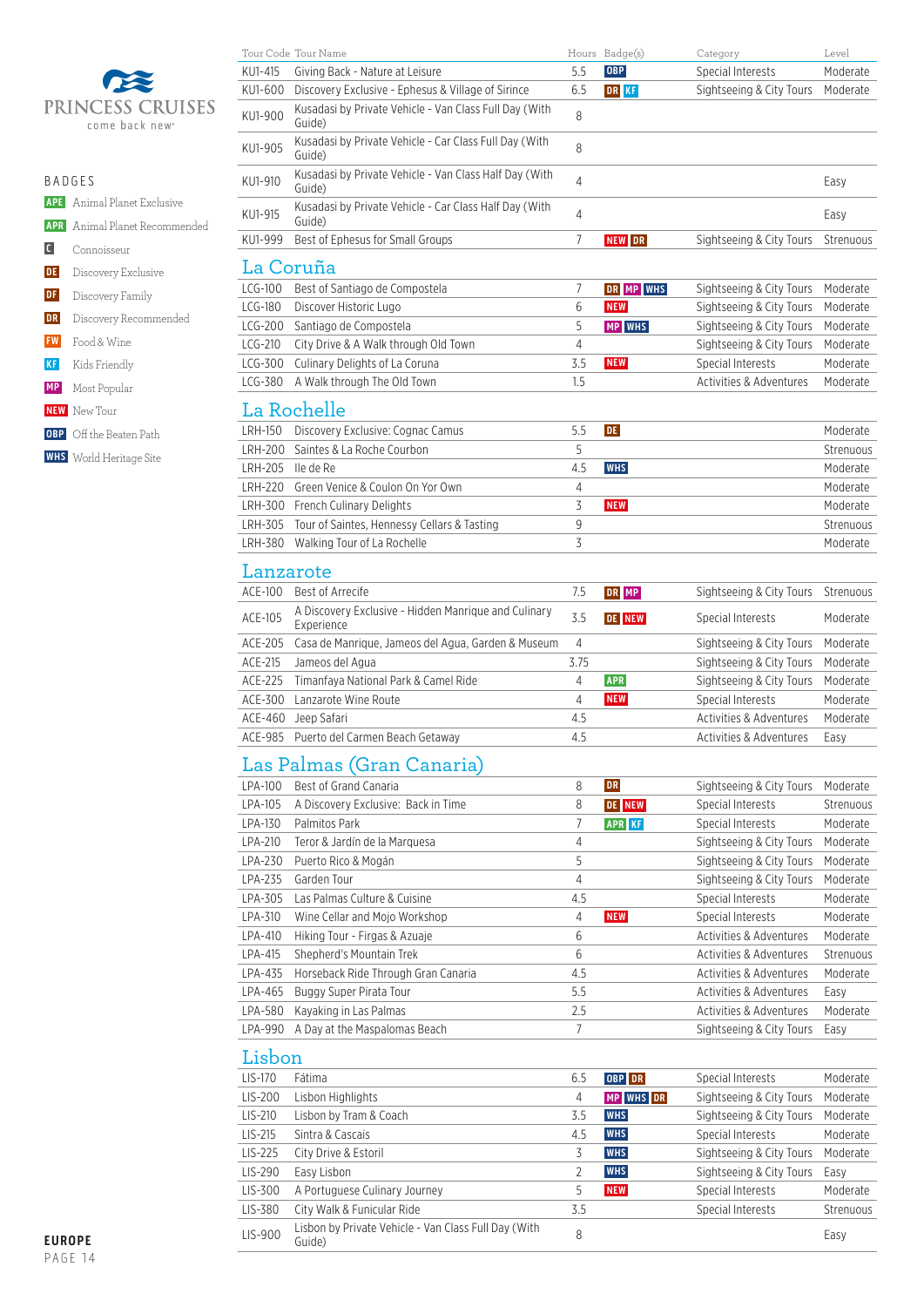

| R A D G F S |                                      |
|-------------|--------------------------------------|
|             | <b>APE</b> Animal Planet Exclusive   |
|             | <b>APR</b> Animal Planet Recommended |
|             | C Connoisseur                        |
|             | <b>DE</b> Discovery Exclusive        |
|             | <b>DF</b> Discovery Family           |
|             | <b>DR</b> Discovery Recommended      |
|             | <b>FW</b> Food & Wine                |
|             | KF Kids Friendly                     |
|             | <b>MP</b> Most Popular               |
|             | <b>NEW</b> New Tour                  |
|             | <b>OBP</b> Off the Beaten Path       |
|             | <b>WHS</b> World Heritage Site       |

|           | Tour Code Tour Name                                                |                | Hours Badge(s) | Category                 | Level     |
|-----------|--------------------------------------------------------------------|----------------|----------------|--------------------------|-----------|
| LIS-905   | Lisbon by Private Vehicle - Car Class Full Day (With<br>Guide)     | 8              |                |                          | Easy      |
| LIS-910   | Lisbon by Private Vehicle - Van Class Half Day (With<br>Guide)     | $\overline{4}$ |                |                          | Easy      |
| LIS-915   | Lisbon by Private Vehicle - Car Class Half Day (With<br>Guide)     | $\overline{4}$ |                |                          | Easy      |
| $LIS-920$ | Lisbon by Private Vehicle - Van Class Full Day (Driver<br>Only)    | 8              |                |                          | Easy      |
| LIS-925   | Lisbon by Private Vehicle - Car Class Full Day (Driver<br>Only)    | 8              |                |                          | Easy      |
| $LIS-930$ | Lisbon by Private Vehicle - Van Class Half Day (Driver<br>Only)    | $\overline{4}$ |                |                          | Easy      |
| LIS-935   | Lisbon by Private Vehicle - Car Class Half Day (Driver<br>On v)    | $\overline{4}$ |                |                          | Easy      |
| Liverpool |                                                                    |                |                |                          |           |
| LPL-100   | Best of Lake District                                              | 8.75           | <b>DR</b>      | Sightseeing & City Tours | Moderate  |
| LPL-105   | North Wales Highlights                                             | 8.25           |                | Sightseeing & City Tours | Moderate  |
| LPL-110   | Wales & Chester                                                    | 8.5            | <b>OBP</b>     | Sightseeing & City Tours | Moderate  |
| LPL-115   | Conwy Castle & Town                                                | 8              |                | Sightseeing & City Tours | Strenuous |
| LPL-150   | The Beatles                                                        | $\overline{7}$ | $C$ DR         | Special Interests        | Moderate  |
| LPL-180   | Highlights & Chester On Your Own                                   | 6.5            |                | Exploring on Your Own    | Moderate  |
| LPL-205   | In the Steps of The Beatles                                        | 3.75           | <b>MP</b> WHS  | Special Interests        | Moderate  |
| LPL-210   | Liverpool City Highlights                                          | 3.5            | <b>WHS</b>     | Sightseeing & City Tours | Easy      |
| LPL-220   | A Discovery Exclusive - Anglican Cathedral Bell Tower<br>Ring      | $\overline{4}$ | <b>DE NEW</b>  |                          | Strenuous |
| LPL-295   | Port Sunlight & Cream Tea                                          | 3.5            |                | Special Interests        | Moderate  |
| LPL-296   | Port Sunlight & Cream Tea (Wheelchair Confined<br>Passengers)      | 3.5            |                | Special Interests        | Moderate  |
| LPL-380   | A Walk through Liverpool and Pub Visit                             | 2.5            |                | Special Interests        | Moderate  |
| LPL-900   | Liverpool by Private Vehicle - Van Class Full Day (With<br>Guide)  | 8              |                |                          | Easy      |
| LPL-905   | Liverpool by Private Vehicle - Car Class Full Day (With<br>Guide)  | 8              |                |                          | Easy      |
| LPL-910   | Liverpool by Private Vehicle - Van Class Half Day (With<br>Guide)  | $\overline{4}$ |                |                          | Easy      |
| LPL-915   | Liverpool by Private Vehicle - Car Class Half Day (With<br>Guide)  | $\overline{4}$ |                |                          | Easy      |
| LPL-920   | Liverpool by Private Vehicle - Van Class Full Day (Driver<br>only) | 8              |                |                          | Easy      |
| LPL-925   | Liverpool by Private Vehicle - Car Class Full Day (Driver<br>only) | 8              |                |                          | Easy      |
| LPL-930   | Liverpool by Private Vehicle - Van Class Half Day (Driver<br>only) | $\overline{4}$ |                |                          | Easy      |
| LPL-935   | Liverpool by Private Vehicle - Car Class Half Day (Driver<br>only) | $\overline{4}$ |                |                          | Easy      |

## London (Dover)

| $QQD-100$ | London City Drive                                              | 10 <sup>°</sup>  | <b>MP</b>  | Sightseeing & City Tours | Easy     |
|-----------|----------------------------------------------------------------|------------------|------------|--------------------------|----------|
| QQD-101   | London City Drive (Wheelchair Confined Passengers)             | 10 <sup>10</sup> |            | Sightseeing & City Tours | Easy     |
| QQD-105   | Tower of London, Covent Garden & Harrods                       | 10               | <b>WHS</b> | Sightseeing & City Tours | Moderate |
| $QQD-140$ | Westminster Abbey, London Eye & Thames River Cruise            | 10               | <b>WHS</b> | Sightseeing & City Tours | Moderate |
| $QQD-18Q$ | Leeds Castle & Canterbury with Time on Your Own                | 7                |            | Exploring on Your Own    | Moderate |
| QQD-185   | London on Your Own                                             | 9.75             |            | Exploring on Your Own    | Moderate |
|           | QQD-200 Canterbury Cathedral & Town                            | 4                | <b>WHS</b> | Sightseeing & City Tours | Moderate |
| $QQD-205$ | Leeds Castle                                                   | 4                |            | Sightseeing & City Tours | Moderate |
| QQD-225   | Rve                                                            | 4.25             |            | Sightseeing & City Tours | Moderate |
| QQD-900   | Dover by Private Vehicle - Van Class Full Day (With<br>Guide)  | 8                |            |                          | Easy     |
| QQD-905   | Dover by Private Vehicle - Car Class Full Day (With<br>Guide)  | 8                |            |                          | Easy     |
| QQD-910   | Dover by Private Vehicle - Van Class Half Day (With<br>Guide)  | 4                |            |                          | Easy     |
| QQD-915   | Dover by Private Vehicle - Car Class Half Day (With<br>Guide)  | 4                |            |                          | Easy     |
| QQD-920   | Dover by Private Vehicle - Van Class Full Day (Driver<br>only) | 8                |            |                          | Easy     |
| QQD-925   | Dover by Private Vehicle - Car Class Full Day (Driver<br>only) | 8                |            |                          | Easy     |
| QQD-930   | Dover by Private Vehicle - Van Class Half Day (Driver<br>only) | 4                |            |                          | Easy     |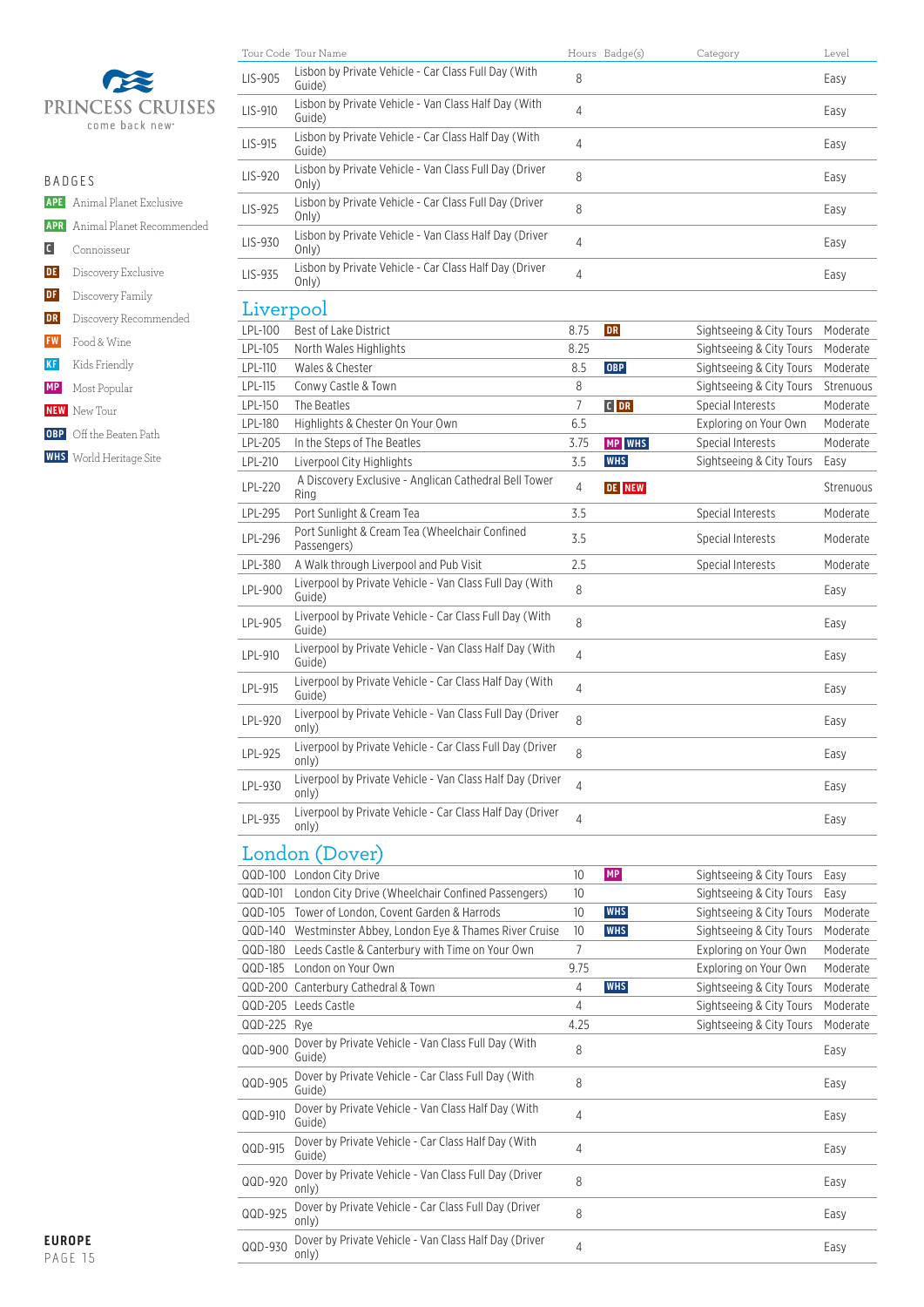

| <b>BADGES</b> |                                      |
|---------------|--------------------------------------|
|               | <b>APE</b> Animal Planet Exclusive   |
|               | <b>APR</b> Animal Planet Recommended |
| C             | Connoisseur                          |
|               | DE Discovery Exclusive               |
|               | <b>DF</b> Discovery Family           |
|               | <b>DR</b> Discovery Recommended      |
| <b>FW</b>     | Food & Wine                          |
| KF            | Kids Friendly                        |
|               | <b>MP</b> Most Popular               |
|               | <b>NEW</b> New Tour                  |
|               | <b>OBP</b> Off the Beaten Path       |
|               | <b>WHS</b> World Heritage Site       |
|               |                                      |
|               |                                      |

|                | Tour Code Tour Name                                                 |                | Hours Badge(s) | Category                 | Level     |
|----------------|---------------------------------------------------------------------|----------------|----------------|--------------------------|-----------|
| QQD-935        | Dover by Private Vehicle - Car Class Half Day (Driver<br>only)      | 4              |                |                          | Easy      |
|                | QQD-960 City Drive (Disembarking / Heathrow)                        | 6              | MP             | Sightseeing & City Tours | Easy      |
|                | QQD-962 City Drive (Disembarking / Gatwick)                         | 6              | <b>MP</b>      | Sightseeing & City Tours | Easy      |
| QQD-965        | Canterbury Cathedral & Town (Disembarking /<br>Heathrow)            | 5              | <b>WHS</b>     | Sightseeing & City Tours | Moderate  |
|                | QQD-975 Royal Windsor (Disembarking / Heathrow)                     | 5.75           |                | Sightseeing & City Tours | Moderate  |
|                | London (Southampton)                                                |                |                |                          |           |
| SOU-100        | London City Drive                                                   | 10             | DR MP          | Sightseeing & City Tours | Easy      |
| SOU-101        | London City Drive (Wheelchair-Confined Passengers)                  | 10             | MP             | Sightseeing & City Tours | Easy      |
| SOU-115        | Roval Windsor                                                       | 8              |                | Sightseeing & City Tours | Moderate  |
| SOU-140        | London Eye & Thames River Cruise                                    | 10.5           |                | Sightseeing & City Tours | Moderate  |
| SOU-185        | London on Your Own                                                  | 10             |                | Exploring on Your Own    | Moderate  |
| SOU-215        | Stonehenge & Salisbury                                              | 6              |                | Sightseeing & City Tours | Moderate  |
| SOU-220        | Winchester                                                          | 4              |                | Special Interests        | Moderate  |
|                | SOU-960 Stonehenge (Disembarking / Heathrow)                        | 6.25           |                | Sightseeing & City Tours | Moderate  |
|                | SOU-962 Stonehenge (Disembarking / Gatwick)                         | 6.25           |                | Sightseeing & City Tours | Moderate  |
|                | SOU-965 Royal Windsor (Disembarking / Heathrow)                     | 5.75           |                | Sightseeing & City Tours | Moderate  |
|                |                                                                     |                |                |                          |           |
|                | Londonderry                                                         |                |                |                          |           |
| LDY-100        | Giant's Causeway & Antrim Coast                                     | 8              | DR WHS         |                          | Moderate  |
| LDY-200        | Londonderry: Past, Present & Future                                 | 4              |                |                          | Moderate  |
| LDY-215        | Scenic Inishowen & Doagh Folk Village                               | 4              |                |                          | Moderate  |
| LDY-235        | Ulster American Folk Park                                           | 5              |                |                          | Moderate  |
| LDY-290        | Easy Londonderry                                                    | $\overline{4}$ |                |                          | Easy      |
| LDY-380        | A Walk Along Londonderry's LegenDerry Wall                          | 4.5            |                |                          | Strenuous |
| LDY-430        | Glenveagh National Park by Electric Bike                            | 5.5            |                |                          | Moderate  |
|                | Longyearbyen (Spitsbergen)                                          |                |                |                          |           |
| LYR-200        | Svalbard Museum & Adventsdalen Dog Farm                             | 3              | <b>DR</b>      |                          | Moderate  |
| LYR-205        | Life of a Miner & Global Seed Vault                                 | 2              |                |                          | Moderate  |
| LYR-210        | Fossil Hunting At Longyear Glacier                                  | 3              | <b>NEW</b>     | Activities & Adventures  | Moderate  |
| LYR-215        | Svalbard Museum & Galleri Svalbard                                  | 3              | <b>NEW</b>     | Sightseeing & City Tours | Easy      |
| LYR-300        | Taste Of Svalbard - Brewery Tour                                    | $\overline{2}$ | <b>FW NEW</b>  | Special Interests        | Moderate  |
| LYR-400        | Hike To Blomsterdalshogda & The Global Seed Vault                   | 3              | <b>NEW</b>     | Activities & Adventures  | Strenuous |
| LYR-450        | Dogsledding on Wheels                                               | 3              | <b>APR NEW</b> | Special Interests        | Moderate  |
| LYR-455        | Dogsledding During Summer                                           | 1.5            |                |                          | Moderate  |
| LYR-500        | Isfjord Safari To Bird Mountain                                     | 2              | <b>APR NEW</b> | Activities & Adventures  | Moderate  |
|                | Madeira (Funchal)                                                   |                |                |                          |           |
|                | FNC-003 Botanical Gardens & Monte Cable Car                         | 3              |                | Sightseeing & City Tours | Moderate  |
|                | FNC-004 Scenic Madeira                                              | 3.5            |                | Sightseeing & City Tours | Easy      |
| <b>FNC-100</b> | The Best of Madeira                                                 | 7              | DR             | Sightseeing & City Tours | Moderate  |
| <b>FNC-105</b> | Ribeira Brava, Cabo Girao & Porto Moniz                             | 7.5            | <b>DR</b>      | Sightseeing & City Tours | Moderate  |
| <b>FNC-110</b> | Discovery Exclusive: Terras do Avo                                  | 7              | <b>DE NEW</b>  | Special Interests        | Moderate  |
| <b>FNC-200</b> | Cable Car, Monte, Toboggan Ride & Gardens                           | 4              |                | Sightseeing & City Tours | Strenuous |
| <b>FNC-205</b> | Cable Car, Monte, Toboggan Ride & Wine Tasting                      | 3.5            |                | Sightseeing & City Tours | Moderate  |
| <b>FNC-210</b> | Cabo Girao & Mercado dos Lavradores                                 | 4              |                | Sightseeing & City Tours | Moderate  |
| <b>FNC-215</b> | Cabo Girao & The Blandy Wine Lodge                                  | 3              |                | Sightseeing & City Tours | Moderate  |
| <b>FNC-290</b> | Easy Funchal: Around the Island                                     | 3.5            |                | Sightseeing & City Tours | Easy      |
| <b>FNC-291</b> | Easy Funchal: Around the Island (Wheelchair Confined<br>Passengers) | 3.5            |                | Sightseeing & City Tours | Easy      |
| <b>FNC-300</b> | MADEIRA COOKING LESSON AND LUNCH                                    | 4              | <b>NEW</b>     | Special Interests        | Moderate  |
| <b>FNC-305</b> | Blandy Gardens & Wine Tasting                                       | 3.75           |                | Special Interests        | Strenuous |
| <b>FNC-310</b> | Scenic Drive, The Blandy Wine Lodge & Tasting                       | 4              |                | Special Interests        | Easy      |
|                | Funchal Adventure: Camara de Lobos & Riberia Brava                  |                |                |                          |           |
| <b>FNC-460</b> | by 4X4                                                              | 4              |                | Activities & Adventures  | Strenuous |
|                | Marseille (Provence)                                                |                |                |                          |           |

#### Marseille (Provence)

| MRS-100 Avignon & Palace of the Popes            | DR          | Sightseeing & City Tours Strenuous |  |
|--------------------------------------------------|-------------|------------------------------------|--|
| MRS-105 Avignon & Le Pont du Gard                | <b>WHS</b>  | Sightseeing & City Tours Strenuous |  |
| MRS-106 Best of Aix en Provence & Marseille      | <b>DR</b>   | Sightseeing & City Tours Moderate  |  |
| MRS-120 Lourmarin & L' Isle-Sur-Sorgue           |             | Sightseeing & City Tours Strenuous |  |
| MRS-125 Aix-en Provence & Notre-Dame de la Garde | <b>MP</b>   | Sightseeing & City Tours Strenuous |  |
| MRS-150 Chateau de Lourmarin & Roussillon        | <b>CIDR</b> | Sightseeing & City Tours Strenuous |  |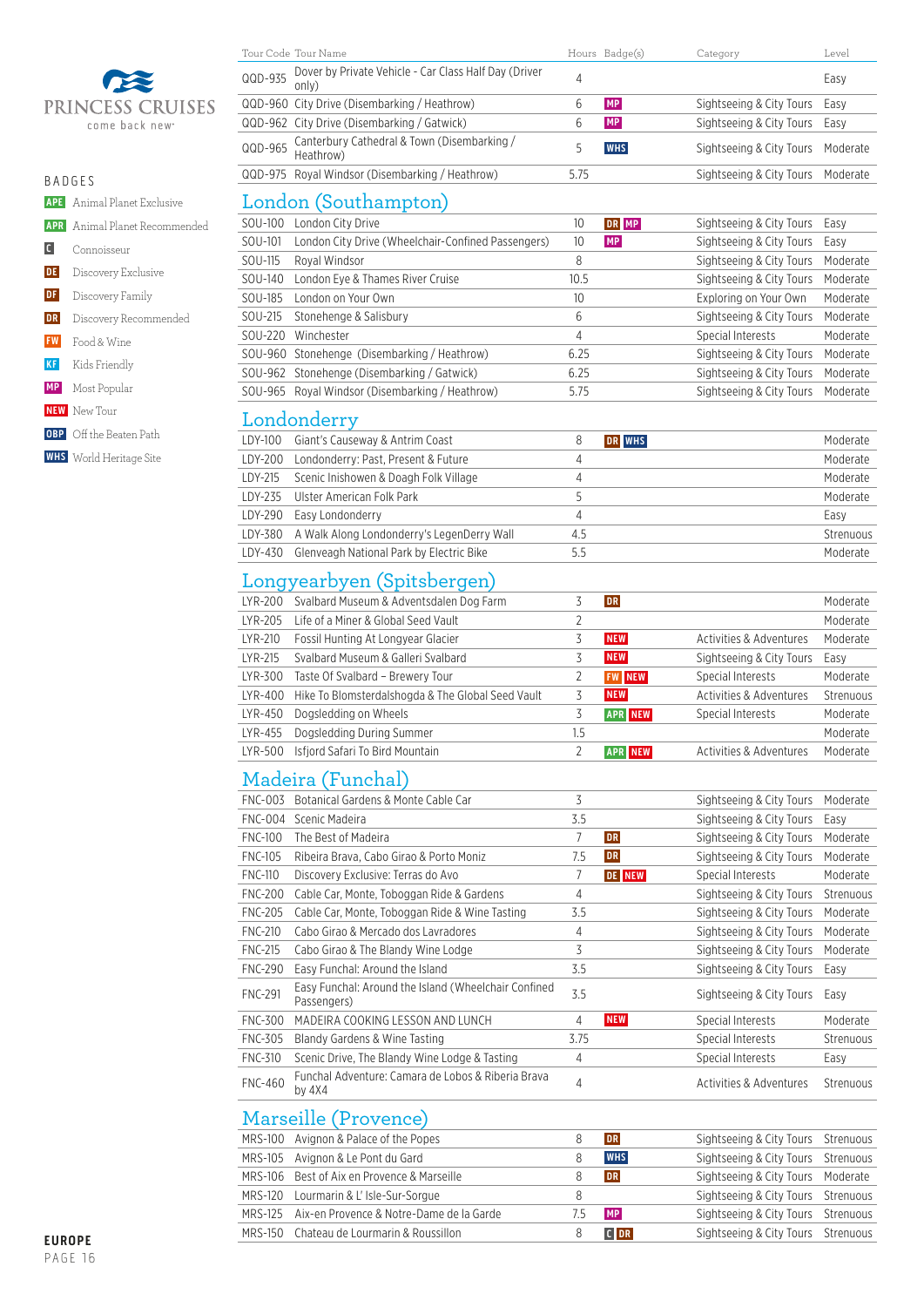

|                | R A D G F S                          |
|----------------|--------------------------------------|
|                | <b>APE</b> Animal Planet Exclusive   |
|                | <b>APR</b> Animal Planet Recommended |
| $\blacksquare$ | Connoisseur                          |
|                | <b>DE</b> Discovery Exclusive        |
| DF             | Discovery Family                     |
| DR             | Discovery Recommended                |
| <b>FW</b>      | Food & Wine                          |
| <b>KF</b>      | Kids Friendly                        |
| <b>MP</b>      | Most Popular                         |
|                | <b>NEW</b> New Tour                  |
|                | <b>OBP</b> Off the Beaten Path       |
|                | <b>WHS</b> World Heritage Site       |

|                    | Tour Code Tour Name                                                                                      |                | Hours Badge(s)   | Category                                             | Level                 |
|--------------------|----------------------------------------------------------------------------------------------------------|----------------|------------------|------------------------------------------------------|-----------------------|
| <b>MRS-151</b>     | Ultimate Olive Growing Farm & Cooking Demonstration -<br>A Discovery Exclusive                           | 6.5            | <b>DF</b>        | Special Interests                                    | Moderate              |
| MRS-180            | Hop On Hop Off - Marseille                                                                               | 8              |                  | Sightseeing & City Tours                             | Moderate              |
| MRS-185            | Aix-en-Provence & Lourmarin On Your Own                                                                  | 7.25           |                  | Exploring on Your Own                                | Moderate              |
|                    | MRS-200 City Drive & Notre-Dame de la Garde                                                              | 3.5            |                  | Sightseeing & City Tours                             | Strenuous             |
|                    | MRS-290 Easy City Drive & La Corniche                                                                    | 3.5            |                  | Sightseeing & City Tours                             | Easy                  |
|                    | MRS-300 Aix en Provence - Cheese & Wine                                                                  | $\overline{4}$ | <b>FW</b>        | Special Interests                                    | Moderate              |
|                    | MRS-308 Late Riser - Aix en Provence & Marseille                                                         | 6.5            |                  | Sightseeing & City Tours                             | Moderate              |
|                    | MRS-380 Walking Tour in the Aix Countryside                                                              | 5              |                  | Special Interests                                    | Strenuous             |
|                    | MRS-400 Marseille Bike Adventure                                                                         | 5              |                  | Special Interests                                    | Strenuous             |
|                    | MRS-600 Avignon & Palace of the Popes for Families                                                       | 8              | <b>KF</b>        | Sightseeing & City Tours                             | Strenuous             |
| <b>MRS-601</b>     | Discovery Exclusive - Panoramic Marseille & Soap<br>Factory                                              | $\overline{7}$ | DF               | Special Interests                                    | Moderate              |
| MRS-700            | Magnificent Camarque                                                                                     | 7.5            | <b>APR KF</b>    | <b>Special Interests</b>                             | Moderate              |
| <b>MRS-900</b>     | Marseille by Private Vehicle - Van Class Full Day (With<br>Guide)                                        | 7              |                  |                                                      | Easy                  |
| <b>MRS-905</b>     | Marseille by Private Vehicle - Car Class Full Day (With<br>Guide)                                        | $\overline{7}$ |                  |                                                      | Easy                  |
| <b>MRS-910</b>     | Marseille by Private Vehicle - Van Class Half Day (With<br>Guide)                                        | 4              |                  |                                                      | Easy                  |
| <b>MRS-915</b>     | Marseille by Private Vehicle - Car Class Half Day (With<br>Guide)                                        | 4              |                  |                                                      | Easy                  |
| <b>MRS-920</b>     | Marseille by Private Vehicle - Van Class Full Day (Driver<br>Only)                                       | $\overline{7}$ |                  |                                                      | Easy                  |
| MRS-925            | Marseille by Private Vehicle - Car Class Full Day (Driver<br>Only)                                       | $\overline{7}$ |                  |                                                      | Easy                  |
| <b>MRS-930</b>     | Marseille by Private Vehicle - Van Class Half Day (Driver<br>Only)                                       | 4              |                  |                                                      | Easy                  |
| MRS-935            | Marseille by Private Vehicle - Car Class Half Day (Driver<br>Only)                                       | 4              |                  |                                                      | Easy                  |
| Messina            |                                                                                                          |                |                  |                                                      |                       |
|                    | QME-100 Mt. Etna & Taormina                                                                              | 8              | <b>MP</b> WHS    | Sightseeing & City Tours                             | Strenuous             |
| QME-110            | Best of Mt Etna                                                                                          | 8              | <b>DR</b>        | <b>Special Interests</b>                             | Strenuous             |
|                    |                                                                                                          |                |                  |                                                      |                       |
|                    | QME-120 Mount Etna & Alcantara Gorge                                                                     | 7              |                  |                                                      | Moderate              |
|                    | QME-150 Ultimate Taormina - A Discovery Exclusive                                                        | $\overline{7}$ | DE               | Special Interests                                    | Strenuous             |
|                    | QME-180 Mt Etna & Time on Your Own in Taormina                                                           | 7.5            | <b>WHS</b>       |                                                      | Strenuous             |
|                    | QME-186 Messina On Your Own & Hop On Hop Off Bus                                                         | 8              |                  | Sightseeing & City Tours<br>Sightseeing & City Tours | Easy                  |
| QME-200 Messina    |                                                                                                          | 4              |                  | Sightseeing & City Tours                             | Moderate              |
|                    |                                                                                                          |                |                  |                                                      |                       |
| QME-205 Taormina   |                                                                                                          | 4<br>5.5       |                  | Sightseeing & City Tours                             | Strenuous             |
| QME-210 Mt. Etna   |                                                                                                          | 5              | OBP              | Sightseeing & City Tours                             | Strenuous             |
|                    | QME-220 In the Steps of "The Godfather"<br>QME-285 Taormina on Your Own                                  |                |                  | Special Interests                                    | Strenuous             |
|                    |                                                                                                          | 4.5<br>3.75    |                  |                                                      | Strenuous             |
|                    | QME-290 Easy Drive Around Mt Etna                                                                        |                |                  | Sightseeing & City Tours                             | Easy                  |
|                    | QME-310 San Michele Estate Vineyards & Wine Tasting                                                      | 4<br>8         | OBP              | Special Interests                                    | Moderate              |
|                    | QME-400 Etna Adventure: 4x4 Experience                                                                   |                |                  | Special Interests                                    | Strenuous             |
|                    | QME-410 Mt Etna & Gival Jewelry Factory                                                                  | 6.5<br>6       |                  | Special Interests                                    | Moderate              |
|                    | QME-430 Late Riser Taormina                                                                              |                |                  | Sightseeing & City Tours                             | Moderate              |
|                    | QME-440 Sant'Annibale Charity Works                                                                      | 2.25           |                  | Special Interests                                    | Moderate              |
|                    | QME-600 Discovery Exclusive Mt. Etna & Taormina<br>Messina by Private Vehicle - Van Class Full Day (With | 8<br>8         | <b>KF MP WHS</b> | Sightseeing & City Tours                             | Strenuous<br>Moderate |
| QME-900<br>QME-905 | Guide)<br>Messina by Private Vehicle - Car Class Full Day (With<br>Guide)                                | 8              |                  |                                                      | Easy                  |
| QME-910            | Messina by Private Vehicle - Van Class Half Day (With<br>Guide)                                          | 4              |                  |                                                      | Moderate              |
| QME-915            | Messina by Private Vehicle - Car Class Half Day (With<br>Guide)                                          | 4              |                  |                                                      | Moderate              |

QME-925 Messina by Private Vehicle - Car Class Full Day (Driver Only) <sup>8</sup> Moderate

QME-930 Messina by Private Vehicle - Van Class Half Day (Driver Only) <sup>4</sup> Moderate

QME-935 Messina by Private Vehicle - Car Class Half Day (Driver Only) <sup>4</sup> Moderate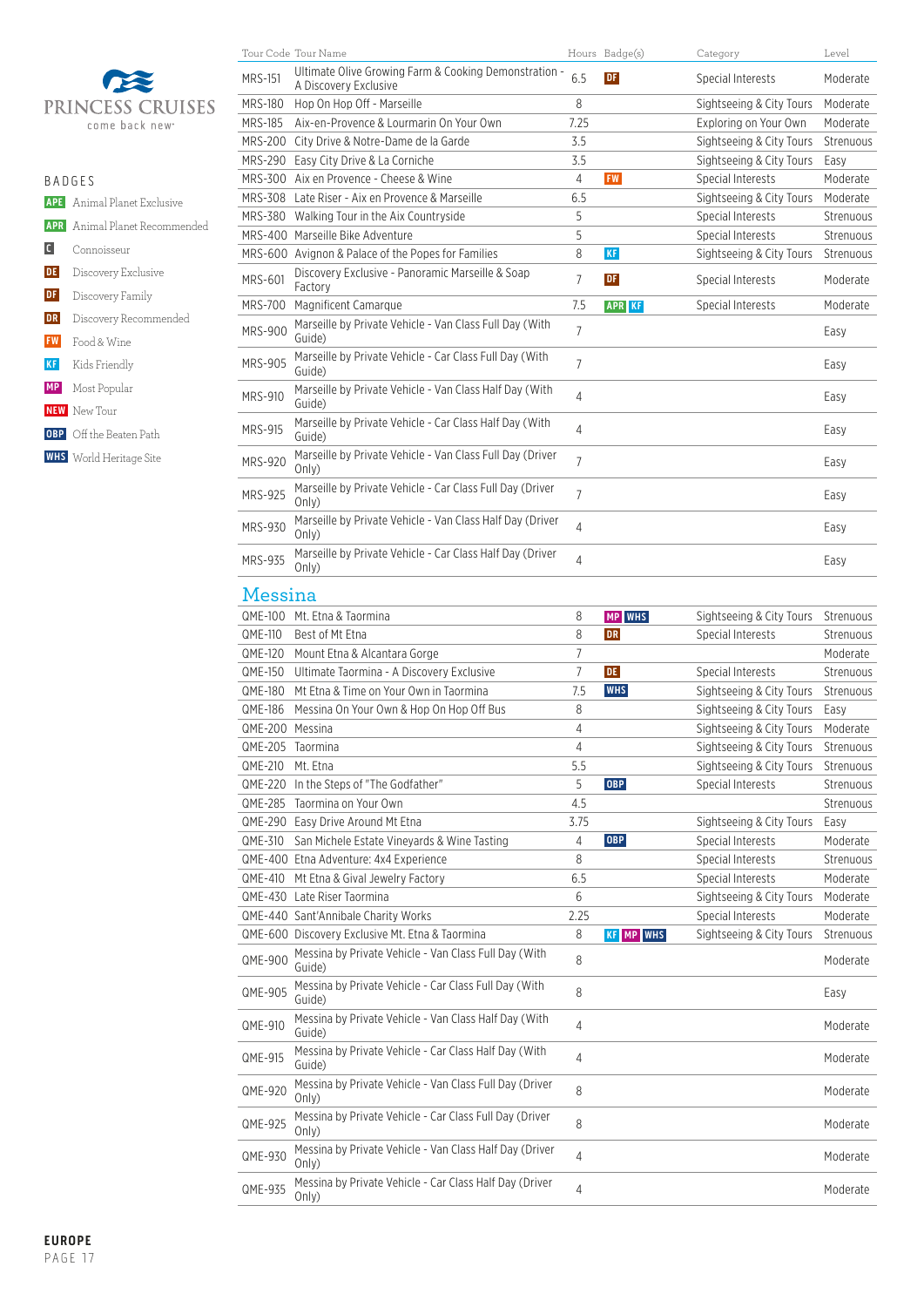

|                | $R$ $A$ $D$ $G$ $F$ $S$              |
|----------------|--------------------------------------|
|                | <b>APE</b> Animal Planet Exclusive   |
|                | <b>APR</b> Animal Planet Recommended |
| $\overline{c}$ | Connoisseur                          |
| <b>DE</b>      | Discovery Exclusive                  |
| <b>DF</b>      | Discovery Family                     |
| <b>DR</b>      | Discovery Recommended                |
|                | <b>FW</b> Food & Wine                |
|                | <b>KF</b> Kids Friendly              |
|                | <b>MP</b> Most Popular               |
|                | <b>NEW</b> New Tour                  |
|                | <b>OBP</b> Off the Beaten Path       |
|                | <b>WHS</b> World Heritage Site       |
|                |                                      |

|                | Tour Code Tour Name                                                  |                | Hours Badge(s) | Category                 | Level     |
|----------------|----------------------------------------------------------------------|----------------|----------------|--------------------------|-----------|
|                | Monte Carlo                                                          |                |                |                          |           |
|                | XMM-100 Best of Monaco                                               | 3              | MP DR          | Sightseeing & City Tours | Moderate  |
| XMM-110        | Cannes, Old Monaco & St. Nicholas Cathedral                          | 7.5            |                | Sightseeing & City Tours | Strenuous |
|                | Ultimate Monaco & Villa Rothschild - A Discovery                     |                |                |                          |           |
| XMM-150        | Exclusive                                                            | 6.5            | <b>DE</b>      | Sightseeing & City Tours | Strenuous |
| XMM-155        | Nice, Eze & Wine Tasting                                             | 8              |                | Sightseeing & City Tours | Strenuous |
| XMM-160        | Nice & St. Paul de Vence                                             | 8              |                | Sightseeing & City Tours | Strenuous |
|                | XMM-180 Cannes on Your Own                                           | 7.5            |                | Exploring on Your Own    | Moderate  |
| XMM-181        | Nice On Your Own & Hop On Hop Off Bus                                | 8              |                | Exploring on Your Own    | Moderate  |
|                | XMM-200 Old Monaco, St. Nicholas Cathedral & Monte Carlo             | 4              |                | Sightseeing & City Tours | Moderate  |
| XMM-205 Nice   |                                                                      | 4.25           |                | Sightseeing & City Tours | Moderate  |
| XMM-210 Eze    |                                                                      | 3.5            | <b>OBP</b>     | Special Interests        | Strenuous |
|                | XMM-290 French Riviera Drive                                         | 5              |                | Sightseeing & City Tours | Easy      |
|                | XMM-291 French Riviera Drive (Wheelchair Confined Passengers)        | 5              |                | Sightseeing & City Tours | Easy      |
|                | XMM-380 The Rock & Royal Palace Walking Tour                         | 3.5            |                | Sightseeing & City Tours | Moderate  |
|                | XMM-400 Segway Adventure in Nice                                     | 4              |                | Sightseeing & City Tours | Moderate  |
|                | XMM-600 Discovery Exclusive Nice & Perfume Creation                  | 4.5            | DE DF          | Sightseeing & City Tours | Moderate  |
|                | XMM-700 Old Monaco & Oceanographic Museum                            | 3.5            | <b>APR KF</b>  | Special Interests        | Moderate  |
| XMM-900        | Monte Carlo by Private Vehicle - Van Class Full Day<br>(With Guide)  | $\overline{7}$ |                | Exploring on Your Own    | Easy      |
| XMM-905        | Monte Carlo by Private Vehicle - Car Class Full Day (With<br>Guide)  | $\overline{7}$ |                | Exploring on Your Own    | Easy      |
| XMM-910        | Monte Carlo by Private Vehicle - Van Class Half Day<br>(With Guide)  | 4              |                | Exploring on Your Own    | Easy      |
| XMM-915        | Monte Carlo by Private Vehicle - Car Class Half Day<br>(With Guide)  | 4              |                | Exploring on Your Own    | Easy      |
| XMM-920        | Monte Carlo by Private Vehicle - Van Class Full Day<br>(Driver Only) | $\overline{7}$ |                | Exploring on Your Own    | Easy      |
| XMM-925        | Monte Carlo by Private Vehicle - Car Class Full Day<br>(Driver Only) | $\overline{7}$ |                | Exploring on Your Own    | Easy      |
| XMM-930        | Monte Carlo by Private Vehicle - Van Class Half Day<br>(Driver Only) | 4              |                | Exploring on Your Own    | Easy      |
| XMM-935        | Monte Carlo by Private Vehicle - Car Class Half Day<br>(Driver Only) | 4              |                | Exploring on Your Own    | Easy      |
| Mykonos        |                                                                      |                |                |                          |           |
| <b>JMK-100</b> | Best of Delos & Mykonos                                              | 7.5            | <b>WHS</b>     | Sightseeing & City Tours | Strenuous |
| <b>JMK-150</b> | Ultimate Mykonos Island & Town - A Discovery Exclusive               | 6.5            | DE             | Sightseeing & City Tours | Moderate  |
|                | JMK-200 Delos: Birthplace of Apollo                                  | 3.5            | <b>WHS</b>     | Sightseeing & City Tours | Strenuous |
| JMK-205        | Mykonos Town & Island Drive                                          | 3              | <b>MP</b>      | Sightseeing & City Tours | Moderate  |
| <b>JMK-290</b> | Easy Mykonos Island Highlights                                       | 3              |                | Sightseeing & City Tours | Moderate  |
| JMK-380        | Mykonos Town & Aegean Maritime Museum                                | 2.5            |                | Sightseeing & City Tours | Strenuous |
| <b>JMK-400</b> | Jeep Safari                                                          | 4              |                | Special Interests        | Moderate  |
| JMK-590        | Mykonos Beach Getaway                                                | 4              |                | Activities & Adventures  | Strenuous |
| JMK-605        | Discovery Exclusive Swimming, Mykonos Island & Town                  | $\overline{7}$ | DE KF          | Sightseeing & City Tours | Moderate  |
| <b>JMK-900</b> | Mykonos by Private Vehicle - Van Class Full Day (With<br>Guide)      | 8              |                | Sightseeing & City Tours | Easy      |
| <b>JMK-905</b> | Mykonos by Private Vehicle - Car Class Full Day (With<br>Guide)      | 8              |                | Exploring on Your Own    | Easy      |
| <b>JMK-910</b> | Mykonos by Private Vehicle - Van Class Half Day (With<br>Guide)      | 4              |                | Exploring on Your Own    | Easy      |
| <b>JMK-915</b> | Mykonos by Private Vehicle - Car Class Half Day (With<br>Guide)      | 4              |                | Exploring on Your Own    | Easy      |
| JMK-999        | Mykonos Town & Island Drive for Small Groups                         | 3              | MP             | Sightseeing & City Tours | Moderate  |
|                | Naples/Capri                                                         |                |                |                          |           |
| NAP-100        | Best of the Bay of Naples: Pompeii, Sorrento & Capri                 | 10             | MP WHS DR      | Sightseeing & City Tours | Strenuous |
| <b>NAP-105</b> | Pompeii & Amalfi Coastal Drive                                       | 10             | <b>WHS</b>     | Sightseeing & City Tours | Strenuous |
| <b>NAP-110</b> | Pompeii & Amalfi Coastal Cruise                                      | 9              | <b>WHS</b>     | Sightseeing & City Tours | Strenuous |
| <b>NAP-115</b> | Sorrento & Amalfi Coast                                              | 9.5            |                | Sightseeing & City Tours | Moderate  |
| <b>NAP-120</b> | Sorrento & Amalfi Coast Cruise                                       | 9.5            |                | Sightseeing & City Tours | Moderate  |

NAP-125 Capri 2008 Capri 9 Sightseeing & City Tours Strenuous

NAP-180 Pompeii & Time On Your Own In Sorrento **8 WHS** Sightseeing & City Tours Strenuous NAP-200 Pompeii **4 WHS** Special Interests Strenuous NAP-210 Herculaneum **1980 System Strenuous** 3.5 **WHS OBP** Special Interests Strenuous

9.5 C **WHS DR** Sightseeing & City Tours Strenuous

NAP-150 Ultimate Bay of Naples: Pompeii, Positano & Amalfi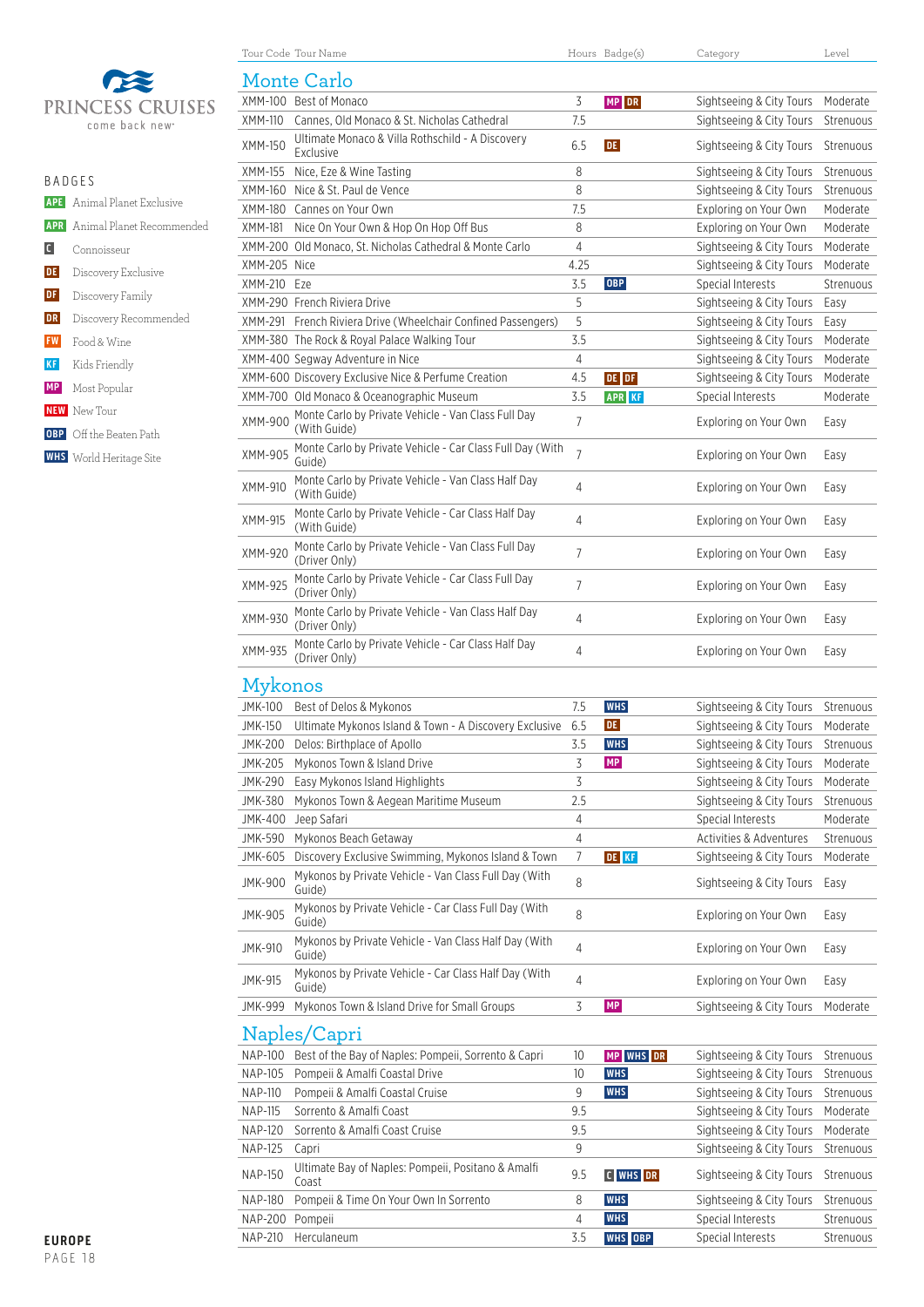

| <b>BADGES</b>         |                                      |
|-----------------------|--------------------------------------|
|                       | <b>APE</b> Animal Planet Exclusive   |
|                       | <b>APR</b> Animal Planet Recommended |
| $\lfloor$ C $\rfloor$ | Connoisseur                          |
| <b>DE</b>             | Discovery Exclusive                  |
| DF                    | Discovery Family                     |
| DR                    | Discovery Recommended                |
| <b>FW</b>             | Food & Wine                          |
| <b>KF</b>             | Kids Friendly                        |
|                       | <b>MP</b> Most Popular               |
|                       | <b>NEW</b> New Tour                  |
|                       | <b>OBP</b> Off the Beaten Path       |
|                       | <b>WHS</b> World Heritage Site       |
|                       |                                      |

|                | Tour Code Tour Name                                                      |      | Hours Badge(s) | Category                 | Level     |
|----------------|--------------------------------------------------------------------------|------|----------------|--------------------------|-----------|
| NAP-290        | Easy Naples                                                              | 3    | <b>WHS</b>     | Sightseeing & City Tours | Easy      |
| NAP-291        | Easy Naples (Wheelchair Confined Passengers)                             | 3    | <b>WHS</b>     | Sightseeing & City Tours | Easy      |
| NAP-305        | Sorrento, Gragnano & Pasta Factory                                       | 8    | ${\bf DR}$     | Special Interests        | Moderate  |
| NAP-310        | Pompeii, Sorrento & Cheese Tasting                                       | 9    | <b>DE WHS</b>  | <b>Special Interests</b> | Strenuous |
| <b>NAP-320</b> | Sorrento & Wine Tasting                                                  | 7    |                | Special Interests        | Strenuous |
| <b>NAP-380</b> | Walking Tour with Borbonic Gallery & Pizza Tasting                       | 4.5  |                | Activities & Adventures  | Strenuous |
| NAP-410        | Mount Vesuvius Hike & Pompeii                                            | 6.5  | WHS OBP        | Activities & Adventures  | Strenuous |
| NAP-430        | Treasure Hunt in the Heart of Naples                                     | 3.25 |                | Sightseeing & City Tours | Strenuous |
|                |                                                                          |      |                |                          |           |
| <b>NAP-450</b> | Memories of Naples & Pompeii                                             | 8    |                | Sightseeing & City Tours | Strenuous |
| NAP-460        | Rare Glimpse at Caserta Royal Palace & Silk Laboratory                   | 6    | <b>WHS</b>     | Sightseeing & City Tours |           |
|                | NAP-600 Pompeii for Families                                             | 4    | <b>WHS</b> KF  | Sightseeing & City Tours | Strenuous |
| <b>NAP-900</b> | Naples By Private Vehicle - Van Class Full Day (With<br>Guide)           | 8    |                | Exploring on Your Own    | Easy      |
| <b>NAP-905</b> | Naples By Private Vehicle - Car Class Full Day (With<br>Guide)           | 8    |                | Exploring on Your Own    | Easy      |
| <b>NAP-910</b> | Naples By Private Vehicle - Van Class Half Day (With<br>Guide)           | 4    |                | Exploring on Your Own    | Easy      |
| <b>NAP-915</b> | Naples By Private Vehicle - Car Class Half Day (With<br>Guide)           | 4    |                | Exploring on Your Own    | Easy      |
| <b>NAP-920</b> | Naples By Private Vehicle - Van Class Full Day (Driver<br>Only)          | 8    |                | Exploring on Your Own    | Easy      |
| <b>NAP-925</b> | Naples By Private Vehicle - Car Class Full Day (Driver<br>Only)          | 8    |                | Exploring on Your Own    | Easy      |
| <b>NAP-930</b> | Naples By Private Vehicle - Van Class Half Day (Driver<br>Only)          | 4    |                | Exploring on Your Own    | Easy      |
| <b>NAP-935</b> | Naples By Private Vehicle - Car Class Half Day (Driver<br>Only)          | 4    |                | Exploring on Your Own    | Easy      |
| <b>NAP-999</b> | Best of the Bay of Naples: Pompeii, Sorrento & Capri for<br>Small Groups | 10   | MP NEW WHS     | Sightseeing & City Tours | Strenuous |
| <b>Nice</b>    |                                                                          |      |                |                          |           |
| <b>NCE-100</b> | Old Monaco, Palais du Prince & Monte Carlo                               | 8.5  | MP             | Sightseeing & City Tours | Strenuous |
| <b>NCE-105</b> | Nice & Cannes                                                            | 7.5  |                | Sightseeing & City Tours | Moderate  |
| <b>NCE-185</b> | Monaco & Monte Carlo on Your Own                                         | 8    |                | Exploring on Your Own    | Strenuous |
| <b>NCE-210</b> | Eze                                                                      | 4    | <b>OBP</b>     | Sightseeing & City Tours | Strenuous |
| <b>NCE-290</b> | Menton & French Riviera Drive                                            | 5    |                | Sightseeing & City Tours | Easy      |
|                |                                                                          |      |                |                          |           |
| Olden          |                                                                          |      |                |                          |           |
| OL1-200        | <b>Briksdal Glacier Hike</b>                                             | 4    |                | Nature & Wildlife        | Strenuous |
| OL1-205        | Jostedal National Park Center & Videseter                                | 4.5  |                | Sightseeing & City Tours | Moderate  |
| OL1-210        | Lovatnet Lake & Kjenndalen Glacier                                       | 4.5  |                | Sightseeing & City Tours | Moderate  |
| OL1-240        | Oldevatnet Scenic Cruise                                                 | 2    |                | Sightseeing & City Tours | Moderate  |
| OL1-290        | Easy Nordfjord                                                           | 4.5  | MP             | Sightseeing & City Tours | Easy      |
|                | Brenndalsbreen & Briksdalbreen: Hike to Two Glaciers                     | 6    | 0BP            | Activities & Adventures  |           |
| OL1-420        |                                                                          |      |                |                          | Strenuous |
| Oslo           |                                                                          |      |                |                          |           |
| OSL-100        | The Best of Oslo                                                         | 8    | DR             | Sightseeing & City Tours | Moderate  |
| OSL-150        | A Discovery Exclusive - Deep into the Ice                                | 3    | <b>DE NEW</b>  | Special Interests        | Moderate  |
| OSL-200        | Oslo for Art Lovers                                                      | 3.5  |                | Sightseeing & City Tours | Moderate  |
| OSL-205        | Viking Ship Museum, Vigeland Sculpture & Ski Jump                        | 3.5  | MP             | Sightseeing & City Tours |           |
|                |                                                                          |      |                |                          | Moderate  |
| OSL-210        | Open-Air Museum, Vigeland Sculpture & Ski Jump                           | 3.5  |                | Sightseeing & City Tours | Moderate  |
| OSL-215        | Fram, Kon-Tiki & Viking Museums                                          | 3    |                | Special Interests        | Moderate  |
| OSL-235        | Harbor Cruise and Polar History                                          | 3.5  |                |                          | Moderate  |
| OSL-260        | Viking Ship Museum & Hadeland Glassworks                                 | 5.5  | <b>DR</b>      | Special Interests        | Easy      |
| OSL-290        | Easy Oslo                                                                | 2    |                | Sightseeing & City Tours | Easy      |
| OSL-291        | Easy Oslo (Wheelchair Confined Passengers)                               | 2    |                | Sightseeing & City Tours | Easy      |
| OSL-380        | City Walk & City Hall                                                    | 3    |                | Special Interests        | Strenuous |
| OSL-440        | Oslo by Bike                                                             | 3    |                | Sightseeing & City Tours | Moderate  |
| OSL-900        | Oslo Private Touring - Half Day (Car)                                    | 4    |                |                          | Easy      |
| OSL-905        | Oslo Private Touring - Half Day (Minivan)                                | 4    |                |                          | Easy      |
| OSL-910        | Oslo Private Touring - Full Day (Car)                                    | 8    |                |                          | Easy      |
| OSL-915        | Oslo Private Touring - Full Day (Minivan)                                | 8    |                |                          | Easy      |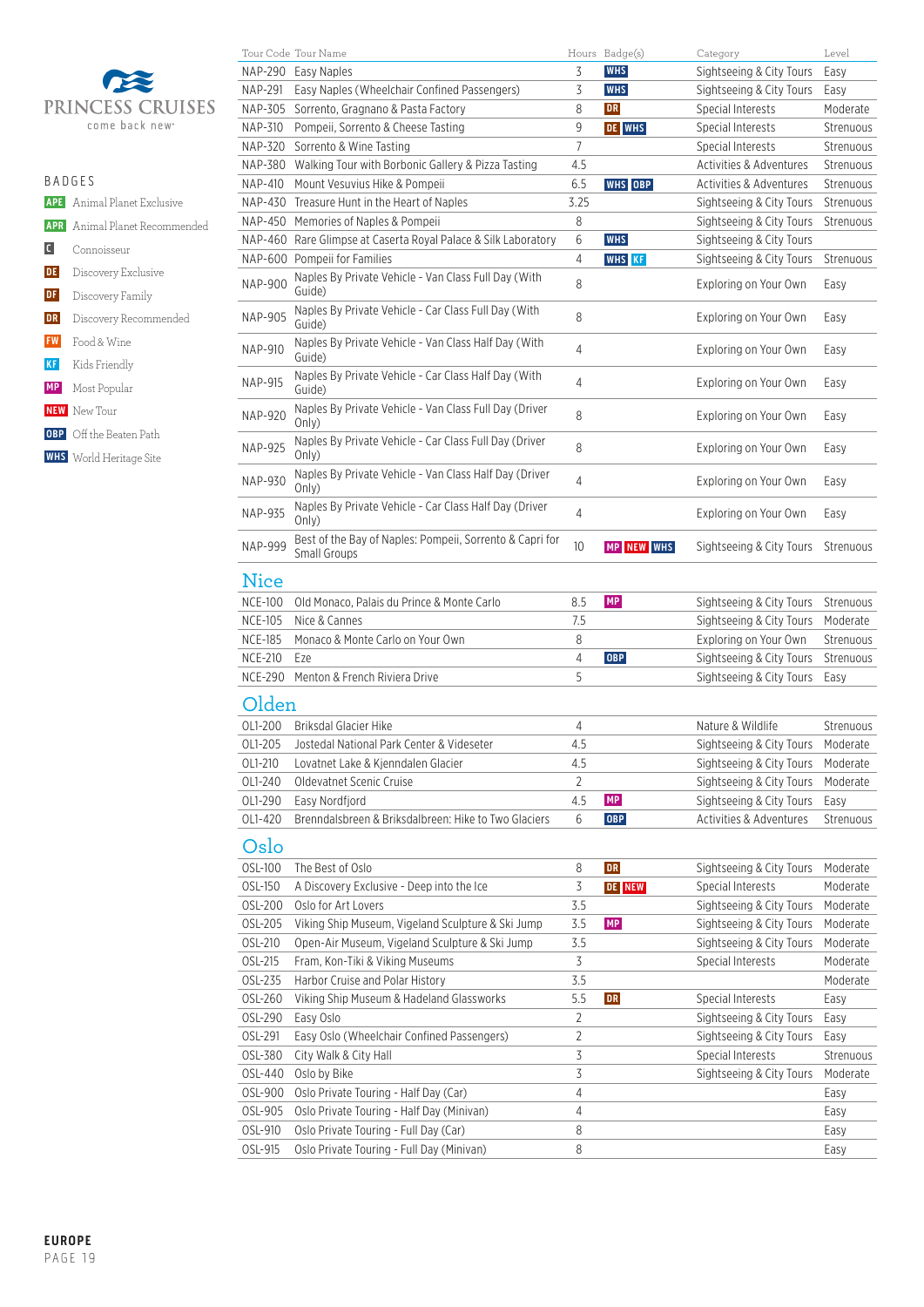

| <b>BADGES</b> |                                      |
|---------------|--------------------------------------|
|               | <b>APE</b> Animal Planet Exclusive   |
|               | <b>APR</b> Animal Planet Recommended |
|               | C Connoisseur                        |
|               | <b>DE</b> Discovery Exclusive        |
|               | <b>DF</b> Discovery Family           |
| DR            | Discovery Recommended                |
|               | <b>FW</b> Food & Wine                |
| KF            | Kids Friendly                        |
|               | <b>MP</b> Most Popular               |
|               | <b>NEW</b> New Tour                  |
|               | <b>OBP</b> Off the Beaten Path       |
|               | <b>WHS</b> World Heritage Site       |

|         | Palermo (Sicily)                                                |      |                          |           |
|---------|-----------------------------------------------------------------|------|--------------------------|-----------|
|         | PMO-100 Erice & The Ruins of Segesta                            | 8    | Sightseeing & City Tours | Strenuous |
|         | PMO-205 Cathedral of Palermo & Duomo di Monreale                | 4    | Sightseeing & City Tours | Strenuous |
| PMO-210 | Capuchin Catacombs & Mysteries                                  | 3.5  | Sightseeing & City Tours | Moderate  |
| PMO-290 | City Drive                                                      | 3    | Sightseeing & City Tours | Easy      |
| PMO-315 | Cooking Demonstration at L'Antica Masseria                      | 6.25 | Special Interests        | Moderate  |
| PMO-380 | Walking Tour of Cefalu                                          | 4.5  | Sightseeing & City Tours | Strenuous |
| PMO-900 | Palermo by Private Vehicle - Van Class Full Day (with<br>Guide) | 7    |                          | Easy      |
| PMO-905 | Palermo by Private Vehicle - Car Class Full Day (with<br>Guide) | 7    |                          |           |
| PMO-910 | Palermo by Private Vehicle - Van Class Half Day (With<br>Guide) | 4    |                          | Easy      |
| PMO-915 | Palermo by Private Vehicle - Car Class Half Day (with<br>Guide) | 4    |                          | Easy      |
|         | PMO-NW1 Palermo Orientation & Monreale                          | 4    |                          | Moderate  |
|         | PMO-NW2 Norman Palermo                                          | 4    |                          | Easy      |
|         | PMO-NW3 Beautiful Segesta                                       | 5    |                          | Moderate  |
|         | PMO-NW4 The Medieval Village of Erice                           | 4    |                          | Moderate  |
|         | PMO-NW5 Transfer to Mondello Beach                              | 4    |                          | Easy      |
|         | PMO-NW6 Palermo's Gardens                                       | 4    |                          | Easy      |

PMO-NW7 Cathedral of Palermo & Palazzo Conte Federico 4 Moderate

Tour Code Tour Name Tours Badge(s) Category Category Level

### Paris/Normandy (Le Havre)

| LEH-100        | <b>Best of Paris</b>                                                    | 10.5 | MP WHS DR           | Sightseeing & City Tours | Easy      |
|----------------|-------------------------------------------------------------------------|------|---------------------|--------------------------|-----------|
| LEH-101        | Best of Paris (Wheelchair Confined Passengers)                          | 10.5 | <b>WHS</b> DR       | Sightseeing & City Tours | Easy      |
| LEH-105        | Paris City Drive & Seine River Cruise                                   | 10.5 | <b>WHS</b>          | Sightseeing & City Tours | Easy      |
| LEH-110        | Paris City Drive & The Louvre Museum                                    | 11   | <b>WHS</b>          | Sightseeing & City Tours | Strenuous |
| LEH-115        | Normandy Landing Beaches                                                | 10.5 | <b>DR</b>           | Special Interests        | Moderate  |
| LEH-120        | Versailles Palace & Gardens                                             | 10   | <b>WHS</b>          | Special Interests        | Moderate  |
| <b>LEH-125</b> | Monet's Home & Rouen                                                    | 10.5 |                     | Special Interests        | Moderate  |
| LEH-135        | WWII Canadian Landing Beaches                                           | 10   |                     | Special Interests        | Moderate  |
| LEH-185        | Paris On Your Own                                                       | 10.5 | <b>WHS</b>          | Exploring on Your Own    | Easy      |
| LEH-215        | Rouen & Notre Dame Cathedral of Rouen                                   | 5.5  | <b>OBP</b>          | Special Interests        | Moderate  |
| <b>LEH-230</b> | Honfleur                                                                | 4    | <b>OBP</b>          | Special Interests        | Moderate  |
| LEH-300        | A Taste Of Normandy                                                     | 5.5  | <b>NEW</b>          | Sightseeing & City Tours | Moderate  |
| LEH-315        | Discovery Exclusive: Gourmet Culinary Course in a<br>Chateau            | 9.5  | $C$ DE              |                          | Moderate  |
| LEH-600        | <b>Discovery Exclusive Paris</b>                                        | 10.5 | <b>KF MP WHS DR</b> | Sightseeing & City Tours | Easy      |
| <b>LEH-900</b> | Le Havre by Private Vehicle - Van Class Full Day (with<br>Driver/Guide) | 10   |                     | Exploring on Your Own    | Easy      |
| <b>LEH-905</b> | Le Havre by Private Vehicle - Car Class Full Day (with<br>Driver/Guide) | 10   |                     | Exploring on Your Own    | Easy      |
| LEH-910        | Le Havre by Private Vehicle - Van Class Half Day (with<br>Driver/Guide) | 4.5  |                     | Exploring on Your Own    | Easy      |
| LEH-915        | Le Havre by Private Vehicle - Car Class Half Day (with<br>Driver/Guide) | 4.5  |                     | Exploring on Your Own    | Easy      |
| <b>LEH-920</b> | Le Havre by Private Vehicle - Van Class Full Day (Driver<br>Only)       | 10   |                     | Exploring on Your Own    | Easy      |
| LEH-925        | Le Havre by Private Vehicle - Car Class Full Day (Driver<br>Only)       | 10   |                     | Exploring on Your Own    | Easy      |
| LEH-930        | Le Havre by Private Vehicle - Van Class Half Day (Driver<br>Only)       | 4.5  |                     | Exploring on Your Own    | Easy      |
| LEH-935        | Le Havre by Private Vehicle - Car Class Half Day (Driver<br>Only)       | 4.5  |                     | Exploring on Your Own    | Easy      |
| Portofino      |                                                                         |      |                     |                          |           |

| TIO-130 | Cinque Terre                                     | 8.5  | <b>MP</b> WHS | Sightseeing & City Tours | Strenuous |  |
|---------|--------------------------------------------------|------|---------------|--------------------------|-----------|--|
| TIO-200 | Portofino, Santa Margherita & Rapallo            | 4    |               | Special Interests        | Moderate  |  |
| TIO-210 | Paradise Coast Cruise - Camogli & San Fruttuoso  | 4    |               | Special Interests        | Moderate  |  |
| TIO-220 | Genoa - San Lorenzo Cathedral & Chiesa del Gesu  |      | <b>WHS</b>    | Sightseeing & City Tours | Strenuous |  |
| TIO-310 | Portofino & Olive Oil Tasting at Splendido Hotel |      |               | Special Interests        | Moderate  |  |
| Ravenna |                                                  |      |               |                          |           |  |
| RAN-100 | Ravenna, Basilica di San Vitale & Bologna        | 8.75 | <b>MP WHS</b> | Sightseeing & City Tours | Strenuous |  |
| RAN-105 | Ravenna & The Republic of San Marino             | 85   | <b>WHS</b>    | Sightseeing & City Tours | Strenuous |  |

RAN-200 Ravenna, Basilica di San Vitale & Dante's Tomb 3 WHS Sightseeing & City Tours Strenuous RAN-205 Ravenna, Basilica di San Vitale & Tasting 3.5 WHS Special Interests Easy RAN-260 Faenza & Brisighella 7 **OBP** Special Interests Moderate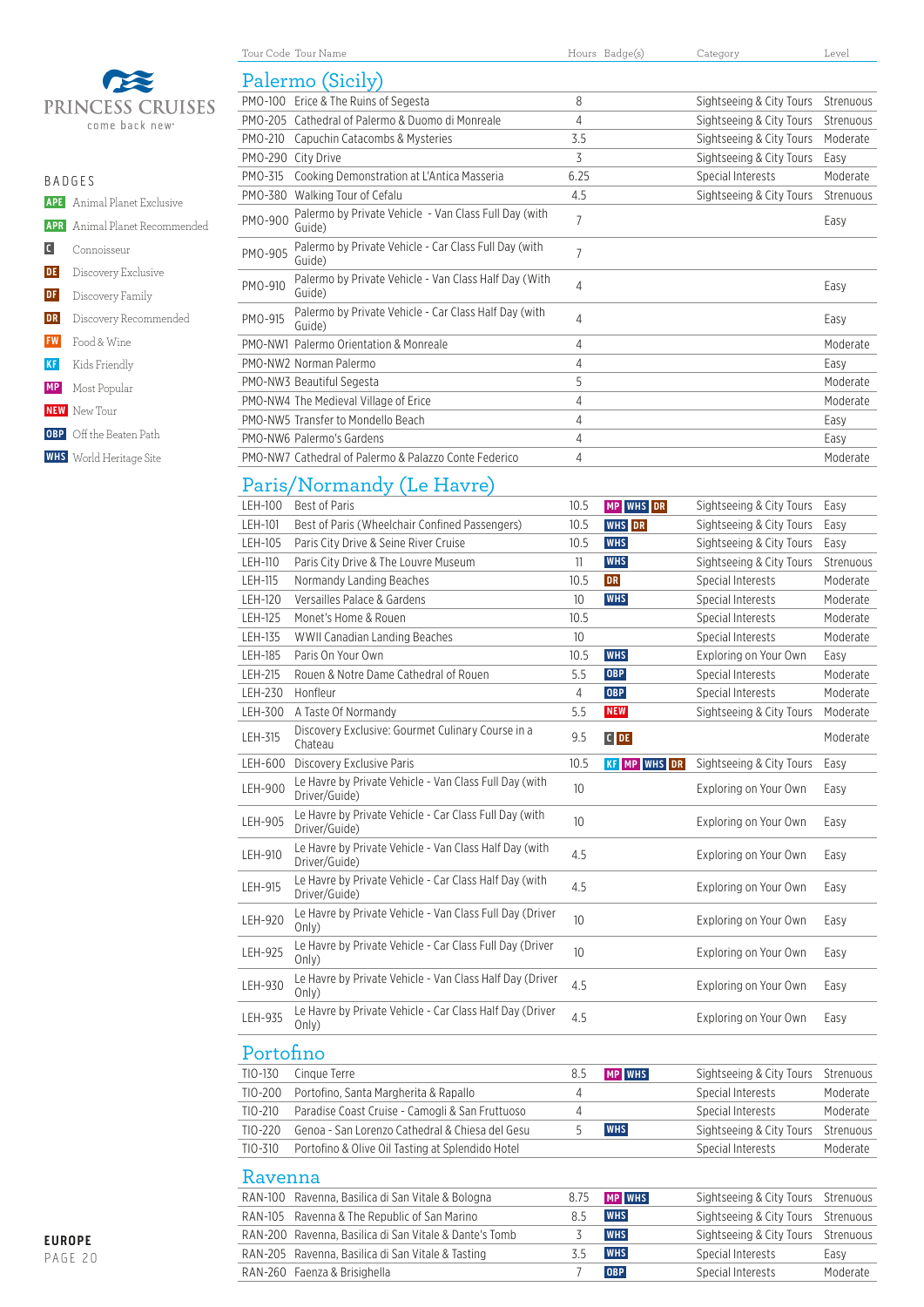

| ۹<br>٠<br>× |  |  |  |  |  |  |  |
|-------------|--|--|--|--|--|--|--|
|-------------|--|--|--|--|--|--|--|

|    | <b>APE</b> Animal Planet Exclusive   |
|----|--------------------------------------|
|    | <b>APR</b> Animal Planet Recommended |
|    | C Connoisseur                        |
|    | <b>DE</b> Discovery Exclusive        |
|    | <b>DF</b> Discovery Family           |
| DR | Discovery Recommended                |
|    | <b>FW</b> Food & Wine                |
| KF | Kids Friendly                        |
|    | <b>MP</b> Most Popular               |

- **NEW** New Tour
- **OBP** Off the Beaten Path
- **WHS** World Heritage Site

|                | Tour Code Tour Name                                                                        |                | Hours Badge(s)      | Category                 | Level     |
|----------------|--------------------------------------------------------------------------------------------|----------------|---------------------|--------------------------|-----------|
| Reykjavik      |                                                                                            |                |                     |                          |           |
| <b>REK-100</b> | Best of the Golden Circle                                                                  | 8.5            | MP WHS DR           | Sightseeing & City Tours | Moderate  |
| <b>REK-115</b> | Eyrarbakki, Stokkseyri & Lobster Feast                                                     | 4.5            |                     | Special Interests        | Moderate  |
| <b>REK-125</b> | Golden Circle & Icelandic Horse Show                                                       | 8.5            |                     | Special Interests        | Moderate  |
| <b>REK-210</b> | Geothermal Fields & Viking World Museum                                                    | $\overline{4}$ |                     | Special Interests        | Moderate  |
| <b>REK-290</b> | Easy Reykavik                                                                              | 2.5            |                     | Sightseeing & City Tours | Easy      |
| <b>REK-465</b> | Super Truck 4X4 Adventure                                                                  | 4              | <b>OBP</b>          | Activities & Adventures  | Moderate  |
| <b>REK-470</b> | Reykjavik Adventure: Lava Fields & Lobster Tails                                           | 6.5            |                     | Activities & Adventures  | Moderate  |
| REK-475        | Snow Truck Glacier Adventure                                                               | 9              | <b>WHS</b>          | Special Interests        | Moderate  |
| REK-590        | Swim in the Blue Lagoon                                                                    | 3.5            |                     | Activities & Adventures  | Easy      |
| Rhodes         |                                                                                            |                |                     |                          |           |
|                | RHO-100 Best of Rhodes                                                                     | 8              | MP WHS              | Sightseeing & City Tours | Strenuous |
|                | RHO-200 Rhodes, Grand Masters Palace & Mt. Philerimos                                      | 4.5            | <b>WHS</b>          | Sightseeing & City Tours | Moderate  |
|                | RHO-205 Lindos Acropolis                                                                   | $\overline{4}$ | <b>OBP</b>          | Sightseeing & City Tours | Strenuous |
|                | RHO-280 Old Town, Master's Palace & Trolley Train Ride                                     | 2.5            | <b>WHS</b>          | Sightseeing & City Tours | Moderate  |
|                | RHO-290 Island Drive                                                                       | 3.5            | <b>WHS</b>          | Sightseeing & City Tours | Easy      |
|                | RHO-590 Rhodes Beach Getaway                                                               | 4.5            |                     | Activities & Adventures  | Strenuous |
| Riga           |                                                                                            |                |                     |                          |           |
| RIX-205        | Latvian Ethnographic Open-Air Museum                                                       | 3.5            |                     | Sightseeing & City Tours | Moderate  |
| RIX-215        | The Baltic Spa of Jurmala                                                                  | 3.5            |                     | Special Interests        | Moderate  |
| <b>RIX-235</b> | Riga's Jewish Heritage                                                                     | 4              |                     | Special Interests        | Moderate  |
| RIX-300        | A Taste of Riga                                                                            | 4              | <b>NEW</b>          | Special Interests        |           |
|                |                                                                                            | 3.5            | <b>WHS</b>          |                          | Strenuous |
| RIX-380        | City Drive & Walk                                                                          |                |                     | Sightseeing & City Tours | Moderate  |
| Rijeka         |                                                                                            |                |                     |                          |           |
| <b>RJK-100</b> | Best of Opatija                                                                            | 4.5            | <b>DR</b>           | Special Interests        | Moderate  |
| <b>RJK-150</b> | A Discovery Exclusive - Ultimate Pula & Olive Oil Estate                                   | $\overline{7}$ | <b>DE FW</b>        | Special Interests        | Moderate  |
| <b>RJK-200</b> | Explore Labin, Town of Artists                                                             | 5.75           | DR                  | Special Interests        | Moderate  |
| <b>RJK-220</b> | Off the Beaten Path - Golden Island of Krk                                                 | 6.75           | DR                  | Sightseeing & City Tours | Moderate  |
| <b>RJK-290</b> | The Castle of Trsat and Rijeka Walking Tour                                                | 3.5            |                     | Sightseeing & City Tours | Moderate  |
| RJK-300        | Highlights of Hum and Motovun and Buzet Brandy<br>Tasting                                  | 6.5            | <b>FW</b>           | Special Interests        | Moderate  |
| <b>RJK-380</b> | Guided Walking Tour of Rijeka                                                              | 2              |                     | Sightseeing & City Tours | Moderate  |
| RJK-600        | Discover Family Pore? & Rovinj                                                             | 7.45           | DF KF               | Sightseeing & City Tours | Moderate  |
|                |                                                                                            |                |                     |                          |           |
|                | Rome (Civitavecchia)                                                                       |                |                     |                          |           |
|                | ROM-010 St. Peter's, Roman Catacombs & Colosseum                                           | 10.5           | <b>WHS</b>          | Sightseeing & City Tours | Strenuous |
| ROM-050        | St. Peter's, Roman Catacombs, Trevi Fountain &<br>Colosseum                                | 10.5           | C WHS               | Sightseeing & City Tours | Strenuous |
| ROM-100        | Best of Rome                                                                               | 10.5           | MP WHS DR           | Sightseeing & City Tours | Strenuous |
| ROM-105        | St. Peter's, Colosseum, Forum & St Peter's in Chains                                       | 10             | <b>WHS</b>          | Sightseeing & City Tours | Strenuous |
| ROM-150        | <b>Ultimate Rome</b>                                                                       | 10.5           | C WHS DR            | Sightseeing & City Tours | Strenuous |
| ROM-160        | Orvieto                                                                                    | 9              | <b>OBP</b>          | Special Interests        | Moderate  |
| <b>ROM-170</b> | Pope's Estate of Castel Gandolfo, Vatican Museum,<br>Sistine Chapel & St. Peter's Basilica | 11             | DR                  |                          | Moderate  |
| ROM-180        | Rome City Tour & Time On Your Own                                                          | 9.5            | <b>WHS</b>          | Sightseeing & City Tours | Moderate  |
| ROM-185        | Rome On Your Own                                                                           | 8              | <b>WHS</b>          | Exploring on Your Own    | Moderate  |
| ROM-190        | Rome On Your Own by Private Train                                                          | 10             | <b>WHS</b>          | Exploring on Your Own    | Moderate  |
|                | ROM-290 Easy Rome                                                                          | 5              | <b>WHS</b>          | Sightseeing & City Tours | Easy      |
| ROM-291        | Easy Rome (Wheelchair Confined Passengers)                                                 | 5              | <b>WHS</b>          | Sightseeing & City Tours | Easy      |
| ROM-310        | Etruscan Countryside & Olive Oil Tasting                                                   | 4              |                     | Special Interests        | Moderate  |
|                | ROM-330 Lake Bracciano & Wine Tasting                                                      | 4              | <b>OBP</b>          | Special Interests        | Easy      |
|                | ROM-380 Trevi, Spanish Steps, Pantheon & St. Peter's Square                                | 9.5            | <b>WHS</b>          | Sightseeing & City Tours | Strenuous |
|                | ROM-600 Best of Rome for Families                                                          | 10.5           | <b>KF MP WHS DR</b> | Sightseeing & City Tours | Strenuous |
| ROM-900        | Civitavecchia by Private Vehicle - Van Class Full Day<br>(with Guide)                      | 9              |                     |                          | Easy      |
| <b>ROM-905</b> | Civitavecchia by Private Vehicle - Car Class Full Day<br>(with Guide)                      | 9              |                     |                          | Easy      |
| ROM-920        | Civitavecchia by Private Vehicle - Van Class Full Day<br>(Driver Only)                     | 9              |                     |                          | Easy      |

ROM-925 Civitavecchia by Private Vehicle - Car Class Full Day (Driver Only) <sup>9</sup> Easy ROM-960 Debark Tour - St. Peter's Basilica & Colosseum 6 **WHS** Sightseeing & City Tours Moderate ROM-965 Debark Tour - Vatican, Sistine Chapel & St. Peter's 6 WHS Sightseeing & City Tours Moderate ROM-999 Best of Rome for Small Groups 10.5 **MP WHS** Sightseeing & City Tours Strenuous

 $\overline{a}$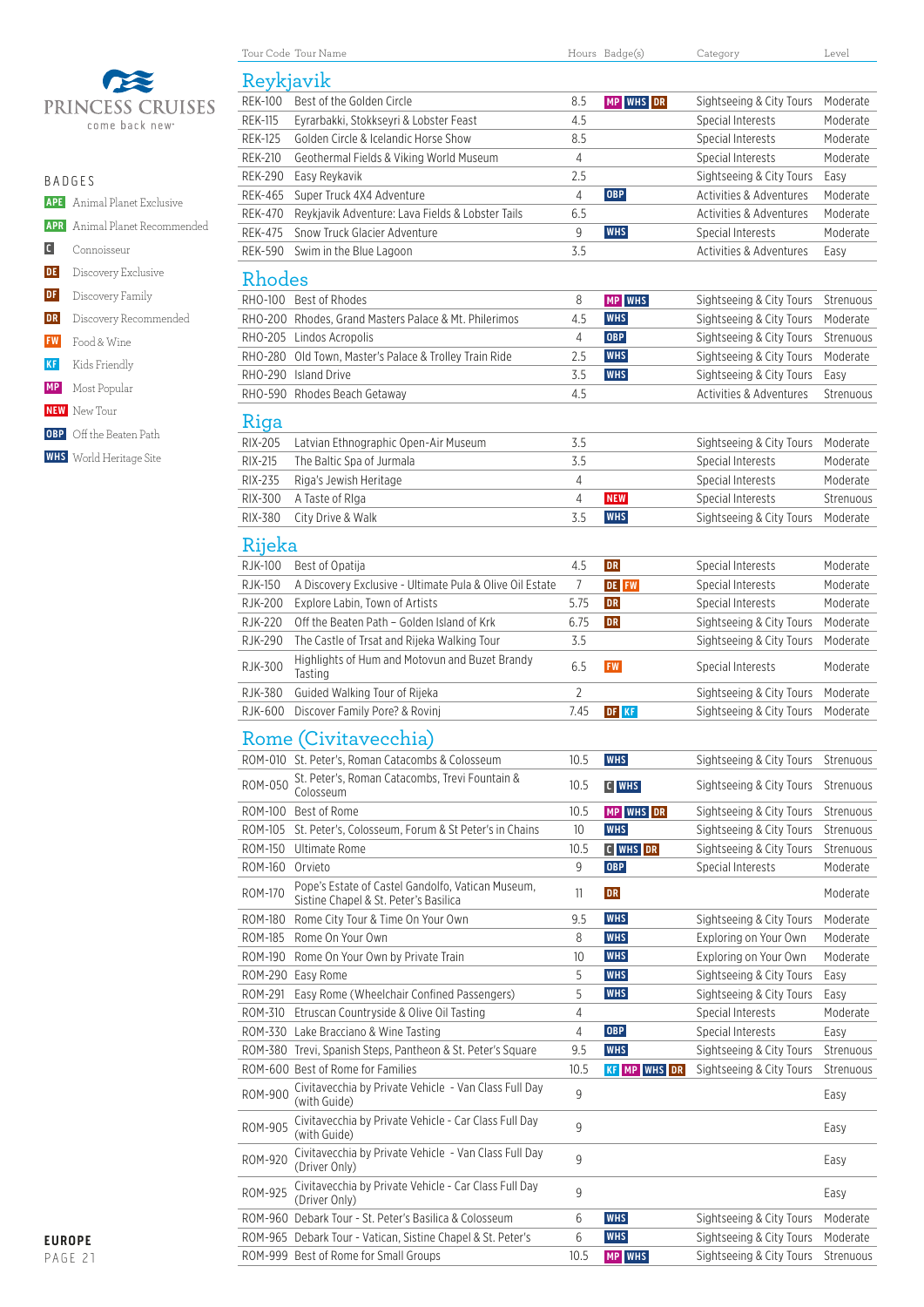

|                   | R A D G F S                          |  |  |  |  |  |
|-------------------|--------------------------------------|--|--|--|--|--|
|                   | <b>APE</b> Animal Planet Exclusive   |  |  |  |  |  |
|                   | <b>APR</b> Animal Planet Recommended |  |  |  |  |  |
| $\vert$ C $\vert$ | Connoisseur                          |  |  |  |  |  |
| DE                | Discovery Exclusive                  |  |  |  |  |  |
| DF                | Discovery Family                     |  |  |  |  |  |
| DR                | Discovery Recommended                |  |  |  |  |  |
| <b>FW</b>         | Food & Wine                          |  |  |  |  |  |
| <b>KF</b>         | Kids Friendly                        |  |  |  |  |  |
|                   | <b>MP</b> Most Popular               |  |  |  |  |  |
|                   | <b>NEW</b> New Tour                  |  |  |  |  |  |
|                   | <b>OBP</b> Off the Beaten Path       |  |  |  |  |  |
|                   | <b>WHS</b> World Heritage Site       |  |  |  |  |  |

| RTM-100<br><b>RTM-120</b><br>RTM-140                                                                         | Tour Code Tour Name                                                                |      | Hours Badge(s) | Category                 | Level                                                      |
|--------------------------------------------------------------------------------------------------------------|------------------------------------------------------------------------------------|------|----------------|--------------------------|------------------------------------------------------------|
|                                                                                                              | Rotterdam                                                                          |      |                |                          |                                                            |
|                                                                                                              | Best of Amsterdam                                                                  | 9    | MP DR          | Sightseeing & City Tours | Moderate                                                   |
|                                                                                                              | The Hague, Madurodam & Mauritshuis Visit                                           | 6.5  | DR NEW         | Sightseeing & City Tours | Moderate                                                   |
|                                                                                                              | Scenic Amsterdam Cruise & Van Gogh Museum                                          | 9    | DR NEW         | Sightseeing & City Tours | Moderate                                                   |
| <b>RTM-150</b>                                                                                               | Amsterdam & Anne Frank House                                                       | 8    | $C$ DR         | Special Interests        | Strenuous                                                  |
| RTM-180                                                                                                      | Amsterdam Highlights & Time On Your Own                                            | 8    |                | Exploring on Your Own    | Moderate                                                   |
| <b>RTM-185</b>                                                                                               | Amsterdam On Your Own                                                              | 8    |                | Exploring on Your Own    | Moderate                                                   |
| <b>RTM-186</b>                                                                                               | Amsterdam On Your Own (Wheelchair Confined<br>Passengers)                          | 8    |                | Exploring on Your Own    | Moderate                                                   |
| RTM-205                                                                                                      | The Hague & Royal Delft Factory                                                    | 4    |                | Special Interests        | Moderate                                                   |
| RTM-210                                                                                                      | Windmills at Kinderdijk                                                            | 4    | WHS            | Sightseeing & City Tours | Strenuous                                                  |
| <b>RTM-220</b>                                                                                               | A Discovery Exclusive: A Hands on Experience: Pottery<br>Workshop at Royal Factory | 4    | DE.            |                          | Moderate                                                   |
| RTM-290                                                                                                      | Easy Rotterdam                                                                     | 2.5  |                | Sightseeing & City Tours | Easy                                                       |
| RTM-360                                                                                                      | Keukenhof Tulip Festival                                                           | 5    |                | Special Interests        | Moderate                                                   |
| RTM-380                                                                                                      | Walking Tour of Gouda                                                              | 4    |                | Special Interests        | Strenuous                                                  |
|                                                                                                              | RTM-880 Amsterdam & Time On Your Own with Dinner Cruise                            | 8    |                | Exploring on Your Own    | Moderate                                                   |
| <b>RTM-900</b>                                                                                               | Rotterdam by Private Vehicle - Van Class Full Day (With<br>Guide                   | 8    |                |                          | Easy                                                       |
| <b>RTM-905</b>                                                                                               | Rotterdam by Private Vehicle - Car Class Full Day (With<br>Guide)                  | 8    |                |                          | Easy                                                       |
| RTM-910                                                                                                      | Rotterdam by Private Vehicle - Van Class Half Day (With<br>Guide)                  | 4    |                |                          | Easy                                                       |
| <b>RTM-915</b>                                                                                               | Rotterdam by Private Vehicle - Car Class Half Day (with<br>Guide)                  | 4    |                |                          | Easy                                                       |
| <b>RTM-920</b>                                                                                               | Rotterdam by Private Vehicle - Van Class Full Day<br>(Driver only)                 | 8    |                |                          | Easy                                                       |
| <b>RTM-925</b>                                                                                               | Rotterdam by Private Vehicle - Car Class Full Day (Driver<br>only)                 | 8    |                |                          | Easy                                                       |
| RTM-930                                                                                                      | Rotterdam by Private Vehicle - Van Class Half Day<br>(Driver only)                 | 4    |                |                          | Easy                                                       |
| RTM-935                                                                                                      | Rotterdam by Private Vehicle - Car Class Half Day<br>(Driver only)                 | 4    |                |                          | Easy                                                       |
| Salerno                                                                                                      |                                                                                    |      |                |                          |                                                            |
| SL3-100                                                                                                      | Pompeji, Sorrento & Capri                                                          | 10.5 | MP WHS         | Sightseeing & City Tours | Strenuous                                                  |
| SL3-105                                                                                                      | Pompeii & Amalfi Coastal Drive                                                     | 8.5  | <b>WHS</b>     | Sightseeing & City Tours | Strenuous                                                  |
| SL3-115                                                                                                      | Sorrento & Amalfi Coast                                                            | 8.5  |                | Sightseeing & City Tours | Moderate                                                   |
| SL3-125                                                                                                      | Capri                                                                              | 10   |                | Sightseeing & City Tours | Strenuous                                                  |
| SL3-150                                                                                                      | Pompeii, Positano & Amalfi Coast                                                   | 9.5  | WHS C          | Sightseeing & City Tours | Strenuous                                                  |
| SL3-180                                                                                                      | Pompeii & Time On Your Own In Sorrento                                             | 8    | <b>WHS</b>     | Sightseeing & City Tours | Strenuous                                                  |
| SL3-200                                                                                                      | Pompeii                                                                            | 4    | <b>WHS</b>     | Special Interests        | Strenuous                                                  |
| SL3-210                                                                                                      | Herculaneum                                                                        | 4    | WHS OBP        | Special Interests        | Strenuous                                                  |
|                                                                                                              | Amalfi Coast Cruise                                                                | 3.5  |                | Sightseeing & City Tours | Moderate                                                   |
|                                                                                                              | Sorrento On Your Own                                                               | 5    |                | Exploring on Your Own    | Easy                                                       |
|                                                                                                              | Mozzarella Tasting & Paestum Excavations                                           | 5    |                | Special Interests        | Moderate                                                   |
|                                                                                                              |                                                                                    |      | <b>WHS</b> OBP | Activities & Adventures  | Strenuous                                                  |
|                                                                                                              |                                                                                    |      |                |                          |                                                            |
|                                                                                                              | Mount Vesuvius Hike & Pompeii                                                      | 6.5  |                |                          |                                                            |
|                                                                                                              |                                                                                    |      |                |                          |                                                            |
|                                                                                                              | Best of Santorini                                                                  | 6.5  | MP             | Sightseeing & City Tours |                                                            |
|                                                                                                              | Oia, Fira, Winery & Pre Historic Museum                                            | 7    | $\mathbf{G}$   | Sightseeing & City Tours |                                                            |
|                                                                                                              | Ultimate Santorini - A Discovery Exclusive                                         | 7    | <b>DE</b>      | Sightseeing & City Tours |                                                            |
|                                                                                                              | Fira On Your Own                                                                   | 4    |                | Exploring on Your Own    |                                                            |
| SL3-215<br>SL3-285<br>SL3-315<br>SL3-410<br>Santorini<br>JTR-100<br>JTR-150<br>JTR-155<br>JTR-180<br>JTR-200 | Ancient Akrotiri & Santorini Island                                                | 4    | <b>OBP</b>     | Sightseeing & City Tours | Strenuous<br>Strenuous<br>Moderate<br>Moderate<br>Moderate |
|                                                                                                              | Oia & Fira                                                                         | 4    |                | Sightseeing & City Tours |                                                            |
| JTR-205<br>JTR-285<br>JTR-290                                                                                | Fast Track Transfer to Fira's Self-Guided Tour<br><b>Island Drive</b>              | 3    |                | Sightseeing & City Tours | Strenuous<br>Easy                                          |

JTR-400 Walking Tour of Oia & Pyrgos Villages 6.5 Sightseeing & City Tours Moderate JTR-410 Cruise & Hike to Santorini Volcano 2.5 OBP Activities & Adventures Strenuous JTR-420 Discover the Hidden Villages of Santorini **4 OBP** Sightseeing & City Tours Moderate JTR-430 Akrotiri & Oia Free Time 6 Sightseeing & City Tours Strenuous JTR-600 Discovery Exclusive Oia Village & Swimming 6.5 DR KF **CALCIVITY Activities & Adventures Moderate** JTR-860 Winery & Oia Village at Sunset 4 **FW** Special Interests Moderate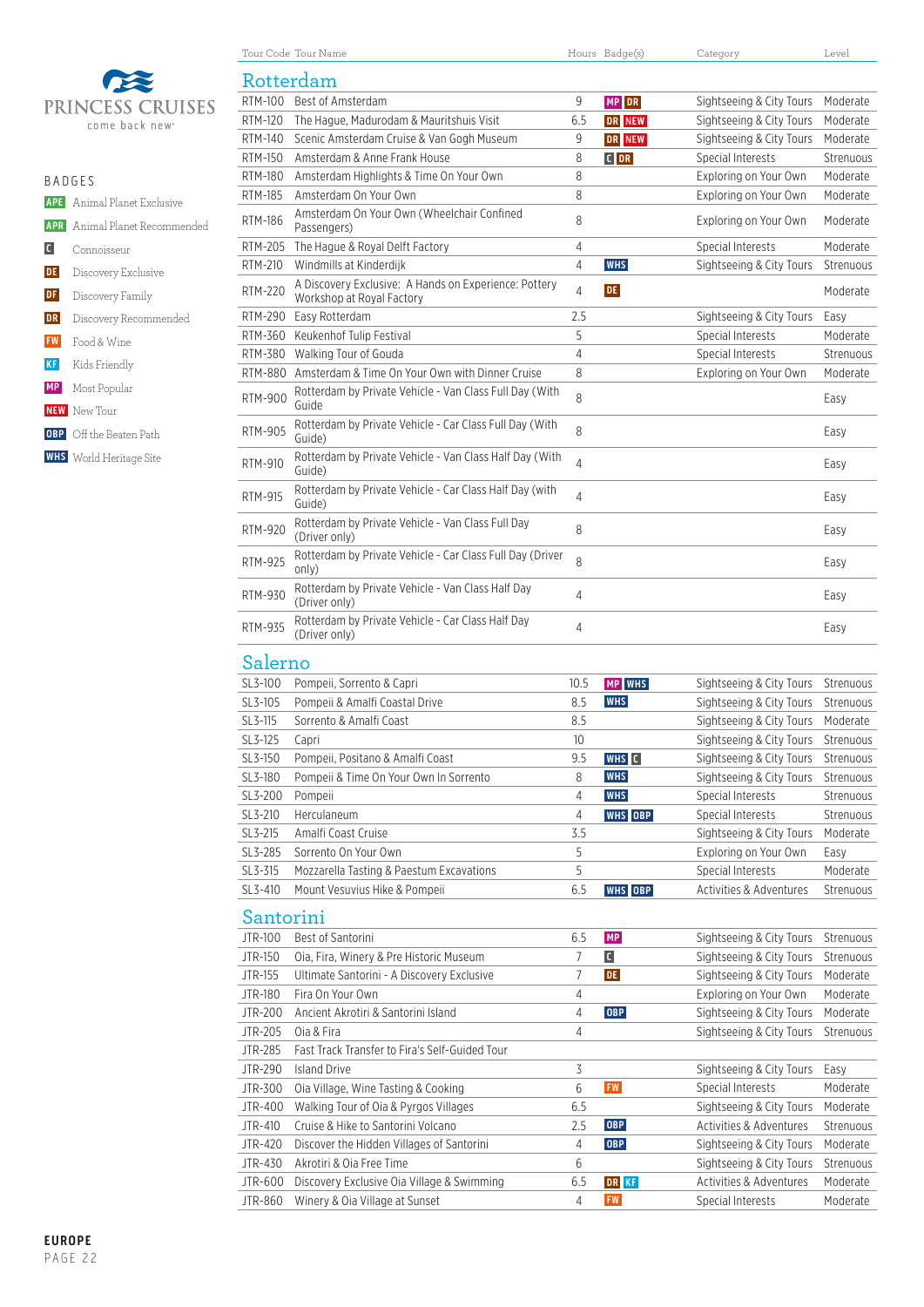

| ۹<br>I |  |
|--------|--|
|--------|--|

 **APE** Animal Planet Exclusive  **APR** Animal Planet Recommended  **C** Connoisseur **DE** Discovery Exclusive **DF** Discovery Family **DR** Discovery Recommended  **FW** Food & Wine  **KF** Kids Friendly  **MP** Most Popular

- **NEW** New Tour
- **OBP** Off the Beaten Path
- **WHS** World Heritage Site

|                 | Tour Code Tour Name                                               |      | Hours Badge(s) | Category                 | Level     |
|-----------------|-------------------------------------------------------------------|------|----------------|--------------------------|-----------|
| Sete            |                                                                   |      |                |                          |           |
| XSY-105         | Carcassonne                                                       | 7.5  | MP WHS         | Sightseeing & City Tours | Strenuous |
| XSY-185         | Carcassonne On Your Own                                           | 6    | <b>WHS</b>     | Exploring on Your Own    | Strenuous |
| XSY-205         | Canal du Midi                                                     | 5    |                | Sightseeing & City Tours | Moderate  |
| XSY-210         | Walled City of Aigues-Mortes                                      | 4    |                | Sightseeing & City Tours | Moderate  |
| XSY-220         | Pezenas                                                           | 4    |                | Sightseeing & City Tours | Moderate  |
| XSY-225         | Montpellier                                                       | 4.5  |                | Sightseeing & City Tours |           |
| XSY-290         | Scenic Drive Around Thau Lagoon                                   | 3.5  |                | Sightseeing & City Tours | Easy      |
| XSY-305         | Montpellier & Wine tasting at the Château de<br>Flaugergues       | 5    | <b>OBP</b>     | Special Interests        | Moderate  |
|                 | Seyðisfjörður                                                     |      |                |                          |           |
| SEJ-100         | Borgarfjordur Eystri & Hafnarholmi                                | 7    | <b>MP</b>      | Sightseeing & City Tours | Easy      |
| SEJ-105         | Scenic Drive & Museums                                            | 6    | <b>DR</b>      | Sightseeing & City Tours | Moderate  |
| <b>SEJ-200</b>  | Skriduklaustur Museum & Valthjofsstadur                           | 5    | <b>OBP</b>     | Special Interests        | Moderate  |
| SEJ-380         | Museum, Culture Center & Seydisfjordur Church                     | 3    |                | Special Interests        | Moderate  |
| SEJ-415         | Hike to Hengifoss                                                 | 5    | <b>OBP</b>     | Activities & Adventures  | Strenuous |
|                 | Shetland Islands (Lerwick)                                        |      |                |                          |           |
|                 | LWK-200 Jarlshof Ruins & Hoswick Visitors' Centre                 | 3.5  | MP             | Sightseeing & City Tours | Moderate  |
|                 | LWK-220 Scalloway Castle & Shetland Ponies                        | 2.5  | <b>APR</b>     | Sightseeing & City Tours | Moderate  |
|                 | LWK-225 Northernmost Scotland                                     | 4.25 |                | Sightseeing & City Tours | Moderate  |
|                 | LWK-290 Easy Shetland: Scenic Western Drive                       | 3    |                | Sightseeing & City Tours | Easy      |
|                 | LWK-300 The Uk's "Top" Fish And Chips                             | 4    | <b>NEW</b>     | Special Interests        | Easy      |
|                 | LWK-380 A Stroll through Lerwick and Fort Charlotte               | 2    |                | Special Interests        | Strenuous |
|                 | LWK-405 Nature Walk of Mousa Island                               | 4    | <b>OBP</b>     | Nature & Wildlife        | Strenuous |
|                 |                                                                   |      |                |                          |           |
| Skjolden        |                                                                   |      |                |                          |           |
| SK2-100         | Best of Skjolden                                                  | 7    | MP DR          | Sightseeing & City Tours | Moderate  |
| SK2-205         | Urnes Stave Church & Scenic Drive                                 | 3.5  |                | Sightseeing & City Tours | Moderate  |
| SK2-210         | Jotunheimen National Park & Sognefjell Mountain Pass              | 3    |                | Sightseeing & City Tours | Easy      |
| Sorrento        |                                                                   |      |                |                          |           |
|                 | RRO-100 Pompeii & Capri                                           | 8    | MP WHS         | Sightseeing & City Tours | Strenuous |
| RRO-115         | Amalfi Coast                                                      | 8    | <b>WHS</b>     | Sightseeing & City Tours | Easy      |
| RRO-125         | Capri                                                             | 7.5  |                | Sightseeing & City Tours | Strenuous |
| RRO-150         | Pompeii, Positano & Amalfi Coast Drive                            | 8    | WHS C          | Sightseeing & City Tours | Strenuous |
| RRO-200 Pompeii |                                                                   | 4.5  | <b>WHS</b>     | Sightseeing & City Tours | Strenuous |
| <b>RRO-900</b>  | Sorrento by Private Vehicle - Van Class Full Day (With<br>Guide)  | 9    |                |                          | Easy      |
| RRO-905         | Sorrento by Private Vehicle - Car Class Full Day (With<br>Guide)  | 9    |                |                          | Easy      |
| RRO-910         | Sorrento by Private Vehicle - Van Class Half Day (With<br>Guide)  | 4    |                |                          | Easy      |
| RRO-915         | Sorrento by Private Vehicle - Car Class Half Day (With<br>Guide)  | 4    |                |                          | Easy      |
| RRO-920         | Sorrento by Private Vehicle - Van Class Full Day (Driver<br>Only) | 9    |                |                          | Easy      |
| RRO-925         | Sorrento by Private Vehicle - Car Class Full Day (Driver<br>Only) | 9    |                |                          | Easy      |

St. Petersburg

Split<br>SPU-170

 $\overline{\phantom{0}}$ 

L,

 $\overline{\phantom{0}}$ 

÷

 $\overline{\phantom{0}}$ 

| LED-100 Best of St. Petersburg - 2 Day                | 18.5 | <b>MP WHS DR</b> | Sightseeing & City Tours Strenuous |  |
|-------------------------------------------------------|------|------------------|------------------------------------|--|
| LED-105 City Drive & Catherine Palace                 |      | <b>DR WHS</b>    | Sightseeing & City Tours Strenuous |  |
| LED-110 City Drive, St. Isaac's Cathedral & Hermitage | 8.25 | <b>DR</b> WHS    | Sightseeing & City Tours Strenuous |  |
| LED-120 Catherine & Peterhof Palaces                  | 9.5  | <b>DRIVHS</b>    | Sightseeing & City Tours Strenuous |  |
|                                                       |      |                  |                                    |  |

RRO-930 Sorrento by Private Vehicle - Van Class Half Day (Driver  $\frac{4}{4}$ 

RRO-935 Sorrento by Private Vehicle - Car Class Half Day (Driver  $\frac{4}{4}$ 

SPU-200 Best of Split **6** WHS Special Interests Moderate SPU-210 Trogir & Solin **Special Interests** Moderate Moderate Moderate Association of the Special Interests Moderate SPU-380 Diocletian's Palace, Cathedral & Temple of Jupiter 2 WHS Sightseeing & City Tours Strenuous SPU-385 Diocletian's Palace, Cathedral, Temple & Trogir 6 MP WHS Sightseeing & City Tours Strenuous

SPU-170 Krka National Park & Waterfalls 8 **OBP** Nature & Wildlife Strenuous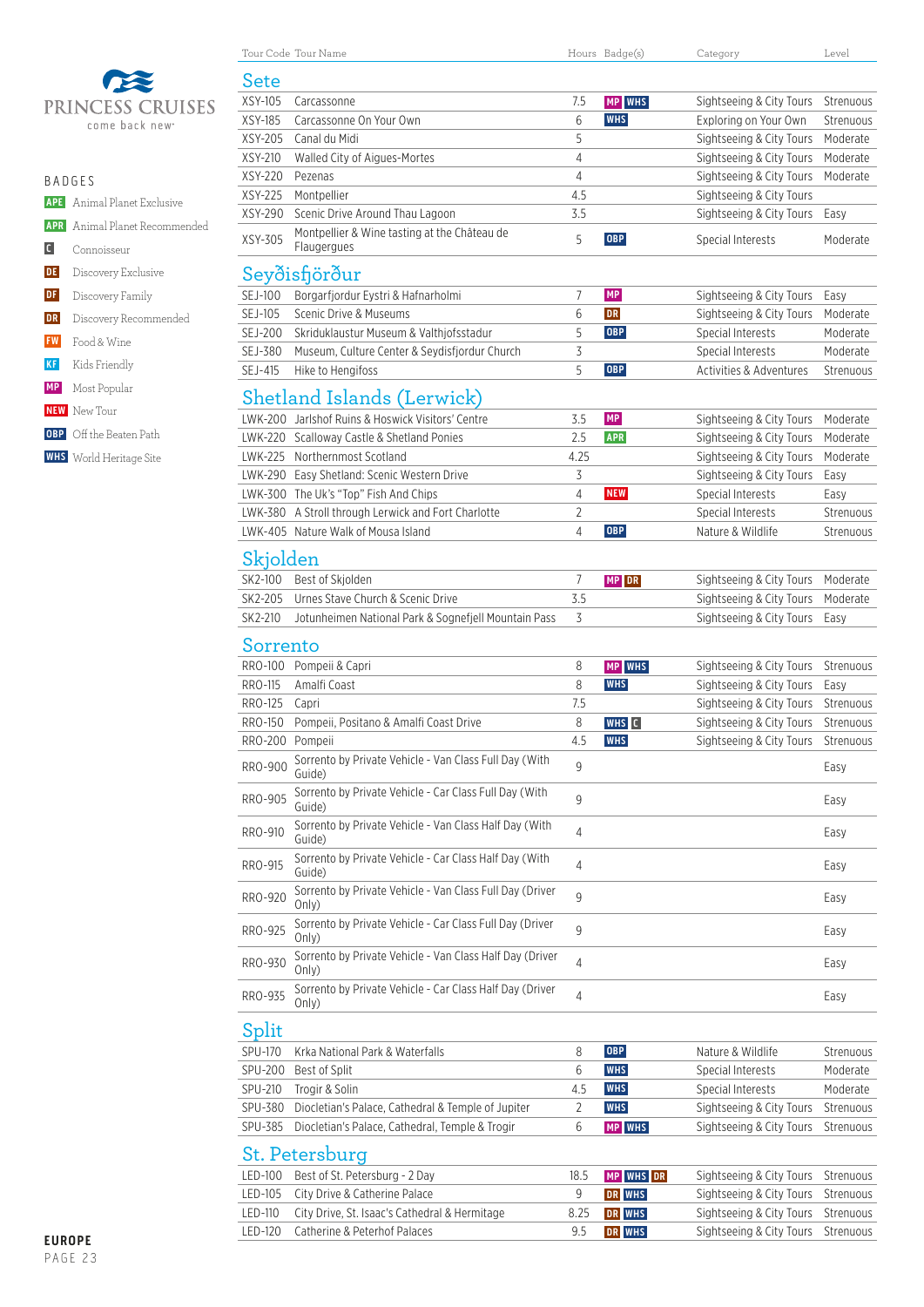

| R A D G F S       |                                      |  |  |  |  |
|-------------------|--------------------------------------|--|--|--|--|
|                   | <b>APE</b> Animal Planet Exclusive   |  |  |  |  |
|                   | <b>APR</b> Animal Planet Recommended |  |  |  |  |
| $\vert$ C $\vert$ | Connoisseur                          |  |  |  |  |
| DE                | Discovery Exclusive                  |  |  |  |  |
| DF                | Discovery Family                     |  |  |  |  |
| DR                | Discovery Recommended                |  |  |  |  |
| <b>FW</b>         | Food & Wine                          |  |  |  |  |
| <b>KF</b>         | Kids Friendly                        |  |  |  |  |
|                   | <b>MP</b> Most Popular               |  |  |  |  |
|                   | <b>NEW</b> New Tour                  |  |  |  |  |
|                   | <b>OBP</b> Off the Beaten Path       |  |  |  |  |
|                   | <b>WHS</b> World Heritage Site       |  |  |  |  |
|                   |                                      |  |  |  |  |

|            | Tour Code Tour Name                                                        |                         | Hours Badge(s) | Category                               | Level     |
|------------|----------------------------------------------------------------------------|-------------------------|----------------|----------------------------------------|-----------|
| LED-150    | Discovery Exclusive: Hermitage, Gold Room, Peterhof &<br>Catherine - 2 Day | 23.5                    | C DE WHS       | Sightseeing & City Tours               | Strenuous |
| LED-205    | Hermitage Museum                                                           | 3.5                     | DR WHS         | Sightseeing & City Tours               | Strenuous |
| LED-210    | The Hermitage Museum and Impressionists Collection                         | 4.5                     | DR NEW         | Special Interests                      | Strenuous |
| LED-215    | Hermitage Museum & Gold Room                                               | 4                       | DR WHS         | Special Interests                      | Strenuous |
| LED-220    | Peterhof Palace & Gardens                                                  | 5.5                     | DR WHS         | Sightseeing & City Tours               | Strenuous |
| LED-240    | St. Petersburg River & Canal Cruise                                        | 3.5                     | DR WHS         | Sightseeing & City Tours               | Moderate  |
| LED-280    | Hermitage Museum & St Petersburg On Your Own                               | $\overline{7}$          | <b>WHS</b>     | Sightseeing & City Tours               | Strenuous |
| LED-290    | Easy St Petersburg                                                         | 3.5                     | <b>WHS</b>     | Sightseeing & City Tours               | Easy      |
| LED-300    | Russian Pelmeni Cooking Class and Vodka Tasting                            | 4                       | <b>NEW</b>     | Special Interests                      | Moderate  |
| LED-380    | St. Petersburg Subways & Walking Tour                                      | 4                       | <b>WHS</b>     | Special Interests                      | Strenuous |
| LED-800    | Moscow & Helsinki Overnight (Double Accommodation)                         | 32.5                    | <b>WHS</b> DR  | Sightseeing & City Tours               | Strenuous |
| LED-801    | Moscow & Helsinki Overnight (Single Accommodation)                         | 32.5                    | <b>WHS</b> DR  | Sightseeing & City Tours               | Strenuous |
| LED-810    | Moscow in a Day                                                            | 15.5                    | DE NEW WHS     | Special Interests                      | Strenuous |
| LED-850    | Evening of Russian Ballet (upgraded option)                                | 4                       | <b>NEW</b>     | Special Interests                      | Moderate  |
| LED-860    | Evening at Catherine Palace                                                | 4.25                    | <b>WHS</b> DR  | Sightseeing & City Tours               | Strenuous |
| LED-865    | Evening at the Russian Ballet                                              | 4                       | <b>WHS</b>     | Sightseeing & City Tours               | Moderate  |
| LED-870    | Evening Russian Folkloric Show                                             | 3.25                    | <b>WHS</b>     | Sightseeing & City Tours               | Moderate  |
| LED-900    | St. Petersburg by Private Vehicle - Van Class Full Day<br>(With Guide)     | 8                       |                |                                        | Easy      |
| LED-905    | St. Petersburg by Private Vehicle - Car Class Full Day<br>(With Guide)     | 8                       |                |                                        | Easy      |
| LED-910    | St. Petersburg by Private Vehicle - Van Class Half Day<br>(With Guide)     | 4                       |                |                                        | Easy      |
| LED-915    | St. Petersburg by Private Vehicle - Car Class Half Day<br>(With Guide)     | 4                       |                |                                        | Easy      |
| LED-999    | Best of St. Petersburg for Small Groups - 2 Day                            | 18.5                    |                | MP NEW WHS DR Sightseeing & City Tours | Strenuous |
| St. Tropez |                                                                            |                         |                |                                        |           |
| JSZ-105    | The Golden Corniche & Cannes                                               | 6.5                     |                |                                        | Moderate  |
| JSZ-210    | The Medieval Village of Bormes                                             | 4                       |                |                                        | Strenuous |
| JSZ-215    | Grimaud Village & Port Grimaud                                             | 4.5                     |                |                                        | Strenuous |
| JSZ-220    | Port Grimaud & St. Tropez Peninsula                                        | 3                       |                |                                        | Moderate  |
| JSZ-230    | Gassin & Ramatuelle                                                        | $\overline{4}$          |                |                                        | Strenuous |
| JSZ-290    | Easy Riviera Drive & Le Lavandou Resort                                    | 3                       |                |                                        | Easy      |
| JSZ-380    | St. Tropez Walking Tour                                                    | 3                       |                |                                        | Strenuous |
| Stavanger  |                                                                            |                         |                |                                        |           |
| SVG-200    | Iron Age Farm & Stavanger Cathedral                                        | 3                       | DR             | Sightseeing & City Tours               | Moderate  |
| SVG-205    | Iron Age Farm & Petroleum Museum                                           | 3.5                     |                | Sightseeing & City Tours               | Moderate  |
| SVG-210    | Stavanger and Surroundings                                                 | 4                       |                | Sightseeing & City Tours               | Moderate  |
| SVG-215    | Utstein Kloster & Music Recital                                            | $\overline{\mathsf{S}}$ |                | Special Interests                      | Moderate  |
|            | SVG-220 Visit to a Norwegian Home                                          | $\overline{2}$          |                |                                        | Easy      |
| SVG-240    | Cruise Along Lysefjord                                                     | 3                       | MP             | Nature & Wildlife                      | Easy      |
| SVG-245    | Flor og Fjære Gardens & Cruise                                             | 2.25                    |                | Nature & Wildlife                      | Moderate  |
| SVG-300    | Taste of Stavanger                                                         | 3                       |                | Special Interests                      | Moderate  |
| SVG-385    | Pulpit Rock Hike                                                           | 8                       |                | Nature & Wildlife                      | Strenuous |
|            | Stockholm                                                                  |                         |                |                                        |           |
| STO-100    | Best of Stockholm                                                          | $\overline{7}$          | DR             | Sightseeing & City Tours               | Moderate  |
| STO-110    | Royal Palace, Old Town & Canal Tour                                        | 4.5                     |                | Sightseeing & City Tours               | Moderate  |
| STO-115    | Best of Stockholm                                                          | 6                       | DR             | Sightseeing & City Tours               | Moderate  |
| STO-160    | ABBA The Museum & City Tour                                                | 3                       |                | Special Interests                      | Moderate  |
| STO-180    | Vasa Museum & Time On Your Own                                             | 5.5                     |                | Sightseeing & City Tours               | Moderate  |
| STO-200    | Vasa Museum & City Hall                                                    | 4.5                     | MP             | Sightseeing & City Tours               | Moderate  |
| STO-205    | Royal Armoury, Gamla Stan & Vasa Museum                                    | 5                       |                | Sightseeing & City Tours               | Moderate  |
| STO-215    | Stockholm City Drive & Vasa Museum                                         | 3                       |                | Sightseeing & City Tours               | Moderate  |
| STO-225    | Vasa Museum & Sigtuna                                                      | 5                       |                | Special Interests                      | Moderate  |
| STO-230    | Nobel Prize Museum & City Hall                                             | $\overline{4}$          | $\blacksquare$ | Sightseeing & City Tours               | Moderate  |
| STO-240    | Waterways Cruise                                                           | 2                       | <b>DR</b>      | Sightseeing & City Tours               | Easy      |
| STO-290    | Easy Stockholm & Skyview                                                   | 3                       |                | Sightseeing & City Tours               | Easy      |
| STO-291    | Easy Stockholm & Skyview (Wheelchair Confined<br>Passengers)               | 3                       |                | Sightseeing & City Tours               | Easy      |
| STO-300    | Skansen Open Air Museum & Swedish Taste                                    | 3                       |                | Special Interests                      | Moderate  |
| STO-315    |                                                                            |                         |                |                                        | Moderate  |
|            | Stockholm Ice Bar & Gamla Stan                                             | 3.5                     |                | Special Interests                      |           |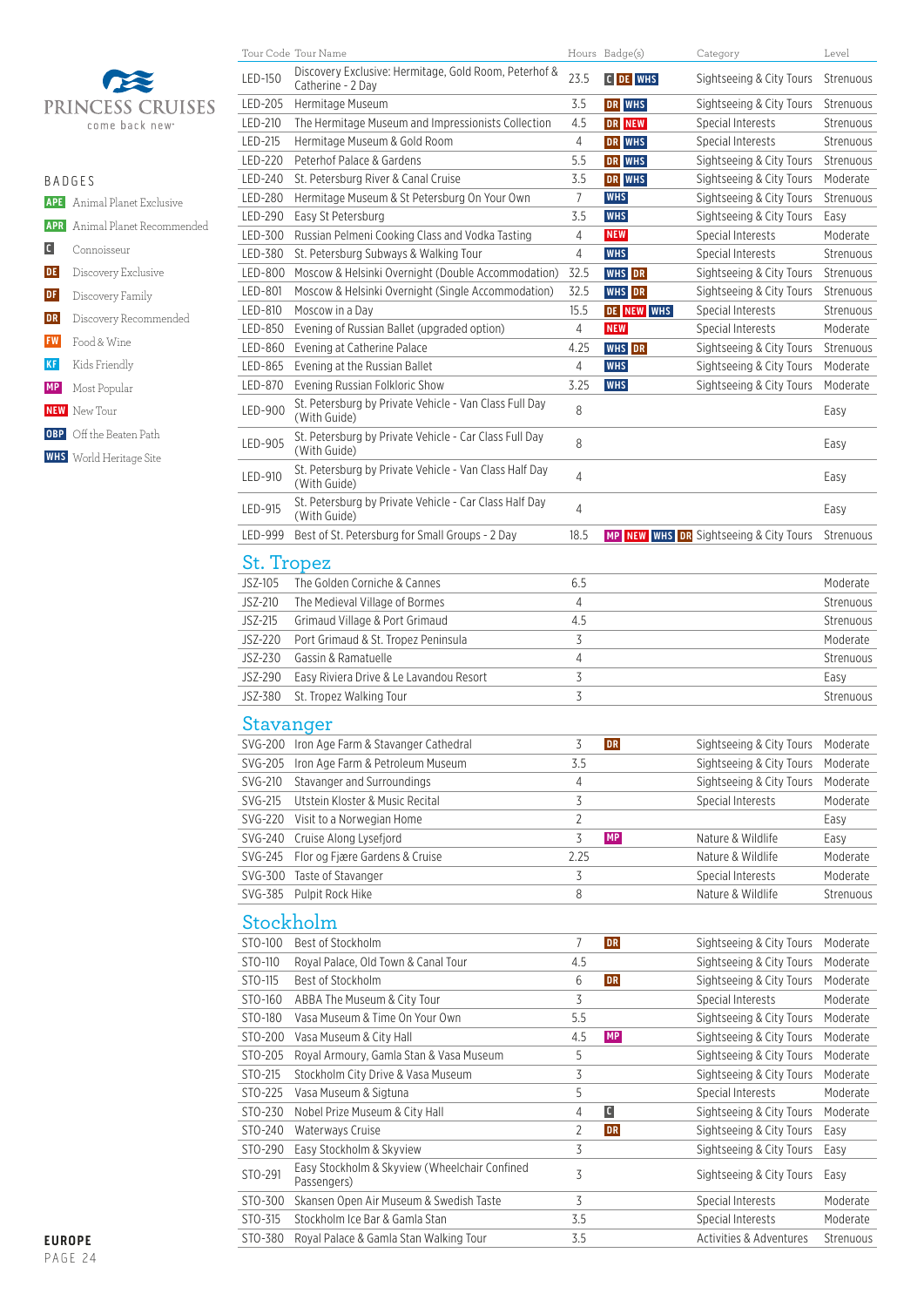

|                | <b>APE</b> Animal Planet Exclusive   |
|----------------|--------------------------------------|
|                | <b>APR</b> Animal Planet Recommended |
| $\blacksquare$ | Connoisseur                          |
|                | <b>DE</b> Discovery Exclusive        |
| DF             | Discovery Family                     |
| DR             | Discovery Recommended                |
|                | <b>FW</b> Food & Wine                |
| <b>KF</b>      | Kids Friendly                        |
|                | <b>MP</b> Most Popular               |
|                | <b>NEW</b> New Tour                  |
|                | <b>OBP</b> Off the Beaten Path       |

 **WHS** World Heritage Site

|         | Tour Code Tour Name                                                |                | Hours Badge(s) | Category                           | Level     |
|---------|--------------------------------------------------------------------|----------------|----------------|------------------------------------|-----------|
| STO-440 | A Discovery Exclusive - Stockholm by Rooftop & Gamla<br>Stan       | 3              | DE OBP         | Activities & Adventures            | Strenuous |
| STO-505 | Vasa Museum and RIB Boat Archipelago Adventure                     | 4              |                | Sightseeing & City Tours           | Moderate  |
| STO-920 | Stockholm by Private Vehicle - Van Class Full Day (Driver<br>Only) | 8              |                |                                    | Easy      |
| STO-925 | Stockholm by Private Vehicle - Car Class Full Day (Driver<br>Only) | 8              |                |                                    | Easy      |
| STO-930 | Stockholm by Private Vehicle - Van Class Half Day<br>(Driver Only) | 4              |                |                                    | Easy      |
| STO-935 | Stockholm by Private Vehicle - Car Class Half Day (Driver<br>Only) | $\overline{4}$ |                |                                    | Easy      |
|         | Stockholm (Nynashamn)                                              |                |                |                                    |           |
| NY1-100 | Best of Stockholm                                                  | 9              | <b>DR</b>      | Sightseeing & City Tours           | Moderate  |
| NY1-105 | Vasa Museum, Gamla Stan & Royal Armoury                            | 7.5            |                | Sightseeing & City Tours           | Moderate  |
| NY1-110 | Royal Palace, Old Town & Canal Tour                                | 6              |                | Sightseeing & City Tours           | Moderate  |
| NY1-130 | Nobel Prize Museum & City Hall                                     | 7.5            | C              | Sightseeing & City Tours           | Moderate  |
| NY1-160 | ABBA The Museum & City Tour                                        | 7              |                | Special Interests                  | Moderate  |
| NY1-180 | Vasa Museum & Time On Your Own                                     | 8              |                | Sightseeing & City Tours           | Moderate  |
| NY1-185 | Stockholm On Your Own                                              | 7.5            |                | Exploring on Your Own              | Easy      |
| NY1-200 | Stockholm City Drive & Vasa Museum                                 | 5              |                | Sightseeing & City Tours           | Easy      |
| NY1-265 | Nynashamn Surroundings & Viking Toste                              | 3              | <b>DR</b>      | Special Interests                  | Easy      |
| NY1-290 | Easy Stockholm & Skyview                                           | 5              |                | Special Interests                  | Easy      |
| NY1-300 | Skansen Open Air Museum & Swedish Taste                            | 5              |                | Special Interests                  | Moderate  |
| NY1-315 | Stockholm Ice Bar & Gamla Stan                                     | 5.5            |                | Special Interests                  | Moderate  |
| NY1-440 | A Discovery Exclusive - Stockholm by Rooftop & Gamla<br>Stan       | 6              | DE OBP         | <b>Activities &amp; Adventures</b> | Strenuous |
| NY1-515 | RIB Boat Adventure                                                 | 2.5            |                | <b>Activities &amp; Adventures</b> | Strenuous |
| NY1-600 | Discovery Exclusive Stockholm                                      | 7.5            | <b>KF</b>      | Sightseeing & City Tours           | Moderate  |
| NY1-920 | Stockholm by Private Vehicle - Van Class Full Day (Driver<br>Only) | 8              |                |                                    | Easy      |

NY1-925 Stockholm by Private Vehicle - Car Class Full Day (Driver <sub>8</sub> and the stockholm by Private Vehicle - Car Class Full Day (Driver <sub>8</sub> and the stockholm by Private Vehicle - Car Class Full Day (Driver <sub>8</sub> and the st

NY1-930 Stockholm by Private Vehicle - Van Class Half Day (Driver Only) <sup>4</sup> Easy

NY1-935 Stockholm by Private Vehicle - Car Class Half Day (Driver <sub>4</sub> and the control of the class of the class<br>
Conly)

# NY1-999 Best of Stockholm for Small Groups **19 Sightseeing & City Tours Moderate**

| Tallinn        |                                                                     |      |               |                          |           |
|----------------|---------------------------------------------------------------------|------|---------------|--------------------------|-----------|
| TLL-100        | A Discovery Exclusive - Ultimate Tallinn                            | 6    | <b>DE NEW</b> | Sightseeing & City Tours | Strenuous |
| TLL-105        | Old Town Tallinn & Rakvere                                          | 7.5  |               | Sightseeing & City Tours | Strenuous |
| <b>TLL-200</b> | <b>Best of Tallinn</b>                                              | 5    | MP WHS DR     | Sightseeing & City Tours | Strenuous |
| TLL-204        | Best of Tallinn (Guided in French)                                  | 5    | DR MP WHS     | Sightseeing & City Tours | Strenuous |
| TLL-205        | Upper Old Town & Panoramic Drive                                    | 3.5  | <b>WHS</b>    | Sightseeing & City Tours | Strenuous |
| TLL-210        | Upper Old Town & Kadriorg Palace                                    | 4    | <b>WHS</b>    | Sightseeing & City Tours | Strenuous |
| TLL-220        | Seaplane Harbor & Lower Town                                        | 4    |               | Special Interests        | Strenuous |
| <b>TLL-225</b> | Medieval Towers of Tallinn                                          | 4    |               | Sightseeing & City Tours | Strenuous |
| TLL-230        | TV Tower & Old Town                                                 | 3    |               | Special Interests        | Moderate  |
| TLL-270        | Lower Old Town & Town Hall Square                                   | 3.25 | <b>WHS</b>    | Special Interests        | Strenuous |
| TLL-290        | Toompea Hill & Alexander Nevsky                                     | 2.5  | <b>WHS</b>    | Sightseeing & City Tours | Moderate  |
| TLL-291        | Toompea Hill & Alexander Nevsky (Wheelchair Confined<br>Passengers) | 2.5  | <b>WHS</b>    | Sightseeing & City Tours | Easy      |
| TLL-305        | Upper Old Town & Wine Tasting                                       | 3    | <b>NEW</b>    | Sightseeing & City Tours | Strenuous |
| TLL-315        | Lower Old Town & Chocolate Tasting                                  | 3.5  | <b>NEW</b>    | Special Interests        | Strenuous |
| TLL-600        | Discovery Exclusive Tallinn                                         | 4    | <b>DR</b> KF  | Special Interests        | Strenuous |
| TLL-900        | Tallinn by Private Vehicle - Van Class Full Day (With<br>Guide)     | 8    |               |                          | Easy      |
| TLL-905        | Tallinn by Private Vehicle - Car Class Full Day (With<br>Guide)     | 8    |               |                          | Easy      |
| TLL-910        | Tallinn by Private Vehicle - Van Class Half Day (With<br>Guide)     | 4    |               |                          | Easy      |
| TLL-915        | Tallinn by Private Vehicle - Car Class Half Day (With<br>Guide)     | 4    |               |                          | Easy      |
| TLL-920        | Tallinn by Private Vehicle - Van Class Full Day (Driver<br>Only     | 8    |               |                          | Easy      |
| TLL-925        | Tallinn by Private Vehicle - Car Class Full Day (Driver<br>Only)    | 8    |               |                          | Easy      |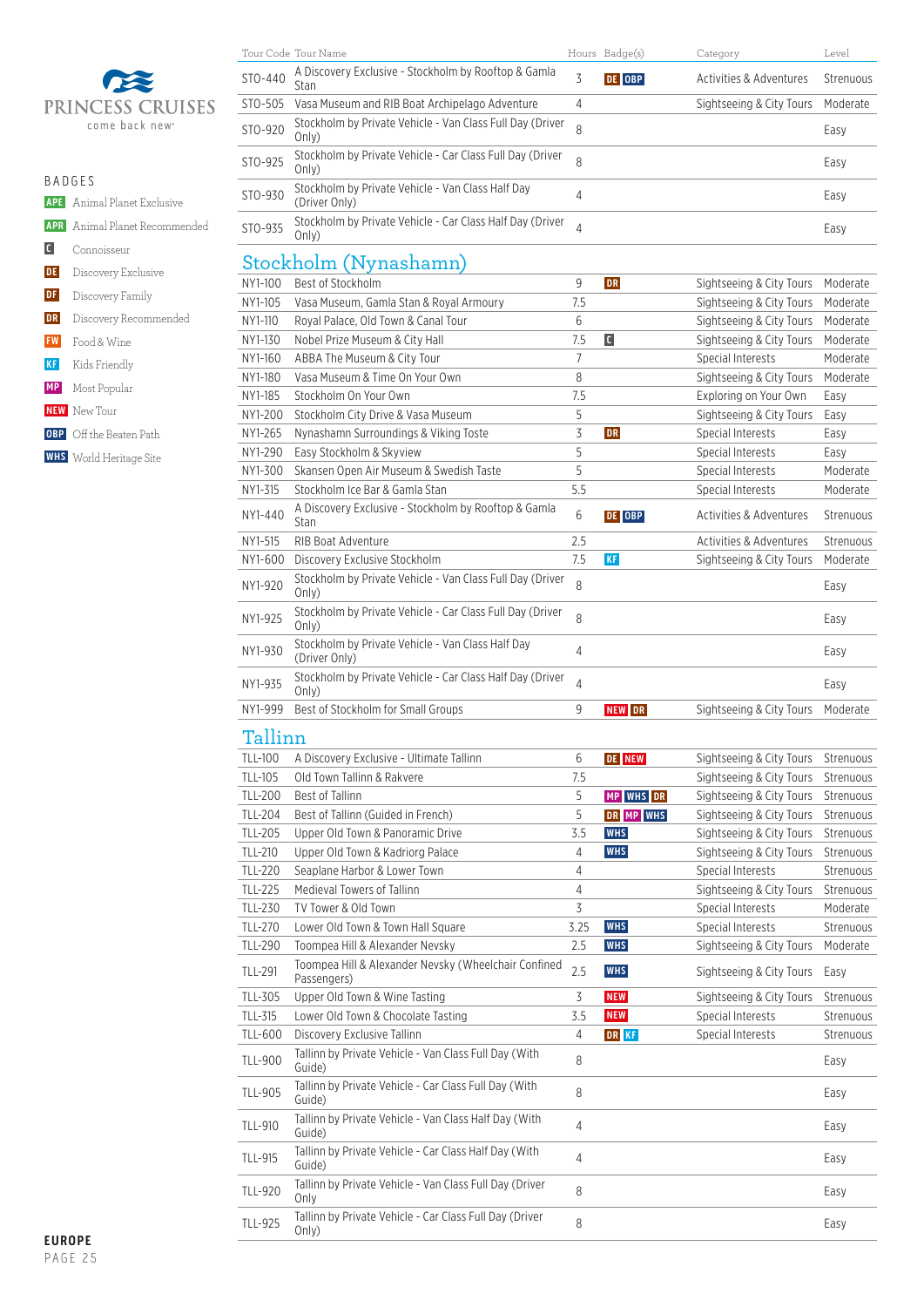

|    | <b>BADGES</b>                        |  |  |  |  |
|----|--------------------------------------|--|--|--|--|
|    | <b>APE</b> Animal Planet Exclusive   |  |  |  |  |
|    | <b>APR</b> Animal Planet Recommended |  |  |  |  |
|    | $\Box$ Connoisseur                   |  |  |  |  |
|    | <b>DE</b> Discovery Exclusive        |  |  |  |  |
|    | <b>DF</b> Discovery Family           |  |  |  |  |
| DR | Discovery Recommended                |  |  |  |  |
|    | <b>FW</b> Food & Wine                |  |  |  |  |
|    | KF Kids Friendly                     |  |  |  |  |
|    | <b>MP</b> Most Popular               |  |  |  |  |
|    | <b>NEW</b> New Tour                  |  |  |  |  |
|    | <b>OBP</b> Off the Beaten Path       |  |  |  |  |

 **WHS** World Heritage Site

| Tour Code Tour Name |                                                                  | Hours Badge(s) | Category | Level |
|---------------------|------------------------------------------------------------------|----------------|----------|-------|
| TLL-930             | Tallinn by Private Vehicle - Van Class Half Day (Driver<br>Only) |                |          | Easy  |
| TLL-935             | Tallinn by Private Vehicle - Car Class Half Day (Driver<br>Only) |                |          | Easy  |

# Toulon (La Seyne-Sur-Mer)

| <b>TLN-105</b> | <b>Best of Provence</b>                                        | 8              | MP DR                   | Sightseeing & City Tours | Moderate  |
|----------------|----------------------------------------------------------------|----------------|-------------------------|--------------------------|-----------|
| <b>TLN-110</b> | Bormes-les-Mimosas & Hyeres                                    | 8              |                         | Sightseeing & City Tours | Strenuous |
| <b>TLN-115</b> | Marseille & Aix-en-Provence                                    | 8.5            |                         | Sightseeing & City Tours | Strenuous |
| <b>TLN-120</b> | St. Tropez on Your Own                                         | 8              |                         | Sightseeing & City Tours | Easy      |
| <b>TLN-150</b> | Ultimate Provence- A Discovery Exclusive Cooking Class         | 6.5            | DE FW                   | Sightseeing & City Tours | Easy      |
| <b>TLN-185</b> | Picturesque Bandol On Your Own                                 | 5              |                         |                          | Easy      |
| <b>TLN-215</b> | Bormes-les-Mimosas                                             | 5              |                         | Sightseeing & City Tours | Strenuous |
| <b>TLN-225</b> | Hyeres                                                         | 5              |                         | Sightseeing & City Tours | Strenuous |
| <b>TLN-295</b> | Scenic Drive, Sanary-sur-Mer & Bandol                          | 4.5            |                         | Sightseeing & City Tours | Easy      |
| TLN-305        | Castellet and Bandol Wine Tasting                              | 5              |                         | Sightseeing & City Tours | Strenuous |
| TLN-380        | <b>Exploring Toulon</b>                                        | 3              |                         | Sightseeing & City Tours | Moderate  |
| TLN-390        | Afternoon Exploring Toulon                                     | 3              |                         | Sightseeing & City Tours | Moderate  |
| TLN-400        | Wines & Delicacies at La Bégude Vineyards                      | 7              | DR FW OBP               | Sightseeing & City Tours | Moderate  |
| TLN-410        | Marseille - The Phocean City                                   | 8              |                         | Sightseeing & City Tours | Strenuous |
| TLN-600        | Best of Provence for Families                                  | 8              | KF MP DR                | Sightseeing & City Tours | Moderate  |
| TLN-610        | Discovery Exclusive Picturesque Bandol On Your Own             | 5              | DR KF                   | Exploring on Your Own    | Easy      |
| <b>TLN-900</b> | Toulon by Private Vehicle - Van Class Full Day (With<br>Guide) | 8              |                         | Exploring on Your Own    | Easy      |
| TLN-905        | Toulon by Private Vehicle - Car Class Full Day (With<br>Guide) | 8              |                         | Exploring on Your Own    | Easy      |
| <b>TLN-910</b> | Toulon by Private Vehicle - Van Class Half Day (With<br>Guide) | 4              |                         | Exploring on Your Own    | Easy      |
| <b>TLN-915</b> | Toulon by Private Vehicle - Car Class Half Day (With<br>Guide) | 4              |                         | Exploring on Your Own    |           |
| <b>TLN-999</b> | Best of Provence for Small Groups                              | 8              | MP NEW DR               | Sightseeing & City Tours | Moderate  |
| Tromsø         |                                                                |                |                         |                          |           |
|                | TOS-200 Tromsø Highlights                                      | 3.5            | MP DR                   | Sightseeing & City Tours | Moderate  |
| TOS-205        | Polaria Arctic Center, Arctic Cathedral & Museum               | 3.5            |                         | Sightseeing & City Tours | Moderate  |
| TOS-210        | Polar Museum & Husky Wilderness Camp                           | 3.5            | <b>APR OBP</b>          | Special Interests        | Moderate  |
| TOS-215        | Polar Museum, Arctic Cathedral & Cable Car                     | 4              |                         | Sightseeing & City Tours | Moderate  |
| TOS-290        | Easy Tromso: Polaria Arctic Center & Cathedral                 | 2.5            |                         | Sightseeing & City Tours | Easy      |
|                | Trondheim                                                      |                |                         |                          |           |
| TRD-120        | Best of Trondheim                                              | 7              | DR MP OBP               | Special Interests        | Moderate  |
|                | TRD-200 Open-Air Folk Museum & Nidaros Cathedral               | 3              | <b>MP</b>               | Sightseeing & City Tours | Moderate  |
| TRD-205        | Ringve Museum, Music Recital & City Drive                      | $\overline{3}$ |                         | Special Interests        | Moderate  |
| TRD-210        | Trolley & Granåsen Ski-Jumping Arena                           | 2.5            |                         | Sightseeing & City Tours | Moderate  |
| TRD-250        | Nidaros Cathedral & Archbishop's Palace                        | 3.5            | $\overline{\mathsf{C}}$ | Special Interests        | Moderate  |
|                | TRD-380 Bakklandet Walking Tour & City Drive                   | 3              |                         | Sightseeing & City Tours | Strenuous |
| Ullapool       |                                                                |                |                         |                          |           |
| UL1-100        | Loch Ness & Urguhart Castle                                    | 8              | DR                      | Sightseeing & City Tours | Moderate  |
| UL1-210        | Inverewe Gardens                                               | 4.25           | DR                      | Sightseeing & City Tours | Moderate  |
| UL1-215        | Gruinard Bay & Measach Falls                                   | 4              | <b>NEW</b>              | Sightseeing & City Tours | Moderate  |
| UL1-240        | Loch Glencoul Boat Trip                                        | 4.5            | DR NEW                  | Activities & Adventures  | Easy      |
| UL1-400        | Knockan Cliff Walk and Lochinver                               | 4.5            | <b>NEW WHS</b>          | Activities & Adventures  | Strenuous |
| Valencia       |                                                                |                |                         |                          |           |
| <b>VLC-180</b> | City & Oceanogràfic Tour                                       | 4              | <b>APR WHS</b>          | Sightseeing & City Tours | Moderate  |
| <b>VLC-210</b> | Valencia Highlights & Lladró Museum                            | 4              |                         | Special Interests        | Moderate  |
| <b>VLC-220</b> | A Walk through Valencia & San Jose Cave Boat ride              | 5              |                         | Sightseeing & City Tours | Moderate  |
| <b>VLC-290</b> | Requena Caves & Wine Tasting                                   | 5              |                         | Special Interests        | Moderate  |
| <b>VLC-300</b> | Gastronomic Tour Of Valencia                                   | 4              | <b>NEW</b>              |                          | Moderate  |
| <b>VLC-380</b> | Old Quarter & Albufera Natural Park                            | 5              | OBP WHS                 | Sightseeing & City Tours | Strenuous |
| <b>VLC-385</b> | Old Quarter Walking Tour                                       | 4              |                         | Special Interests        | Strenuous |
| <b>VLC-440</b> | Bike Tour & Picnic In The Park                                 | 4              | <b>NEW</b>              | Special Interests        | Strenuous |
| <b>VLC-590</b> | El Saler Beach Fun                                             | 4              |                         | Special Interests        | Easy      |

VLC-600 Discovery Exclusive Valencia – Behind-The-Scenes At The Oceanographic <sup>4</sup> **DF KF NEW** Special Interests Moderate